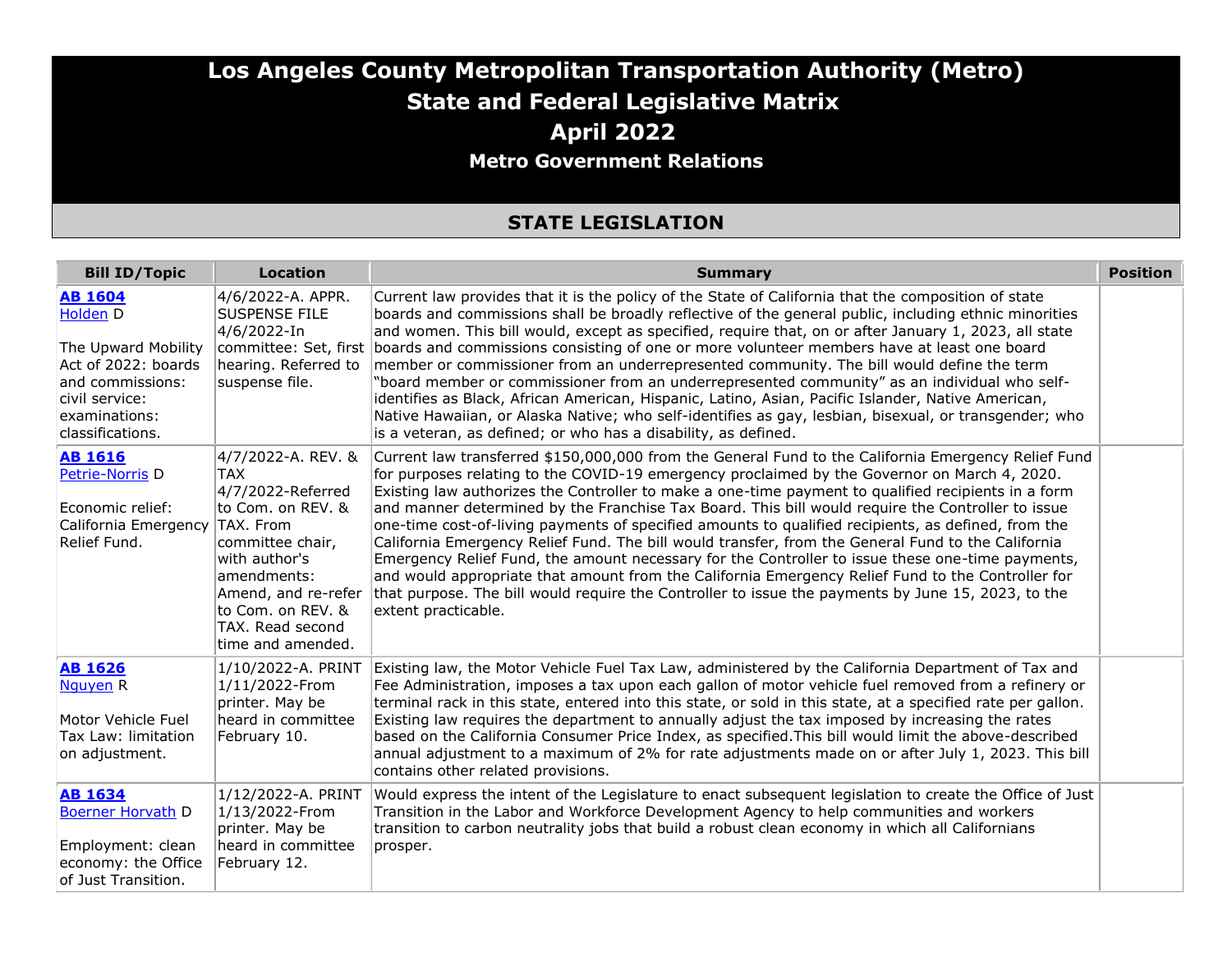|                                                                                                                                                                    |                                                                                                 | Los Angeles County Metropolitan Transportation Authority (Metro)                                                                                                                                                                                                                                                                                                                                                                                                                                                                                                                                                                                                                                                                                                                                                                                                                                                                                                                                                                                                                                                                        |                 |
|--------------------------------------------------------------------------------------------------------------------------------------------------------------------|-------------------------------------------------------------------------------------------------|-----------------------------------------------------------------------------------------------------------------------------------------------------------------------------------------------------------------------------------------------------------------------------------------------------------------------------------------------------------------------------------------------------------------------------------------------------------------------------------------------------------------------------------------------------------------------------------------------------------------------------------------------------------------------------------------------------------------------------------------------------------------------------------------------------------------------------------------------------------------------------------------------------------------------------------------------------------------------------------------------------------------------------------------------------------------------------------------------------------------------------------------|-----------------|
|                                                                                                                                                                    |                                                                                                 | <b>State and Federal Legislative Matrix</b>                                                                                                                                                                                                                                                                                                                                                                                                                                                                                                                                                                                                                                                                                                                                                                                                                                                                                                                                                                                                                                                                                             |                 |
|                                                                                                                                                                    |                                                                                                 | <b>April 2022</b>                                                                                                                                                                                                                                                                                                                                                                                                                                                                                                                                                                                                                                                                                                                                                                                                                                                                                                                                                                                                                                                                                                                       |                 |
|                                                                                                                                                                    |                                                                                                 | <b>Metro Government Relations</b>                                                                                                                                                                                                                                                                                                                                                                                                                                                                                                                                                                                                                                                                                                                                                                                                                                                                                                                                                                                                                                                                                                       |                 |
| <b>Bill ID/Topic</b>                                                                                                                                               | <b>Location</b>                                                                                 | <b>Summary</b>                                                                                                                                                                                                                                                                                                                                                                                                                                                                                                                                                                                                                                                                                                                                                                                                                                                                                                                                                                                                                                                                                                                          | <b>Position</b> |
| <b>AB 1638</b><br><b>Kiley R</b><br>Motor Vehicle Fuel<br>Tax Law: suspension<br>of tax.                                                                           | 4/4/2022-A. APPR.<br>4/7/2022-Stricken<br>from file.                                            | Would suspend the imposition of the tax on motor vehicle fuels for 6 months. The bill would direct<br>the Controller to transfer a specified amount from the General Fund to the Motor Vehicle Fuel Account<br>in the Transportation Tax Fund. By transferring General Fund moneys to a continuously appropriated<br>account, this bill would make an appropriation.                                                                                                                                                                                                                                                                                                                                                                                                                                                                                                                                                                                                                                                                                                                                                                    |                 |
| <b>AB 1640</b><br>Ward D<br>Office of Planning<br>and Research:<br>regional climate<br>networks: regional<br>climate adaptation<br>and resilience action<br>plans. | 3/21/2022-A. APPR.<br>3/24/2022-Re-<br>referred to Com. on<br>APPR.                             | Current law requires, by July 1, 2017, and every 3 years thereafter, the Natural Resources Agency to<br>update, as prescribed, the state's climate adaptation strategy, known as the Safeguarding California<br>Plan. Current law establishes the Office of Planning and Research in state government in the<br>Governor's office. Current law establishes the Integrated Climate Adaptation and Resiliency Program<br>to be administered by the office to coordinate regional and local efforts with state climate adaptation<br>strategies to adapt to the impacts of climate change, as prescribed. This bill would authorize eligible<br>entities, as defined, to establish and participate in a regional climate network, as defined. The bill<br>would require the office, through the program, to encourage the inclusion of eligible entities with land<br>use planning and hazard mitigation planning authority into regional climate networks.                                                                                                                                                                                |                 |
| <b>AB 1644</b><br>Flora R<br>Greenhouse Gas<br><b>Reduction Fund:</b><br>California Jobs Plan<br>Act of 2021.                                                      | 3/31/2022-Re-<br>referred to Com. on<br>L. & E.                                                 | 1/20/2022-A. L. & E. Current law, beginning in the 2022-23 fiscal year through the 2028-29 fiscal year, continuously<br>appropriates \$200,000,000 from the fund to the Department of Forestry and Fire Protection for<br>healthy forest and fire prevention programs and projects, and the completion of prescribed fire and<br>other fuel reduction projects. The California Jobs Plan Act of 2021 requires the State Air Resources<br>Board to work with the Labor and Workforce Development Agency to update, n or before July 1,<br>2025, Greenhouse Gas Reduction Fund funding guidelines for administering agencies to ensure that<br>all applicants to grant programs funded by the fund meet specified standards, including fair and<br>responsible employer standards and inclusive procurement policies, as provided. Current law exempts<br>from these standards applicants for certain types of projects. This bill would exempt from these<br>standards applicants for projects for healthy forest and fire prevention programs and projects, and<br>the completion of prescribed fire and other fuel reduction projects. |                 |
| <b>AB 1661</b><br>Davies <sub>R</sub><br>Human trafficking:<br>notice.                                                                                             | 4/7/2022-S. RLS.<br>4/7/2022-Read third<br>time. Passed.<br>Ordered to the<br>Senate. (Ayes 65. | Current law requires specified businesses and other establishments, including, among others,<br>airports, intercity passenger rail or light rail stations, bus stations, and truck stops, to post a notice,<br>as developed by the Department of Justice, that contains information relating to slavery and human<br>trafficking, including information regarding specified nonprofit organizations that a person can call for                                                                                                                                                                                                                                                                                                                                                                                                                                                                                                                                                                                                                                                                                                          |                 |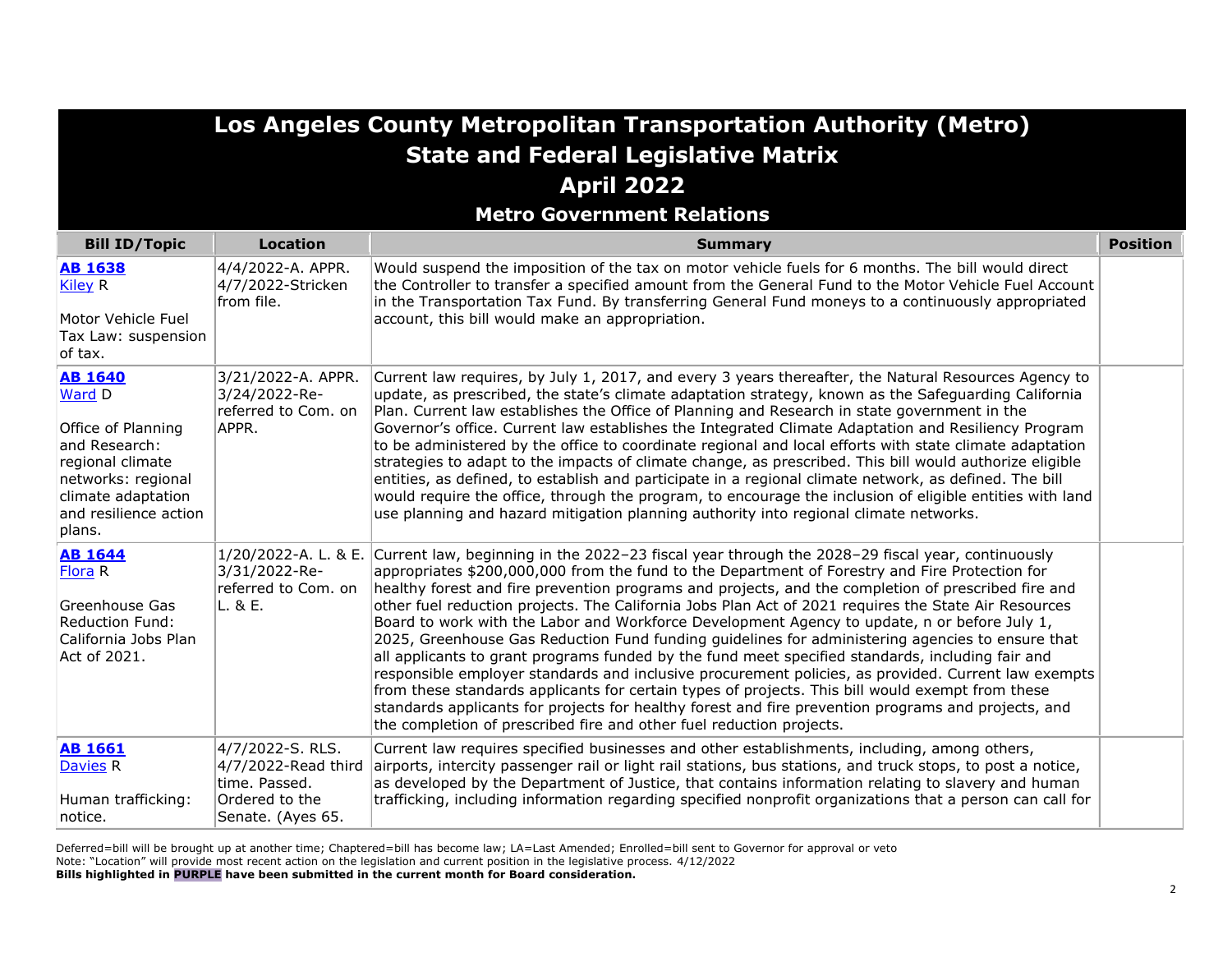|                                                                                                                                                                           |                                                                                                                                                                                                    | Los Angeles County Metropolitan Transportation Authority (Metro)<br><b>State and Federal Legislative Matrix</b>                                                                                                                                                                                                                                                                                                                                                                                                                                                                                                                                                                                                                                                                                                                                                                                                                                                                                                                                                                                                                                             |                 |
|---------------------------------------------------------------------------------------------------------------------------------------------------------------------------|----------------------------------------------------------------------------------------------------------------------------------------------------------------------------------------------------|-------------------------------------------------------------------------------------------------------------------------------------------------------------------------------------------------------------------------------------------------------------------------------------------------------------------------------------------------------------------------------------------------------------------------------------------------------------------------------------------------------------------------------------------------------------------------------------------------------------------------------------------------------------------------------------------------------------------------------------------------------------------------------------------------------------------------------------------------------------------------------------------------------------------------------------------------------------------------------------------------------------------------------------------------------------------------------------------------------------------------------------------------------------|-----------------|
|                                                                                                                                                                           |                                                                                                                                                                                                    | <b>April 2022</b>                                                                                                                                                                                                                                                                                                                                                                                                                                                                                                                                                                                                                                                                                                                                                                                                                                                                                                                                                                                                                                                                                                                                           |                 |
|                                                                                                                                                                           |                                                                                                                                                                                                    | <b>Metro Government Relations</b>                                                                                                                                                                                                                                                                                                                                                                                                                                                                                                                                                                                                                                                                                                                                                                                                                                                                                                                                                                                                                                                                                                                           |                 |
| <b>Bill ID/Topic</b>                                                                                                                                                      | <b>Location</b>                                                                                                                                                                                    | <b>Summary</b>                                                                                                                                                                                                                                                                                                                                                                                                                                                                                                                                                                                                                                                                                                                                                                                                                                                                                                                                                                                                                                                                                                                                              | <b>Position</b> |
|                                                                                                                                                                           | Noes 0.) In Senate.<br>Read first time. To<br>Com. on RLS. for<br>assignment.                                                                                                                      | services or support in the elimination of slavery and human trafficking This bill would additionally<br>require that notice to be posted by barbering and cosmetology businesses, as described.                                                                                                                                                                                                                                                                                                                                                                                                                                                                                                                                                                                                                                                                                                                                                                                                                                                                                                                                                             |                 |
| <b>AB 1676</b><br>Grayson D<br>Pipeline safety:<br>carbon dioxide.                                                                                                        | 4/6/2022-A. NAT.<br>RES.<br>4/7/2022-From<br>committee: Amend,<br>and do pass as<br>amended and re-<br>refer to Com. on<br>NAT. RES. with<br>Consent Calendar.<br>(Ayes 12. Noes 0.)<br>(April 6). | Under the Elder California Pipeline Safety Act of 1981, the State Fire Marshal exercises safety<br>regulatory jurisdiction over intrastate pipelines used for the transportation of hazardous or highly<br>volatile liquid substances. The act imposes various requirements in relation to the regulation of these<br>intrastate pipelines and requires the State Fire Marshal to adopt requiations, not later than June 30,<br>1991, that establish procedures for maintaining, testing, and inspecting mainline valves and check<br>valves on intrastate hazardous liquid pipelines. A person who willfully and knowingly violates the act<br>or a regulation issued pursuant to the act is, upon conviction, subject to a fine, imprisonment, or<br>both a fine and imprisonment, as provided. This bill would expand the regulation of intrastate<br>recommendation: To pipelines under the act to intrastate pipelines used for the transportation of carbon dioxide, as<br>defined, including by revising the definition of "pipeline" for purposes of the act to also include<br>intrastate pipelines used for the transportation of carbon dioxide. |                 |
| <b>AB 1678</b><br>Fong R<br>Department of Food<br>and Agriculture: Blue on APPR. (Ayes 9.<br>Ribbon Commission<br>on Port Congestion<br>and Supply Chain<br>Deficiencies. | 4/6/2022-A. APPR.<br>4/6/2022-From<br>committee: Do pass<br>and re-refer to Com.<br>Noes 0.) (April 6).<br>Re-referred to Com.<br>on APPR.                                                         | Current law requires the Department of Food and Agriculture to promote and protect the agricultural<br>industry of the state. This bill would require the department to establish and convene the Blue Ribbon<br>Commission on Port Congestion and Supply Chain Deficiencies, with the Secretary of Food and<br>Agriculture to serve as the chair and to appoint the other members of the commission. The bill would<br>require the commission to recommend changes needed in the immediate and long-term future to<br>mitigate the negative impacts of port congestion and supply chain deficiencies on agricultural<br>commodities. The bill would require the commission to submit, on or before January 1, 2023, a report<br>to the Legislature documenting its recommendations.                                                                                                                                                                                                                                                                                                                                                                        |                 |
| <b>AB 1679</b><br>Fong R<br>Governor's Office of<br>Business and<br>Economic<br>Development:                                                                              | 3/31/2022-<br>A. TRANS.<br>3/31/2022-From<br>committee: Do pass<br>and re-refer to Com.<br>on TRANS. with<br>recommendation: To                                                                    | Current law establishes within the Governor's Office of Business and Economic Development the<br>California Business Investment Services Program under the authority of the director to serve<br>employers, corporate executives, business owners, and site location consultants who are considering<br>California for business investment and expansion. This bill would require the director to appoint a<br>Supply Chain Senior Advisor within the office to be the principal advocate in the state for the<br>interests of business and industry related to supply chain development and operation and to advise                                                                                                                                                                                                                                                                                                                                                                                                                                                                                                                                        |                 |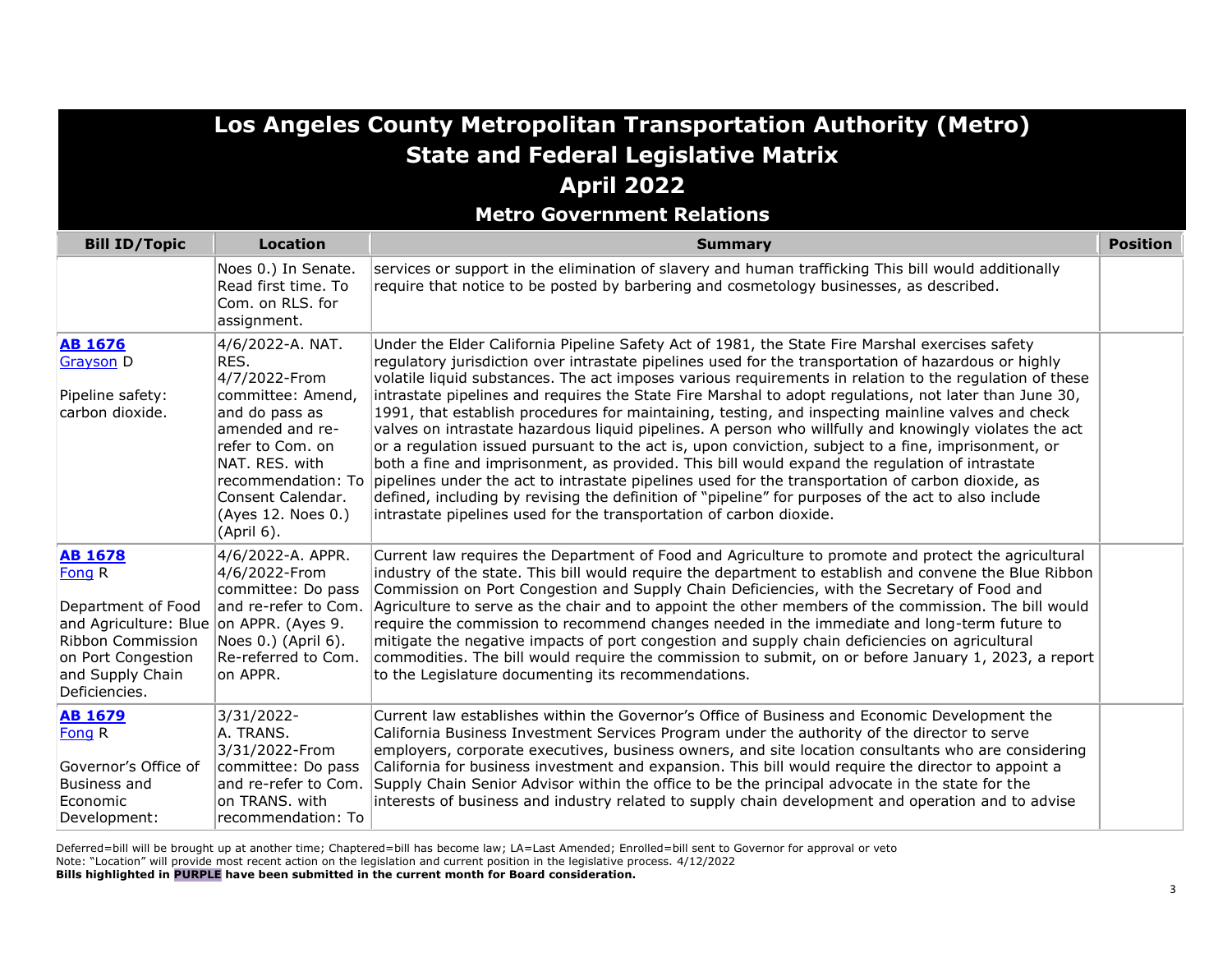|                                                                                           |                                                                                            | <b>Los Angeles County Metropolitan Transportation Authority (Metro)</b>                                                                                                                                                                                                                                                                                                                                                                                                                                                                                                                                                                                                                                                                                                                                                                                                                                                                                                                                                                                                                                                                                                                                                                                                                                                                                                                                                                                                                                                                                                                                                                                                                                                                         |                 |
|-------------------------------------------------------------------------------------------|--------------------------------------------------------------------------------------------|-------------------------------------------------------------------------------------------------------------------------------------------------------------------------------------------------------------------------------------------------------------------------------------------------------------------------------------------------------------------------------------------------------------------------------------------------------------------------------------------------------------------------------------------------------------------------------------------------------------------------------------------------------------------------------------------------------------------------------------------------------------------------------------------------------------------------------------------------------------------------------------------------------------------------------------------------------------------------------------------------------------------------------------------------------------------------------------------------------------------------------------------------------------------------------------------------------------------------------------------------------------------------------------------------------------------------------------------------------------------------------------------------------------------------------------------------------------------------------------------------------------------------------------------------------------------------------------------------------------------------------------------------------------------------------------------------------------------------------------------------|-----------------|
|                                                                                           |                                                                                            | <b>State and Federal Legislative Matrix</b>                                                                                                                                                                                                                                                                                                                                                                                                                                                                                                                                                                                                                                                                                                                                                                                                                                                                                                                                                                                                                                                                                                                                                                                                                                                                                                                                                                                                                                                                                                                                                                                                                                                                                                     |                 |
|                                                                                           |                                                                                            | <b>April 2022</b>                                                                                                                                                                                                                                                                                                                                                                                                                                                                                                                                                                                                                                                                                                                                                                                                                                                                                                                                                                                                                                                                                                                                                                                                                                                                                                                                                                                                                                                                                                                                                                                                                                                                                                                               |                 |
|                                                                                           |                                                                                            | <b>Metro Government Relations</b>                                                                                                                                                                                                                                                                                                                                                                                                                                                                                                                                                                                                                                                                                                                                                                                                                                                                                                                                                                                                                                                                                                                                                                                                                                                                                                                                                                                                                                                                                                                                                                                                                                                                                                               |                 |
| <b>Bill ID/Topic</b>                                                                      | <b>Location</b>                                                                            | <b>Summary</b>                                                                                                                                                                                                                                                                                                                                                                                                                                                                                                                                                                                                                                                                                                                                                                                                                                                                                                                                                                                                                                                                                                                                                                                                                                                                                                                                                                                                                                                                                                                                                                                                                                                                                                                                  | <b>Position</b> |
| California Business<br>Investment Services<br>Program: Supply<br>Chain Senior<br>Advisor. | Consent Calendar.<br>(Ayes 6. Noes 0.)<br>(March 31). Re-<br>referred to Com. on<br>TRANS. | the director on legislation, administrative regulations, and other issues affecting the state's supply<br>chain.                                                                                                                                                                                                                                                                                                                                                                                                                                                                                                                                                                                                                                                                                                                                                                                                                                                                                                                                                                                                                                                                                                                                                                                                                                                                                                                                                                                                                                                                                                                                                                                                                                |                 |
| <b>AB 1680</b><br>Lee D<br>Transportation:<br>prohibition orders.                         | 3/24/2022-A. PUB.<br>S.<br>3/28/2022-Re-<br>referred to Com. on<br>PUB. S.                 | Current law authorizes the Sacramento Regional Transit District, the Los Angeles County Metropolitan<br>Transportation Authority, the Fresno Area Express, and the San Francisco Bay Area Rapid Transit<br>District (BART) to issue a prohibition order to any person who is cited 3 times within a period of 90<br>days for specified infractions committed in or on a vehicle, bus stop, or train or light rail station of a<br>transit district or a property, facility, or vehicle upon which BART owes policing responsibilities, or to<br>any person who is arrested or convicted for a misdemeanor or felony committed in or on a vehicle,<br>bus stop, or light rail station of the transit district for acts involving violence, threats of violence, lewd<br>or lascivious behavior, or possession for sale or sale of a controlled substance. Current law makes<br>those prohibition orders subject to an automatic stay and prohibits a prohibition order from taking<br>effect until the latest of 11 calendar days after delivery of the prohibition order, 11 calendar days<br>after delivery of the results of a timely requested initial review of the prohibition order, or the date a<br>hearing officer's decision is delivered if an administrative hearing was timely requested, as specified.<br>This bill would instead prohibit a prohibition order from taking effect until the latest of 12, rather than<br>11, calendar days after delivery of the prohibition order, 12, rather than 11, calendar days after<br>delivery of the results of a timely requested initial review of the prohibition order, or the date a<br>hearing officer's decision is delivered if an administrative hearing was timely requested. |                 |
| <b>AB 1685</b><br><b>Bryan D</b><br>Vehicles: parking<br>violations.                      | 4/5/2022-A. H. &<br>C.D.<br>4/7/2022-Re-<br>referred to Com. on<br>H. & C.D.               | Current law requires a processing agency to offer a payment plan for unpaid parking citations to<br>qualified indigent persons. This bill would require a processing agency to forgive at least \$1,500 in<br>parking fines and fees annually for a qualified homeless person, as specified. The bill would also<br>require a processing agency to provide certain information regarding the parking citation forgiveness<br>program, as specified, including on its internet website. The bill would also require each processing<br>agency that receives an application for the citation forgiveness program to annually report specified<br>information to the California Interagency Council on Homelessness and would require the council to<br>compile this data and submit an annual report to the Legislature.                                                                                                                                                                                                                                                                                                                                                                                                                                                                                                                                                                                                                                                                                                                                                                                                                                                                                                                          |                 |
| <b>AB 1711</b><br>Seyarto <sub>R</sub>                                                    | 2/3/2022-A. P. &<br>C.P.<br>3/24/2022-Re-                                                  | Current law requires an agency or a person or business that conducts business in California that owns<br>or licenses computerized data that includes personal information to disclose a breach of security of<br>the system following discovery or notification of the breach in the security data to certain residents of                                                                                                                                                                                                                                                                                                                                                                                                                                                                                                                                                                                                                                                                                                                                                                                                                                                                                                                                                                                                                                                                                                                                                                                                                                                                                                                                                                                                                      |                 |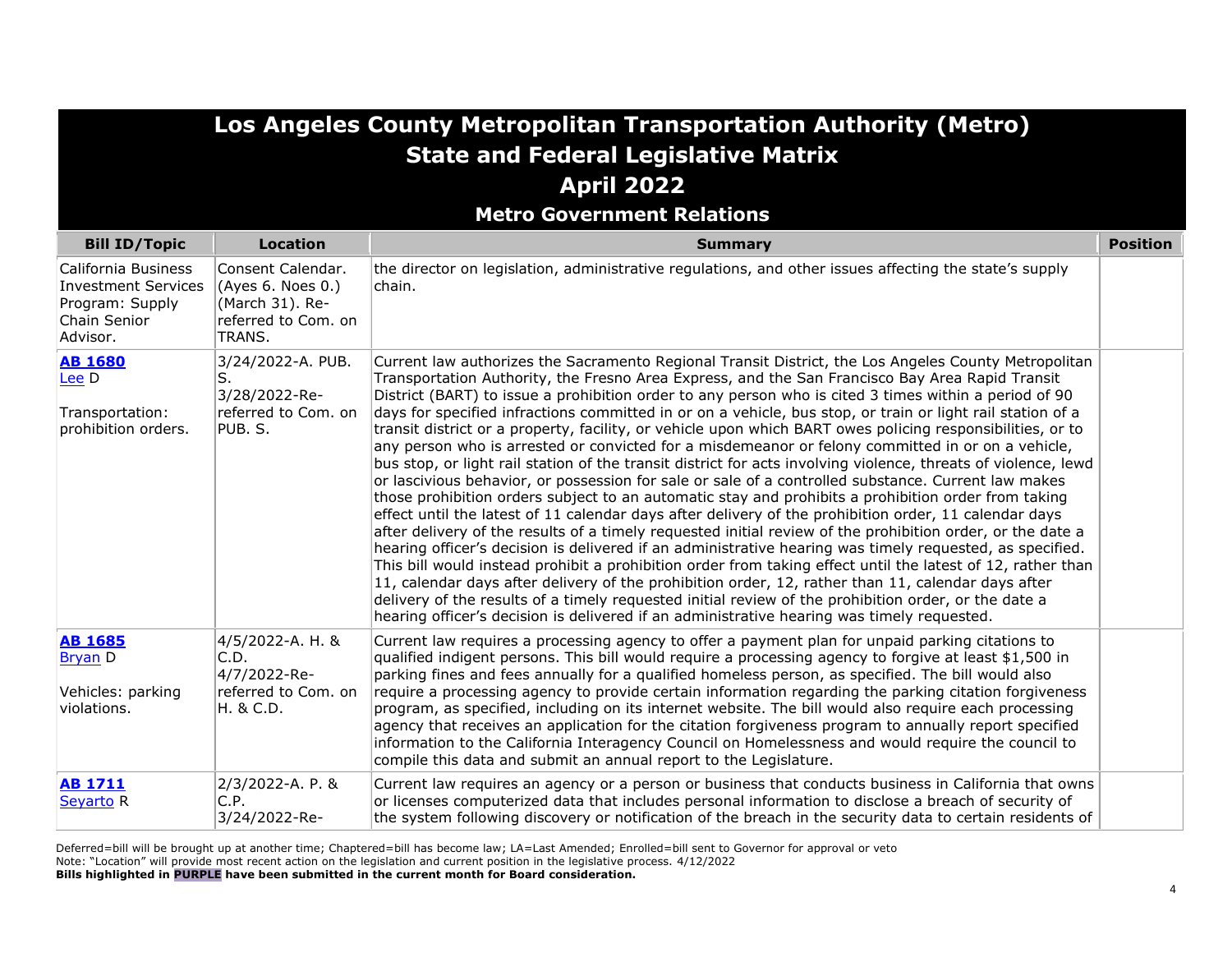|                                                                                                                                                                                |                                                                                                                                         | Los Angeles County Metropolitan Transportation Authority (Metro)                                                                                                                                                                                                                                                                                                                                                                                                                                                                                                                                                                                                                                                                                                                                                                                                                                                                                                                                                                                                                                                                                                                                                                     |                 |
|--------------------------------------------------------------------------------------------------------------------------------------------------------------------------------|-----------------------------------------------------------------------------------------------------------------------------------------|--------------------------------------------------------------------------------------------------------------------------------------------------------------------------------------------------------------------------------------------------------------------------------------------------------------------------------------------------------------------------------------------------------------------------------------------------------------------------------------------------------------------------------------------------------------------------------------------------------------------------------------------------------------------------------------------------------------------------------------------------------------------------------------------------------------------------------------------------------------------------------------------------------------------------------------------------------------------------------------------------------------------------------------------------------------------------------------------------------------------------------------------------------------------------------------------------------------------------------------|-----------------|
|                                                                                                                                                                                |                                                                                                                                         | <b>State and Federal Legislative Matrix</b>                                                                                                                                                                                                                                                                                                                                                                                                                                                                                                                                                                                                                                                                                                                                                                                                                                                                                                                                                                                                                                                                                                                                                                                          |                 |
|                                                                                                                                                                                |                                                                                                                                         | <b>April 2022</b>                                                                                                                                                                                                                                                                                                                                                                                                                                                                                                                                                                                                                                                                                                                                                                                                                                                                                                                                                                                                                                                                                                                                                                                                                    |                 |
|                                                                                                                                                                                |                                                                                                                                         | <b>Metro Government Relations</b>                                                                                                                                                                                                                                                                                                                                                                                                                                                                                                                                                                                                                                                                                                                                                                                                                                                                                                                                                                                                                                                                                                                                                                                                    |                 |
| <b>Bill ID/Topic</b>                                                                                                                                                           | <b>Location</b>                                                                                                                         | <b>Summary</b>                                                                                                                                                                                                                                                                                                                                                                                                                                                                                                                                                                                                                                                                                                                                                                                                                                                                                                                                                                                                                                                                                                                                                                                                                       | <b>Position</b> |
| Privacy: breach.                                                                                                                                                               | referred to Com. on<br>P. & C.P.                                                                                                        | California, as specified. This bill would require an agency to post a notice on the agency's internet<br>website when a person or business operating a system on behalf of the agency is required to issue a<br>security breach notification for that system pursuant to the above-described provisions, as specified.                                                                                                                                                                                                                                                                                                                                                                                                                                                                                                                                                                                                                                                                                                                                                                                                                                                                                                               |                 |
| <b>AB 1721</b><br>Rodriguez D<br>California Emergency<br>Services Act:<br>emergency<br>preparedness:<br>mutual aid: seismic<br>retrofitting soft story<br>multifamily housing. | 4/4/2022-A. APPR.<br>4/5/2022-From<br>committee: Do pass<br>on APPR. (Ayes 7.<br>Noes 0.) (April 4).<br>Re-referred to Com.<br>on APPR. | Would establish the Emergency Medical Services Mutual Aid Program, to be administered by the<br>Office of Emergency Services (OES), to support local government efforts in responding to surges in<br>demand for emergency medical services and provide effective mutual aid during disasters, as<br>and re-refer to Com. defined. The bill would, upon appropriation by the Legislature, require OES to provide noncompetitive<br>grant funding to local governments, special districts, and tribes for the purpose of acquiring<br>emergency medical services, as specified. The bill would also require OES to provide an annual report<br>to the Legislature regarding the program, as specified. The bill would, upon appropriation by the<br>Legislature, require the Controller to transfer \$50,000,000 to the Director of Emergency Services to<br>effectuate these provisions.                                                                                                                                                                                                                                                                                                                                             |                 |
| <b>AB 1751</b><br>Daly D<br>Workers'<br>compensation:<br>COVID-19: critical<br>workers.                                                                                        | 3/30/2022-A. APPR.<br>3/30/2022-From<br>committee: Do pass<br>on APPR. (Ayes 10.<br>Re-referred to Com.<br>on APPR.                     | Current law defines "injury" for an employee to include illness or death resulting from the 2019 novel<br>coronavirus disease (COVID-19) under specified circumstances, until January 1, 2023. Existing law<br>create a disputable presumption, as specified, that the injury arose out of and in the course of the<br>and re-refer to Com. employment and is compensable, for specified dates of injury. Current law requires an employee to<br>exhaust their paid sick leave benefits and meet specified certification requirements before receiving<br>Noes 1.) (March 30). any temporary disability benefits or, for police officers, firefighters, and other specified employees, a<br>leave of absence. Existing law also make a claim relating to a COVID-19 illness presumptively<br>compensable, as described above, after 30 days or 45 days, rather than 90 days. Current law, until<br>January 1, 2023, allows for a presumption of injury for all employees whose fellow employees at their<br>place of employment experience specified levels of positive testing, and whose employer has 5 or<br>more employees. This bill would extend the above-described provisions relating to COVID-19 until<br>January 1, 2025. |                 |
| <b>AB 1778</b><br>Garcia, Cristina D<br>State transportation<br>funding: freeway<br>projects: poverty<br>and pollution:                                                        | 2/10/2022-<br>A. TRANS.<br>3/28/2022-Re-<br>referred to Com. on<br>TRANS.                                                               | Current law authorizes the Department of Transportation to do any act necessary, convenient, or<br>proper for the construction, improvement, maintenance, or use of all highways that are under its<br>jurisdiction, possession, or control. Current law requires the department to prepare and submit to the<br>Governor a proposed budget, as provided. This bill would require the department to consult the<br>California Healthy Places Index, as defined, as a condition of using state funds or personnel time to<br>fund or permit freeway projects, as provided. The bill would require the department to analyze<br>housing and environmental variables through the index, as provided, and would prohibit any state                                                                                                                                                                                                                                                                                                                                                                                                                                                                                                       |                 |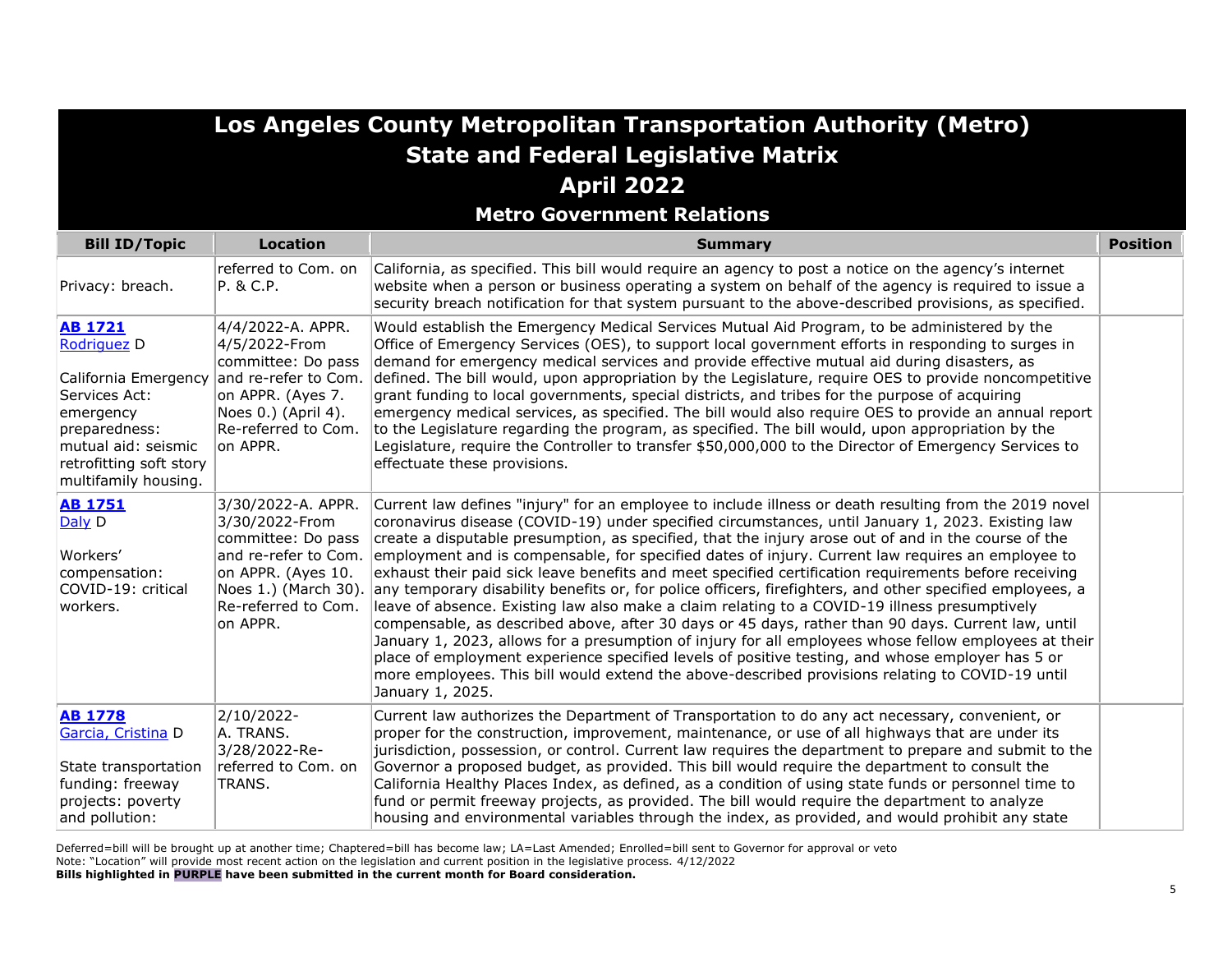#### **Metro Government Relations**

| <b>Bill ID/Topic</b>                                                                                                                                                    | <b>Location</b>                                                                                      | <b>Summary</b>                                                                                                                                                                                                                                                                                                                                                                                                                                                                                                                                                                                                                                                                                                                                                                                                                                                                                                                                                                                                                                                                                                                                                                                                                             | <b>Position</b> |
|-------------------------------------------------------------------------------------------------------------------------------------------------------------------------|------------------------------------------------------------------------------------------------------|--------------------------------------------------------------------------------------------------------------------------------------------------------------------------------------------------------------------------------------------------------------------------------------------------------------------------------------------------------------------------------------------------------------------------------------------------------------------------------------------------------------------------------------------------------------------------------------------------------------------------------------------------------------------------------------------------------------------------------------------------------------------------------------------------------------------------------------------------------------------------------------------------------------------------------------------------------------------------------------------------------------------------------------------------------------------------------------------------------------------------------------------------------------------------------------------------------------------------------------------|-----------------|
| Department of<br>Transportation.                                                                                                                                        |                                                                                                      | funds or personnel time from being used to fund or permit freeway projects in areas that fall within<br>the zero to 50th percentile on the housing and environmental variables analyzed through the index,<br>as provided.                                                                                                                                                                                                                                                                                                                                                                                                                                                                                                                                                                                                                                                                                                                                                                                                                                                                                                                                                                                                                 |                 |
| <b>AB 1795</b><br>Fong R<br>Open meetings:<br>remote participation.                                                                                                     | 2/18/2022-A. G.O.<br>2/18/2022-Referred<br>to Com. on G.O.                                           | The Bagley-Keene Open Meeting Act, requires state bodies to allow all persons to attend meetings<br>and provide an opportunity for the public to address the state body regarding any item included in its<br>agenda, except as specified. This bill would require state bodies, subject to existing exceptions, to<br>provide all persons the ability to participate both in-person and remotely, as defined, in any meeting<br>and to address the body remotely.                                                                                                                                                                                                                                                                                                                                                                                                                                                                                                                                                                                                                                                                                                                                                                         |                 |
| <b>AB 1814</b><br>Grayson D<br>Transportation<br>electrification:<br>community choice<br>aggregators.                                                                   | 2/18/2022-A. U. &<br>Е.<br>3/31/2022-In<br>hearing. Hearing<br>canceled at the<br>request of author. | The California Constitution and the Public Utilities Act vest the Public Utilities Commission (PUC) with<br>regulatory authority over public utilities, including electrical corporations. Current law requires the<br>PUC, in consultation with the State Energy Resources Conservation and Development Commission<br>committee: Set, first and the State Air Resources Board, to direct electrical corporations to file applications for programs<br>and investments to accelerate widespread transportation electrification to reduce dependence on<br>petroleum, meet air quality standards, achieve the goals set forth in the Charge Ahead California<br>Initiative, and reduce emissions of greenhouse gases to 40% below 1990 levels by 2030 and to 80%<br>below 1990 levels by 2050. Current law requires that those programs proposed by electrical<br>corporations seek to minimize overall costs and maximize overall benefits. The bill would prohibit the<br>programs and investments proposed by community choice aggregators from deploying infrastructure<br>in front of a meter.                                                                                                                                         |                 |
| <b>AB 1833</b><br>Ward D<br>San Diego<br>Metropolitan Transit<br>Development Board:<br>North County Transit<br>District: consolidated<br>agency: public<br>contracting. | 2/18/2022-A.L.<br>GOV.<br>2/18/2022-Referred<br>to Coms. on L. GOV.<br>and TRANS.                    | The North County Transit District Act creates the North County Transit District with specified powers<br>and duties related to the operation of public transit services in a different portion of the County of<br>San Diego. The San Diego Regional Transportation Consolidation Act creates the consolidated agency,<br>commonly known as the San Diego Association of Governments (SANDAG), through the consolidation<br>of certain regional transportation planning, programming, and related functions in the County of San<br>Diego from various agencies. Current law requires the board, district, and consolidated agency to<br>follow specified procedures when contracting for certain services, the acquisition or lease of<br>materials, supplies, or equipment, architectural, landscape architectural, engineering, environmental,<br>or land surveying services, or construction project management services. Federal regulations define<br>the "simplified acquisition threshold" as \$250,000, except as specified, and the "micro-purchase"<br>threshold" as \$10,000, except as specified. This bill would revise and recast the contracting<br>procedures applicable to the board, district, and consolidated agency. |                 |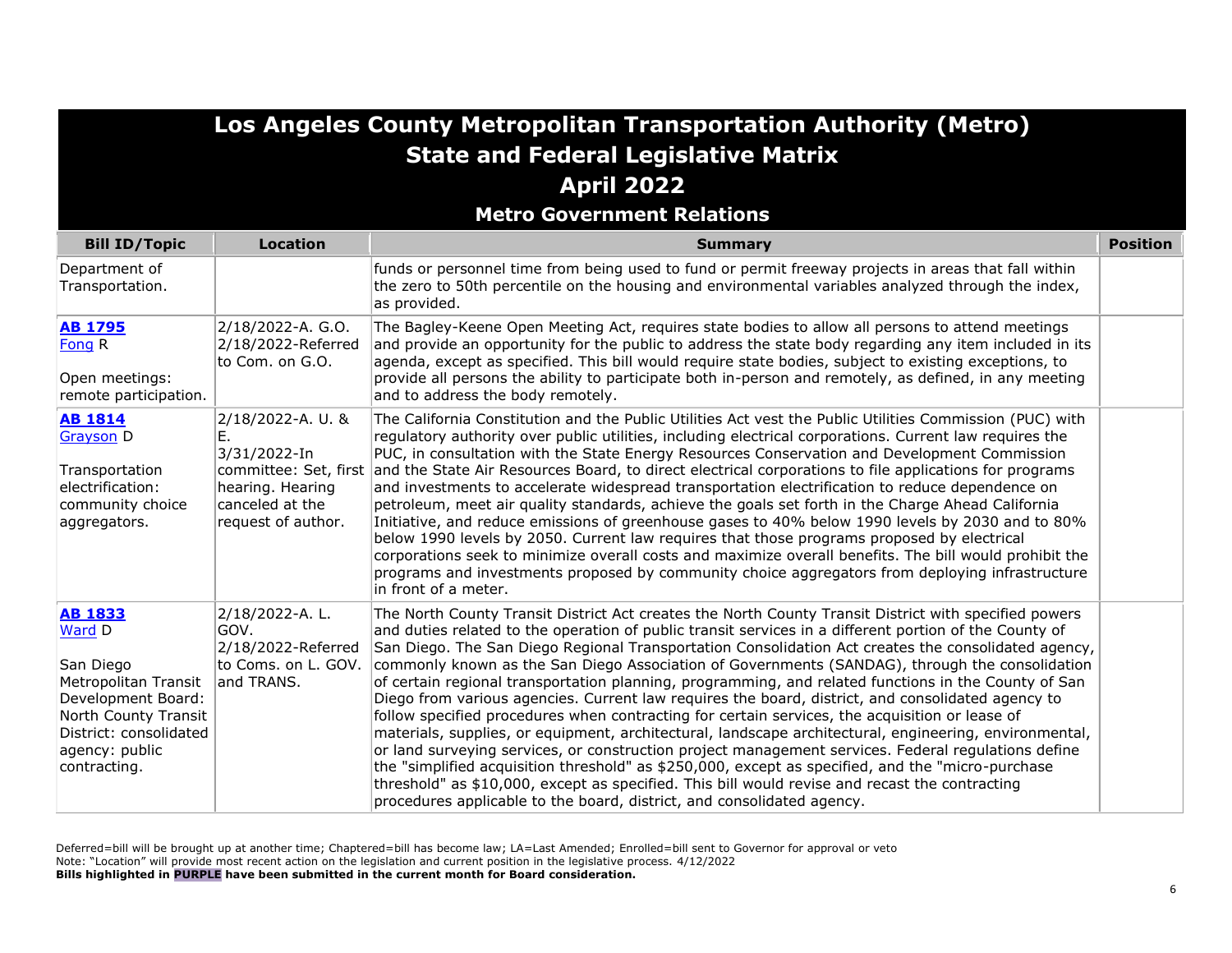| Los Angeles County Metropolitan Transportation Authority (Metro) |
|------------------------------------------------------------------|
| <b>State and Federal Legislative Matrix</b>                      |
| <b>April 2022</b>                                                |

**Metro Government Relations**

| <b>Bill ID/Topic</b>                                                                                                                           | <b>Location</b>                                                                   | <b>Summary</b>                                                                                                                                                                                                                                                                                                                                                                                                                                                                                                                                                                                                                                                                                                                                          | <b>Position</b> |
|------------------------------------------------------------------------------------------------------------------------------------------------|-----------------------------------------------------------------------------------|---------------------------------------------------------------------------------------------------------------------------------------------------------------------------------------------------------------------------------------------------------------------------------------------------------------------------------------------------------------------------------------------------------------------------------------------------------------------------------------------------------------------------------------------------------------------------------------------------------------------------------------------------------------------------------------------------------------------------------------------------------|-----------------|
| <b>AB 1883</b><br>Quirk-Silva D                                                                                                                | 2/18/2022-A.L.<br>GOV.<br>2/18/2022-Referred                                      | Current law requires every public agency, as defined, that conducts an establishment serving the<br>public or open to the public and that maintains restroom facilities for the public, to make every water<br>closet available without cost or charge, as provided. Current law also requires publicly and privately                                                                                                                                                                                                                                                                                                                                                                                                                                   |                 |
| Public restrooms.                                                                                                                              | to Com. on L. GOV.                                                                | owned facilities where the public congregates to be equipped with sufficient temporary or permanent<br>restrooms to meet the needs of the public at peak hours. This bill would require each local<br>government, as defined, to complete an inventory of public restrooms owned and maintained by the<br>local government, either directly or by contract, that are available to the general population in its<br>jurisdiction.                                                                                                                                                                                                                                                                                                                        |                 |
| <b>AB 1886</b><br>Cooper <sub>D</sub>                                                                                                          | 4/7/2022-A. THIRD<br><b>READING</b><br>4/7/2022-Read                              | Current law requires that, except as specified, not less than the general prevailing rate of per diem<br>wages, determined by the Director of Industrial Relations, be paid to workers employed on public<br>works projects. Current law defines the term "public works" for purposes of requirements regarding                                                                                                                                                                                                                                                                                                                                                                                                                                         |                 |
| Public works:<br>definition.                                                                                                                   | second time.<br>Ordered to third<br>reading.                                      | the payment of prevailing wages to include construction, alteration, demolition, installation, or repair<br>work done under contract and paid for using public funds, except as specified. Existing law makes a<br>willful violation of laws relating to the payment of prevailing wages on public works a<br>misdemeanor. This bill would expand the definition of "public works" to include street sweeping<br>maintenance performed for the preservation, protection, and keeping of any publicly owned or<br>publicly operated street, road, or highway done under contract and paid for in whole or in part out of<br>public funds.                                                                                                                |                 |
| <b>AB 1913</b><br><b>Bryan</b> D<br>Los Angeles<br><b>Community College</b><br>District: California<br>Center for Climate<br>Change Education. | 2/18/2022-<br>A. HIGHER ED.<br>3/29/2022-Re-<br>referred to Com. on<br>HIGHER ED. | Current law establishes community college districts throughout the state, and authorizes them to<br>provide instruction to students at community college campuses. One of these districts is the Los<br>Angeles Community College District. This bill would establish the California Center for Climate Change<br>Education, as part of the Los Angeles Community College District, to be located at West Los Angeles<br>College, to promote climate change education at the California Community Colleges and establish<br>opportunities for students to engage in hands-on internships and other learning opportunities. The<br>bill would appropriate \$5,000,000 from the General Fund for the development and initial operations<br>of the center. |                 |
| <b>AB 1919</b><br><b>Holden</b> D<br>Youth Transit Pass<br>Pilot Program: free<br>youth transit passes:                                        | 4/5/2022-A. APPR.<br>4/7/2022-Re-<br>referred to Com. on<br>APPR.                 | Current law declares that the fostering, continuance, and development of public transportation<br>systems are a matter of state concern. Current law authorizes the Department of Transportation to<br>administer various programs and allocates moneys for various public transportation purposes. Under<br>the Mills-Alquist-Deddeh Act, also known as the Transportation Development Act, revenues from a<br>1/4% sales tax in each county are available, among other things, for allocation by the transportation<br>planning agency to transit operators, as specified. Current law establishes the State Transit                                                                                                                                  |                 |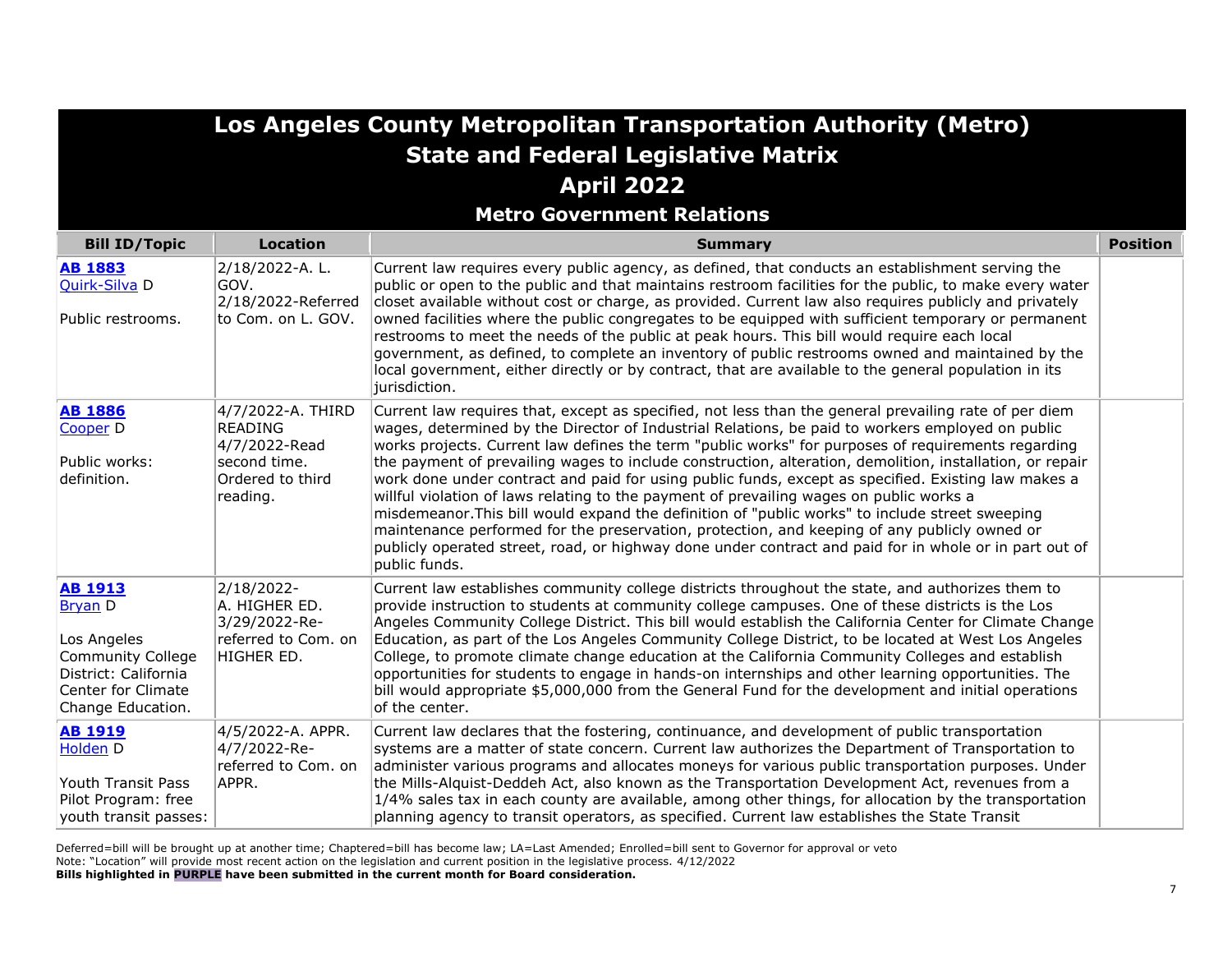|                                                                                       |                                                                                                                                                                  | Los Angeles County Metropolitan Transportation Authority (Metro)                                                                                                                                                                                                                                                                                                                                                                                                                                                                                                                                                                                                                                                                                                                                                                                                                            |                 |
|---------------------------------------------------------------------------------------|------------------------------------------------------------------------------------------------------------------------------------------------------------------|---------------------------------------------------------------------------------------------------------------------------------------------------------------------------------------------------------------------------------------------------------------------------------------------------------------------------------------------------------------------------------------------------------------------------------------------------------------------------------------------------------------------------------------------------------------------------------------------------------------------------------------------------------------------------------------------------------------------------------------------------------------------------------------------------------------------------------------------------------------------------------------------|-----------------|
|                                                                                       |                                                                                                                                                                  | <b>State and Federal Legislative Matrix</b>                                                                                                                                                                                                                                                                                                                                                                                                                                                                                                                                                                                                                                                                                                                                                                                                                                                 |                 |
|                                                                                       |                                                                                                                                                                  | <b>April 2022</b>                                                                                                                                                                                                                                                                                                                                                                                                                                                                                                                                                                                                                                                                                                                                                                                                                                                                           |                 |
|                                                                                       |                                                                                                                                                                  | <b>Metro Government Relations</b>                                                                                                                                                                                                                                                                                                                                                                                                                                                                                                                                                                                                                                                                                                                                                                                                                                                           |                 |
| <b>Bill ID/Topic</b>                                                                  | <b>Location</b>                                                                                                                                                  | <b>Summary</b>                                                                                                                                                                                                                                                                                                                                                                                                                                                                                                                                                                                                                                                                                                                                                                                                                                                                              | <b>Position</b> |
| eligibility for state<br>funding.                                                     |                                                                                                                                                                  | Assistance Program for the purpose of providing a source of state funding to eligible public<br>transportation operators and other transportation agencies in order to support their local and regional<br>transit operating and capital needs. Current law establishes the Low Carbon Transit Operations<br>Program to provide operating and capital assistance for transit agencies to reduce greenhouse gas<br>emissions and improve mobility. Existing law conditions transit funding from certain programs on<br>achieving specified ratios of fare revenues to operating costs. This bill would require local authorities,<br>school districts, and colleges to maintain their funding for free or reduced fare youth transit as<br>provided in the 2018-19 fiscal year.                                                                                                              |                 |
| <b>AB 1938</b><br>Friedman D<br>Transit and Intercity<br>Rail Recovery Task<br>Force. | 4/5/2022-A. APPR.<br>4/5/2022-From<br>committee: Do pass<br>and re-refer to Com.<br>on APPR. (Ayes 13.<br>Noes 0.) (April 4).<br>Re-referred to Com.<br>on APPR. | Current law provides for the funding of public transit and intercity rail, including under the<br>Transportation Development Act. This bill would require the Secretary of Transportation, on or before<br>July 1, 2023, to establish and convene the Transit and Intercity Rail Recovery Task Force to include<br>representatives from the department and various local agencies, academic institutions, and<br>nongovernmental organizations. The bill would require the task force to develop a structured,<br>coordinated process for early engagement of all parties to develop policies to grow transit and<br>intercity rail ridership and improve transit and intercity rail operations for users of those services.                                                                                                                                                                |                 |
| <b>AB 1944</b><br>Lee D<br>Local government:<br>open and public<br>meetings.          | 2/18/2022-A.L.<br>GOV.<br>2/18/2022-Referred<br>to Com. on L. GOV.                                                                                               | Current law, the Ralph M. Brown Act, requires, with specified exceptions, that all meetings of a<br>legislative body of a local agency, as those terms are defined, be open and public and that all persons<br>be permitted to attend and participate. Current law, until January 1, 2024, authorizes a local agency<br>to use teleconferencing without complying with those specified teleconferencing requirements in<br>specified circumstances when a declared state of emergency is in effect, or in other situations related<br>to public health. This bill would specify that if a member of a legislative body elects to teleconference<br>from a location that is not public, the address does not need to be identified in the notice and agenda<br>or be accessible to the public when the legislative body has elected to allow members to participate<br>via teleconferencing. |                 |
| <b>AB 1949</b><br>Low D<br>Employees:<br>bereavement leave.                           | 3/29/2022-A. APPR.<br>3/31/2022-Re-<br>referred to Com. on<br>APPR.                                                                                              | The California Family Rights Act, which is a part of the California Fair Employment and Housing Act,<br>makes it an unlawful employment practice for an employer, as defined, to refuse to grant a request<br>by an eligible employee to take up to 12 workweeks of unpaid protected leave during any 12-month<br>period for family care and medical leave, as specified. This bill would additionally make it an unlawful<br>employment practice for an employer to refuse to grant a request by an eligible employee to take up<br>to 5 days of bereavement leave upon the death of a family member, as defined. The bill would                                                                                                                                                                                                                                                           |                 |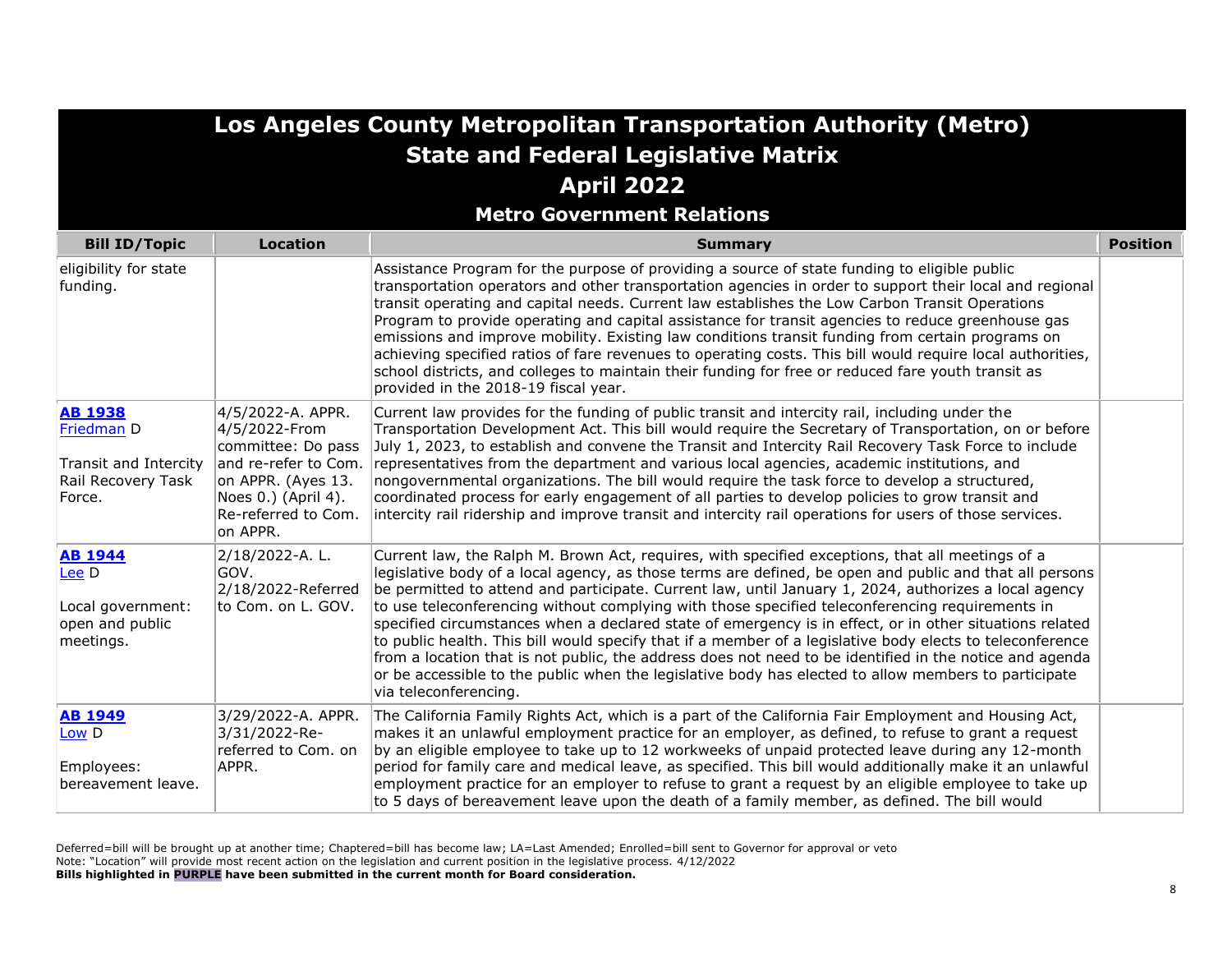#### **Metro Government Relations**

| <b>Bill ID/Topic</b>                                                                                                       | <b>Location</b>                                                                                                                                                 | <b>Summary</b>                                                                                                                                                                                                                                                                                                                                                                                                                                                                                                                                                                                                                                                                                                                                                                                                                                                                                                                                                                                                                                                                                    | <b>Position</b> |
|----------------------------------------------------------------------------------------------------------------------------|-----------------------------------------------------------------------------------------------------------------------------------------------------------------|---------------------------------------------------------------------------------------------------------------------------------------------------------------------------------------------------------------------------------------------------------------------------------------------------------------------------------------------------------------------------------------------------------------------------------------------------------------------------------------------------------------------------------------------------------------------------------------------------------------------------------------------------------------------------------------------------------------------------------------------------------------------------------------------------------------------------------------------------------------------------------------------------------------------------------------------------------------------------------------------------------------------------------------------------------------------------------------------------|-----------------|
|                                                                                                                            |                                                                                                                                                                 | require that leave be completed within 3 months of the date of death. The bill would require that<br>leave be taken pursuant to any existing bereavement leave policy of the employer.                                                                                                                                                                                                                                                                                                                                                                                                                                                                                                                                                                                                                                                                                                                                                                                                                                                                                                            |                 |
| <b>AB 1952</b><br><b>Gallagher R</b><br>Infill Infrastructure<br>Grant Program of<br>2019.                                 | 2/18/2022-A. H. &<br>C.D.<br>2/18/2022-Referred<br>to Coms. on H. &<br>C.D. and NAT. RES.                                                                       | Would exempt from the requirements of CEQA a project financed pursuant to the Infill Infrastructure<br>Grant Program of 2019, and would make all legal actions, proceedings, and decisions undertaken or<br>made pursuant to the program exempt from CEQA. The bill would also make nonsubstantive changes<br>to the program by renumbering a code section and updating erroneous cross-references.                                                                                                                                                                                                                                                                                                                                                                                                                                                                                                                                                                                                                                                                                               |                 |
| <b>AB 1953</b><br>Maienschein D<br>Drinking water:<br>accessible water<br>bottle refill stations.                          | 4/5/2022-A. APPR.<br>4/6/2022-From<br>committee: Do pass<br>and re-refer to Com.<br>on APPR. (Ayes 7.<br>Noes 1.) (April 5).<br>Re-referred to Com.<br>on APPR. | Would require, by January 1, 2025, the owner or operator of a transit hub, local park, public building,<br>publicly owned building, shopping mall, or municipal golf course that has a water infrastructure<br>source to install and maintain at least one, or maintain at least one existing, accessible water bottle<br>refill station, as prescribed and except as specified. The bill would also require those owners and<br>operators that have a water bottle refill station that is not accessible to upgrade, by January 1, 2025,<br>the water bottle refill station to an accessible water bottle refill station.                                                                                                                                                                                                                                                                                                                                                                                                                                                                        |                 |
| <b>AB 1983</b><br>Fong R<br>Department of<br>General Services:<br>best value<br>procurement:<br>vehicles and<br>equipment. | 2/18/2022-A. A. &<br>A.R.<br>2/18/2022-Referred                                                                                                                 | Former law, repealed as of January 1, 2022, authorized the Department of General Services to<br>purchase and equip heavy mobile fleet vehicles and special equipment for use by the Department of<br>Transportation by means of best value procurement, as defined, using specifications and criteria<br>to Com. on A. & A.R. developed in consultation with the Department of Transportation. Former law established<br>requirements for bid evaluation and protest procedures. Former law limited the total value of vehicles<br>and equipment purchased through this best value procurement authorization to \$50,000,000<br>annually. Former law required the Department of General Services to prepare a prescribed evaluation<br>with regard to this process, to be posted on the Department of Transportation's internet website. This<br>bill would reenact those best value procurement provisions for heavy mobile fleet vehicles and special<br>equipment, to be operative indefinitely. The bill would omit the requirement for a prescribed<br>evaluation as included in former law. |                 |
| <b>AB 1991</b><br><b>Gabriel D</b><br>Motels and hotels:                                                                   | 3/10/2022-A. H. &<br>C.D.<br>3/14/2022-Re-<br>referred to Com. on<br>H. & C.D.                                                                                  | Current law regulates the terms and conditions of tenancies and defines the term "persons who hire"<br>for the purpose of regulating residential tenancies. Current law excludes from these provisions,<br>among other things, occupancy at a hotel or motel if certain conditions are met. This bill would<br>provide that the continued occupancy of a shelter program participant, as defined, in a motel or hotel<br>does not constitute a new tenancy and is not considered a "person who hires" if the shelter program                                                                                                                                                                                                                                                                                                                                                                                                                                                                                                                                                                      |                 |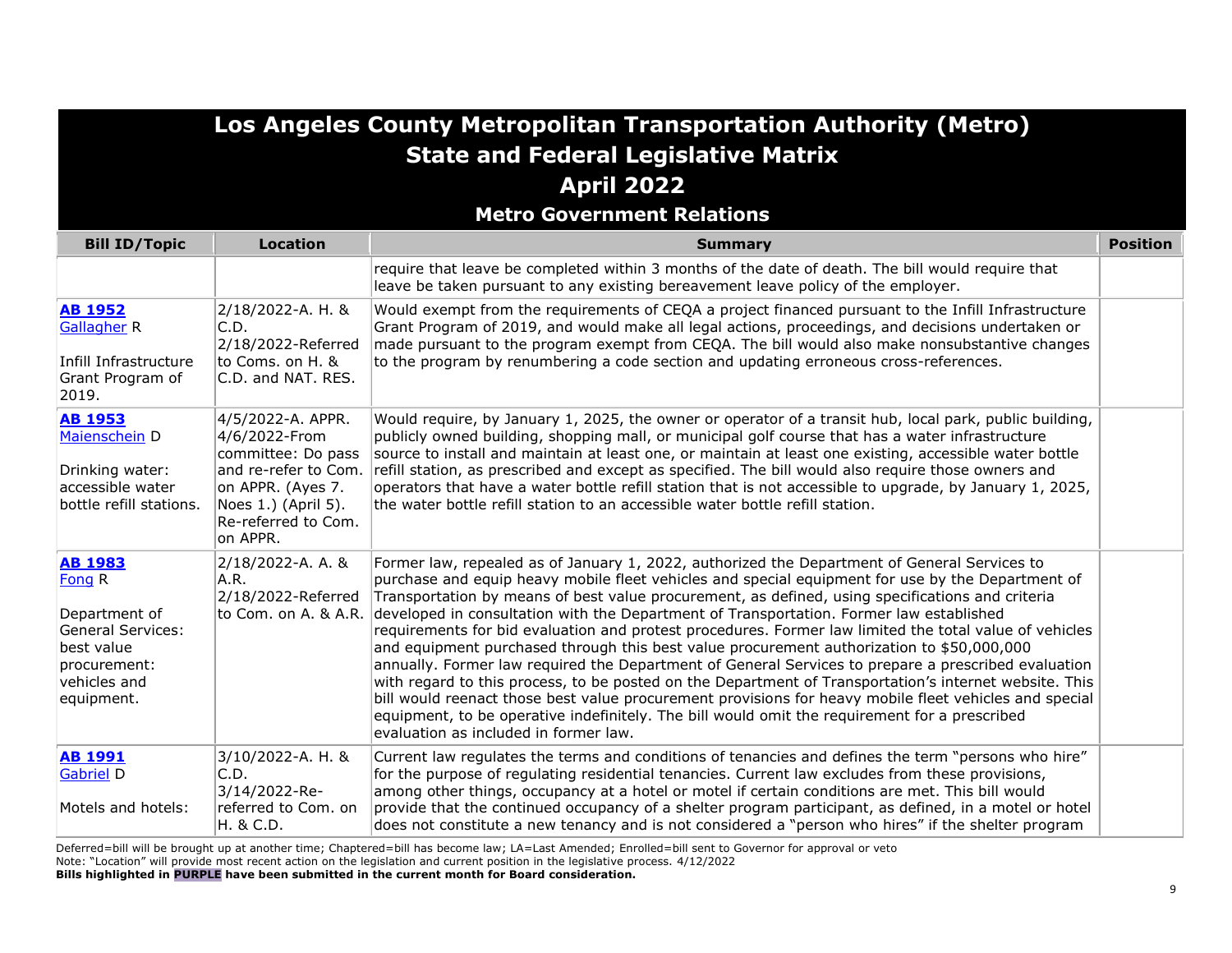**Metro Government Relations**

| <b>Bill ID/Topic</b>                                                                                | <b>Location</b>                                                                                       | <b>Summary</b>                                                                                                                                                                                                                                                                                                                                                                                                                                                                                                                                                                                                                                                                                                                                                                                                                                                                                                                                                                                                       | <b>Position</b> |
|-----------------------------------------------------------------------------------------------------|-------------------------------------------------------------------------------------------------------|----------------------------------------------------------------------------------------------------------------------------------------------------------------------------------------------------------------------------------------------------------------------------------------------------------------------------------------------------------------------------------------------------------------------------------------------------------------------------------------------------------------------------------------------------------------------------------------------------------------------------------------------------------------------------------------------------------------------------------------------------------------------------------------------------------------------------------------------------------------------------------------------------------------------------------------------------------------------------------------------------------------------|-----------------|
| publicly funded<br>shelter programs.                                                                |                                                                                                       | meets the core components of Housing First, as defined, and specified requirements related to<br>termination policies and grievance processes.                                                                                                                                                                                                                                                                                                                                                                                                                                                                                                                                                                                                                                                                                                                                                                                                                                                                       |                 |
| <b>AB 1993</b><br><b>Wicks D</b><br>Employment:<br>COVID-19<br>vaccination<br>requirements.         | 3/17/2022-A. L. & E.<br>3/29/2022-In<br>hearing. Hearing<br>canceled at the<br>request of author.     | Would require an employer to require each person who is an employee or independent contractor,<br>and who is eligible to receive the COVID-19 vaccine, to show proof to the employer, or an authorized<br>committee: Set, first agent thereof, that the person has been vaccinated against COVID-19. This bill would establish an<br>exception from this vaccination requirement for a person who is ineligible to receive a COVID-19<br>vaccine due to a medical condition or disability or because of a sincerely held religious belief, as<br>specified, and would require compliance with various other state and federal laws. The bill would<br>require proof-of-vaccination status to be obtained in a manner that complies with federal and state<br>privacy laws and not be retained by the employer, unless the person authorizes the employer to<br>retain proof.                                                                                                                                         |                 |
| <b>AB 2009</b><br><b>Valladares R</b><br>California Travel and<br>Tourism<br>Commission.            | 2/24/2022-<br>A. A., E., S., T., & I.M.<br>2/24/2022-Referred<br>to Com. on<br>A., E., S., T., & I.M. | The California Tourism Marketing Act requires the Office of Tourism to establish the California Travel<br>and Tourism Commission, as a separate, independent California nonprofit mutual benefit corporation,<br>for the purpose of promoting tourism in California, as specified. Current law creates a board of<br>commissioners to direct the commission and imposes eligibility requirements on commissioners.<br>Specifically, existing law requires commissioners to be professionally active in the tourism industry<br>and have their primary business, trade, or profession be directly related to the tourism industry.<br>Current law requires a commissioner to automatically cease to be a commissioner after 90 days if the<br>commissioner ceases to meet those requirements and does not become eligible again within the 90<br>days. This bill would extend the period that the commissioner will serve as a commissioner upon<br>ceasing to meet the eligibility criteria from 90 days to 95 days. |                 |
| <b>AB 2019</b><br>Petrie-Norris <sub>D</sub><br>Small and<br>disadvantaged<br>business enterprises. | 2/24/2022-A. J.,<br>$E.D.$ & $E.$<br>2/24/2022-Referred<br>to Com. on J., E.D.,<br>& E.               | Current law requires each state agency that significantly regulates or impacts small business to<br>designate at least one person to serve as a small business liaison for the agency. Current law<br>requires the small business liaison to be responsible for, among other things, receiving and<br>responding to complaints received by the agency from small businesses and assisting in ensuring that<br>the procurement and contracting processes of the entity are administered in order to meet or exceed<br>the goal of 25% small business participation. This bill would also require the small business liaison to<br>develop an "economic equity first" action plan and policy for the agency to provide, among other<br>things, direction, recommendations, and strategies as to how to ensure that disadvantaged business<br>enterprises are effectively involved and benefiting from the procurement process of the agency.                                                                           |                 |
| <b>AB 2039</b><br>Rivas, Luz D                                                                      | 3/24/2022-A.L.<br>GOV.                                                                                | The Local Agency Public Construction Act sets forth procedures that a local agency is required to<br>follow when procuring certain services or work. Current law also sets forth specific public contracting                                                                                                                                                                                                                                                                                                                                                                                                                                                                                                                                                                                                                                                                                                                                                                                                         | Sponsor         |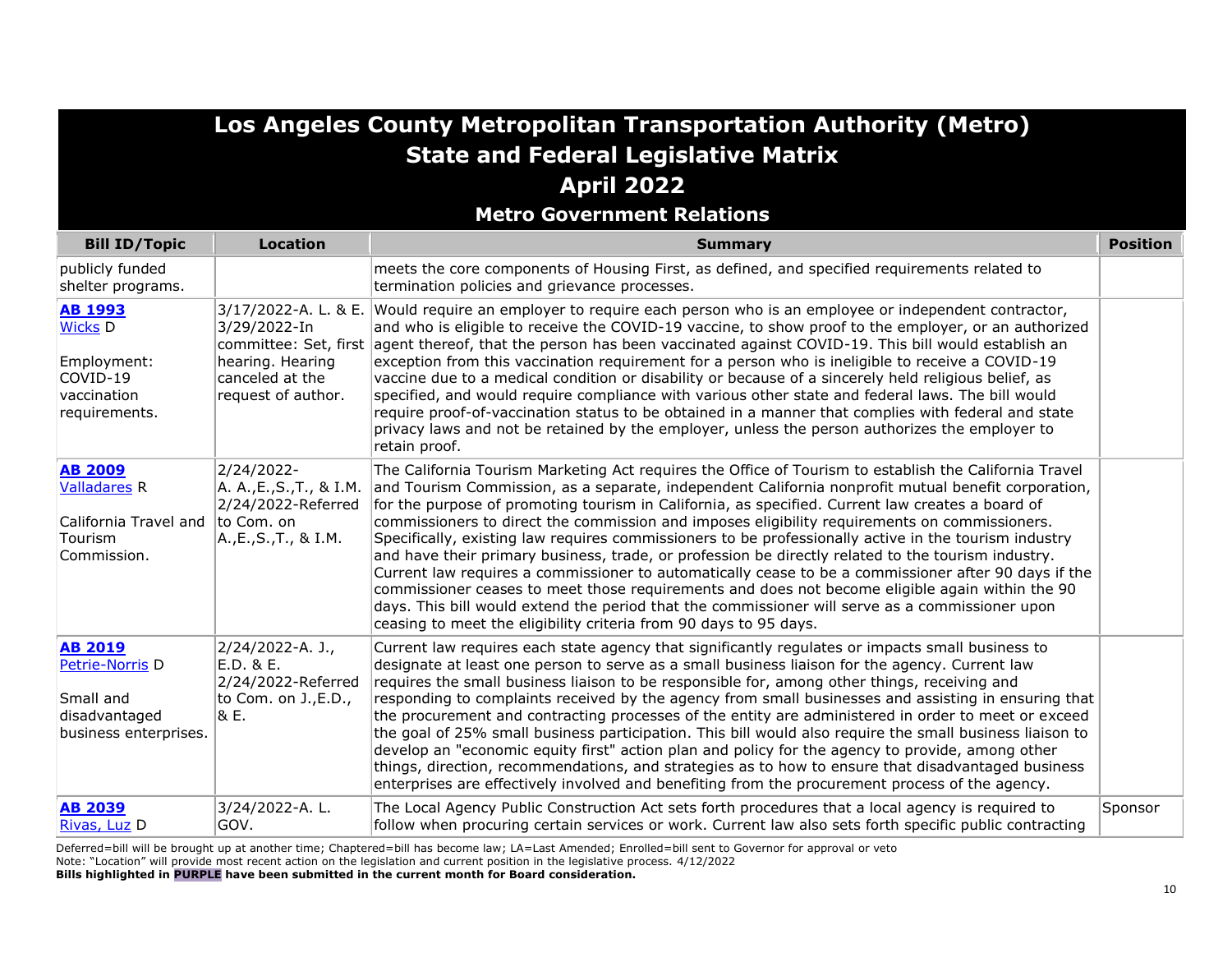|                                                                                                                          |                                                                                                                                                                        | Los Angeles County Metropolitan Transportation Authority (Metro)<br><b>State and Federal Legislative Matrix</b>                                                                                                                                                                                                                                                                                                                                                                                                                                                                                                                                                                                                                                                                                                                                                                                                                                                                                                    |                 |
|--------------------------------------------------------------------------------------------------------------------------|------------------------------------------------------------------------------------------------------------------------------------------------------------------------|--------------------------------------------------------------------------------------------------------------------------------------------------------------------------------------------------------------------------------------------------------------------------------------------------------------------------------------------------------------------------------------------------------------------------------------------------------------------------------------------------------------------------------------------------------------------------------------------------------------------------------------------------------------------------------------------------------------------------------------------------------------------------------------------------------------------------------------------------------------------------------------------------------------------------------------------------------------------------------------------------------------------|-----------------|
|                                                                                                                          |                                                                                                                                                                        | <b>April 2022</b>                                                                                                                                                                                                                                                                                                                                                                                                                                                                                                                                                                                                                                                                                                                                                                                                                                                                                                                                                                                                  |                 |
|                                                                                                                          |                                                                                                                                                                        | <b>Metro Government Relations</b>                                                                                                                                                                                                                                                                                                                                                                                                                                                                                                                                                                                                                                                                                                                                                                                                                                                                                                                                                                                  |                 |
| <b>Bill ID/Topic</b>                                                                                                     | <b>Location</b>                                                                                                                                                        | <b>Summary</b>                                                                                                                                                                                                                                                                                                                                                                                                                                                                                                                                                                                                                                                                                                                                                                                                                                                                                                                                                                                                     | <b>Position</b> |
| Los Angeles County<br>Metropolitan<br>Transportation<br>Authority: job order<br>contracting: pilot<br>program.           | 3/28/2022-Re-<br>referred to Com. on<br>L. GOV.                                                                                                                        | requirements for certain transit districts. Current law authorizes certain local agencies to engage in<br>job order contracting, as prescribed. This bill would establish a pilot program to authorize the Los<br>Angeles County Metropolitan Transportation Authority to use job order contracting as a procurement<br>method. The bill would impose a \$25,000,000 cap on awards under a single job order contract and a<br>\$5,000,000 cap on any single job order. The bill would limit the term of such contracts to a maximum<br>of 24 months, with extensions as prescribed.                                                                                                                                                                                                                                                                                                                                                                                                                                |                 |
| <b>AB 2057</b><br>Carrillo <sub>D</sub><br>Transportation<br>Agency: goods<br>movement data.                             | 4/5/2022-A. L. & E.<br>4/5/2022-From<br>committee: Do pass<br>and re-refer to Com.<br>on L. & E. (Ayes 11.<br>Noes 3.) (April 4).<br>Re-referred to Com.<br>on L. & E. | Would require the Transportation Agency to collect and consolidate specified data related to goods<br>movement in the transportation supply chain and would require the agency to make this data publicly<br>available on its internet website. The bill would require all maritime ports to collect specified data and<br>statistics from trucking companies and provide the data to the agency. To the extent this bill would<br>impose additional duties on local agencies operating a maritime port, the bill would impose a state-<br>mandated local program.                                                                                                                                                                                                                                                                                                                                                                                                                                                 |                 |
| <b>AB 2061</b><br><b>Ting D</b><br>Transportation<br>electrification:<br>electric vehicle<br>charging<br>infrastructure. | 4/6/2022-A. APPR.<br>4/7/2022-From<br>committee: Amend,<br>and do pass as<br>amended and re-<br>refer to Com. on<br>APPR. (Ayes 11.<br>Noes 0.) (April 6).             | Current law requires the Energy Commission, in consultation with the State Air Resources Board, as<br>part of the development of the investment plan, to assess whether charging station infrastructure is<br>disproportionately deployed, as specified, and, upon finding disproportionate deployment, to use<br>moneys from the Alternative and Renewable Fuel and Vehicle Technology Fund, as well as other<br>mechanisms, including incentives, to more proportionately deploy new charging station<br>infrastructure, except as specified. Beginning July 1, 2023, this bill would require an entity that<br>receives an incentive funded by a state agency or through a charge on ratepayers to install, own, or<br>operate a charging station, in whole or in part, to report charging station uptime, as defined. The bill<br>would require the Energy Commission, in consultation with the PUC, to develop a formula to calculate<br>uptime to provide consistent, standardized reporting of information. |                 |
| <b>AB 2075</b><br><b>Ting D</b><br>Energy: electric<br>vehicle charging<br>standards.                                    | 3/21/2022-A. U. &<br>Е.<br>3/22/2022-From<br>committee: Do pass<br>and re-refer to Com.<br>on U. & E. (Ayes 8.<br>Noes 0.) (March 21).                                 | Current law requires the State Energy Resources Conservation and Development Commission to<br>prescribe, by regulation, among other things, lighting, insulation, climate control system, and other<br>building design and construction standards, energy and water conservation design standards, and<br>appliance efficiency standards to reduce the wasteful, uneconomic, inefficient, or unnecessary<br>consumption of energy and to manage energy loads to help maintain electrical grid reliability, as<br>specified. This bill would require the commission to additionally adopt, by regulation, electric vehicle                                                                                                                                                                                                                                                                                                                                                                                          |                 |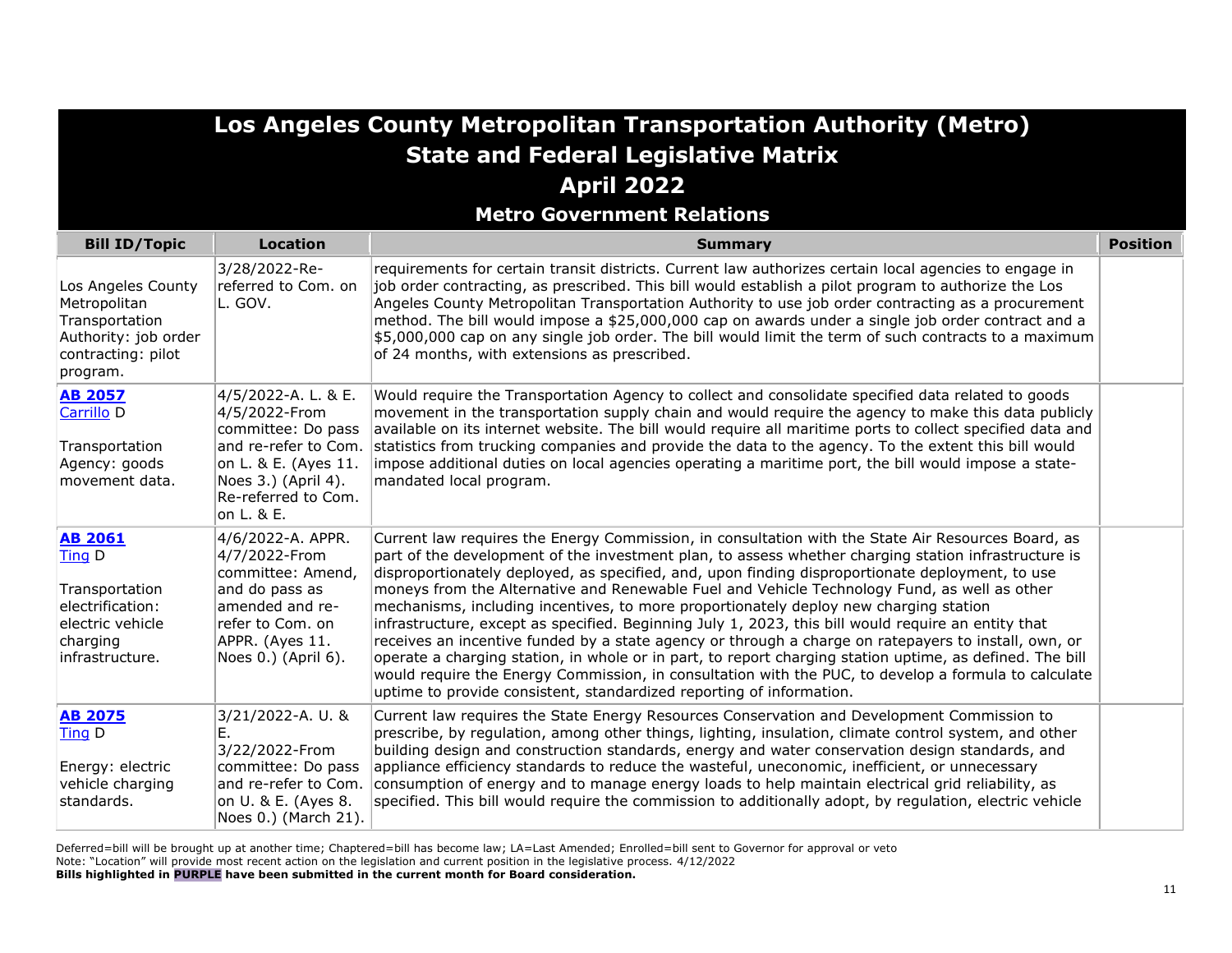**Metro Government Relations**

| <b>Bill ID/Topic</b>                                                                                                                                               | <b>Location</b>                                                                      | <b>Summary</b>                                                                                                                                                                                                                                                                                                                                                                                                                                                                                                                                                                                                                                                                                                                                                                                                                                                                                                                                                                                                                                                                                                                                                                                                                                                                                                                                                                                                                                                                                | <b>Position</b> |
|--------------------------------------------------------------------------------------------------------------------------------------------------------------------|--------------------------------------------------------------------------------------|-----------------------------------------------------------------------------------------------------------------------------------------------------------------------------------------------------------------------------------------------------------------------------------------------------------------------------------------------------------------------------------------------------------------------------------------------------------------------------------------------------------------------------------------------------------------------------------------------------------------------------------------------------------------------------------------------------------------------------------------------------------------------------------------------------------------------------------------------------------------------------------------------------------------------------------------------------------------------------------------------------------------------------------------------------------------------------------------------------------------------------------------------------------------------------------------------------------------------------------------------------------------------------------------------------------------------------------------------------------------------------------------------------------------------------------------------------------------------------------------------|-----------------|
|                                                                                                                                                                    | Re-referred to Com.<br>on U. & E.                                                    | charging standards to be incorporated into other building design and construction standards, as<br>specified.                                                                                                                                                                                                                                                                                                                                                                                                                                                                                                                                                                                                                                                                                                                                                                                                                                                                                                                                                                                                                                                                                                                                                                                                                                                                                                                                                                                 |                 |
| <b>AB 2076</b><br>Rivas, Luz D<br>Extreme Heat and<br>Community<br>Resilience Program:<br><b>Extreme Heat</b><br>Hospitalization and<br>Death Reporting<br>System. | 3/21/2022-<br>A. HEALTH<br>3/24/2022-Re-<br>referred to Com. on<br>HEALTH.           | Current law establishes the Integrated Climate Adaptation and Resiliency Program (ICARP), to be<br>administered by the Office of Planning and Research, to coordinate regional and local efforts with<br>state climate adaptation strategies to adapt to the impacts of climate change, as prescribed. This bill<br>would establish the Extreme Heat and Community Resilience Program in the office, to be<br>administered by the office through ICARP, for the purpose of coordinating state efforts and<br>supporting local and regional efforts to prevent or mitigate the impacts of, and reduce the public<br>health risks of, heat. The bill would require the Director of State Planning and Research to appoint a<br>Chief Heat Officer in the office to, among other things, implement the program and establish the<br>Interagency Heat Taskforce, as provided. Upon appropriation by the Legislature, the bill would<br>authorize the program to award grants and provide technical assistance to eligible entities, as<br>defined, for specified projects that support local and regional efforts to mitigate the impacts and<br>reduce the public health risks of heat. The bill would require the office, in the awarding of grants, to<br>prioritize projects that serve disadvantaged or vulnerable communities, as specified, that<br>demonstrate participation in a regional climate collaborative program, or that are a component of a<br>comprehensive heat action plan. |                 |
| <b>AB 2097</b><br>Friedman D<br>Residential and<br>commercial<br>development:<br>remodeling,<br>renovations, and<br>additions: parking<br>requirements.            | 2/24/2022-A.L.<br>GOV.<br>2/24/2022-Referred<br>to Coms. on L. GOV.<br>and H. & C.D. | The Planning and Zoning Law requires each county and city to adopt a comprehensive, long-term<br>general plan for its physical development, and the development of certain lands outside its<br>boundaries, that includes, among other mandatory elements, a land use element and a conservation<br>element. This bill would prohibit a public agency from imposing a minimum automobile parking<br>requirement, or enforcing a minimum automobile parking requirement, on residential, commercial, or<br>other development if the development is located on a parcel that is within one-half mile of public<br>transit, as defined. When a project provides parking voluntarily, the bill would authorize a public<br>agency to impose specified requirements on the voluntary parking. The bill would prohibit these<br>provisions from reducing, eliminating, or precluding the enforcement of any requirement imposed on<br>a new multifamily or nonresidential development to provide electric vehicle supply equipment<br>installed parking spaces or parking spaces that are accessible to persons with disabilities.                                                                                                                                                                                                                                                                                                                                                                  |                 |
| <b>AB 2111</b><br><b>Bigelow R</b>                                                                                                                                 | 2/14/2022-A. PRINT<br>2/15/2022-From<br>printer. May be                              | Current law requires the State Air Resources Board to adopt and implement motor vehicle emission<br>standards, and makes various legislative findings and declarations regarding the emission of air<br>pollutants from motor vehicles. This bill would make a nonsubstantive change in the findings and<br>declarations.                                                                                                                                                                                                                                                                                                                                                                                                                                                                                                                                                                                                                                                                                                                                                                                                                                                                                                                                                                                                                                                                                                                                                                     |                 |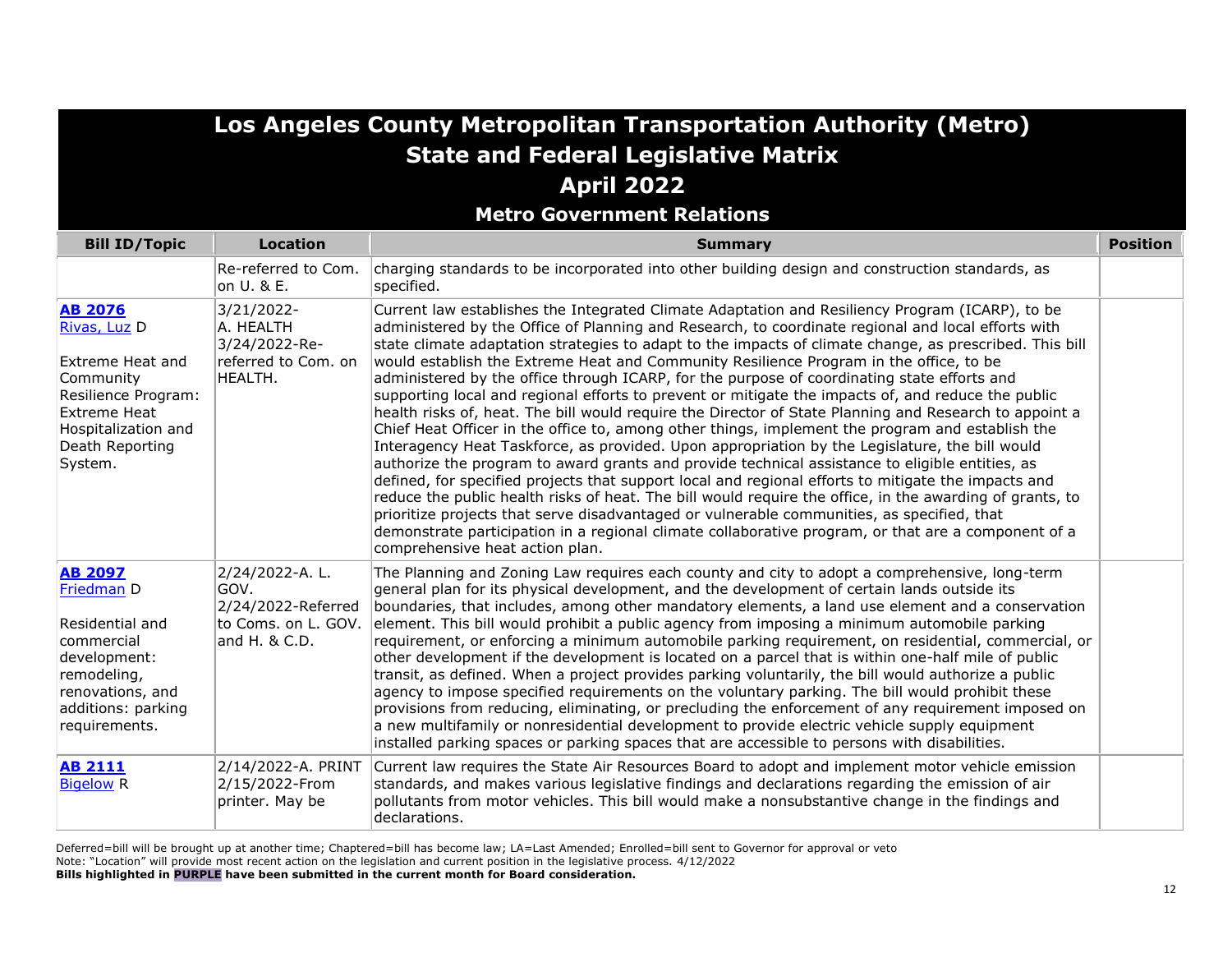**Metro Government Relations**

| <b>Bill ID/Topic</b>                                                                                               | <b>Location</b>                                                                                                                                       | <b>Summary</b>                                                                                                                                                                                                                                                                                                                                                                                                                                                                                                                                                                                                                                                                                                                                                                                                                                                                                                                                                                                                                                                                                                                                                                          | <b>Position</b> |
|--------------------------------------------------------------------------------------------------------------------|-------------------------------------------------------------------------------------------------------------------------------------------------------|-----------------------------------------------------------------------------------------------------------------------------------------------------------------------------------------------------------------------------------------------------------------------------------------------------------------------------------------------------------------------------------------------------------------------------------------------------------------------------------------------------------------------------------------------------------------------------------------------------------------------------------------------------------------------------------------------------------------------------------------------------------------------------------------------------------------------------------------------------------------------------------------------------------------------------------------------------------------------------------------------------------------------------------------------------------------------------------------------------------------------------------------------------------------------------------------|-----------------|
| Motor vehicles: air<br>pollution.                                                                                  | heard in committee<br>March 17.                                                                                                                       |                                                                                                                                                                                                                                                                                                                                                                                                                                                                                                                                                                                                                                                                                                                                                                                                                                                                                                                                                                                                                                                                                                                                                                                         |                 |
| <b>AB 2120</b><br>Ward D<br>Transportation<br>finance: federal<br>funding: bridges.                                | 3/29/2022-A. APPR.<br>3/29/2022-From<br>committee: Do pass<br>on APPR. (Ayes 14.<br>Noes 0.) (March 28).<br>Re-referred to Com.<br>on APPR.           | Under current law, the purpose of the Bridge Reconstruction and Replacement Act is to implement<br>the federal Special Bridge Replacement Program in California. The act authorizes boards of<br>supervisors, city councils, and the Department of Transportation to do all things necessary and<br>and re-refer to Com. proper to secure federal aid under that federal program. The act authorizes the department to<br>allocate to counties and cities federal funds received for approved bridge reconstruction or<br>replacement projects in accordance with procedures promulgated by the Director of Transportation,<br>as specified. Current law requires the California Transportation Commission, in allocating funds, and<br>the department, in expending funds, for bridge replacement projects, to follow federal design<br>standards, except as specified. This bill would instead provide that the purpose of the act is to<br>implement the federal Highway Infrastructure Program. The bill would authorize the above-described<br>entities to do all things necessary and proper to secure federal funds instead under the federal<br>Highway Infrastructure Program. |                 |
| <b>AB 2192</b><br>Ramos <sub>D</sub><br>Automated license<br>plate recognition<br>systems: information<br>sharing. | 4/5/2022-A. P. &<br>C.P.<br>4/5/2022-From<br>committee: Do pass<br>and re-refer to Com.<br>Noes 0.) (April 4).<br>Re-referred to Com.<br>on P. & C.P. | Current law authorizes the Department of the California Highway Patrol to retain license plate data<br>captured by license plate reader technology for not more than 60 days unless the data is being used<br>as evidence or for the investigation of felonies, and to share that data with law enforcement agencies<br>for specified purposes. With regard to information from automated license plate recognition (ALPR)<br>systems, current law requires an ALPR operator and an ALPR end-user, as those terms are defined,<br>on P. & C.P. (Ayes 9. to implement a usage and privacy policy, as specified, and maintain reasonable security procedures<br>and practices. This bill would additionally prohibit a public agency from selling, sharing, or<br>transferring ALPR information to a law enforcement agency of the federal government or another<br>state, unless the ALPR information is being sold, shared, or transferred to locate a vehicle or person<br>reasonably suspected of being involved in the commission of a public offense, and only as otherwise<br>permitted by law.                                                                                    |                 |
| <b>AB 2197</b><br>Mullin D<br>Caltrain<br>electrification<br>project: funding.                                     | 2/24/2022-<br>A. TRANS.<br>2/24/2022-Referred<br>to Com. on TRANS.                                                                                    | Would appropriate \$260,000,000 from the General Fund to the Transportation Agency for allocation<br>to the Peninsula Corridor Joint Powers Board for the purpose of completing the Caltrain Electrification<br>Project.                                                                                                                                                                                                                                                                                                                                                                                                                                                                                                                                                                                                                                                                                                                                                                                                                                                                                                                                                                |                 |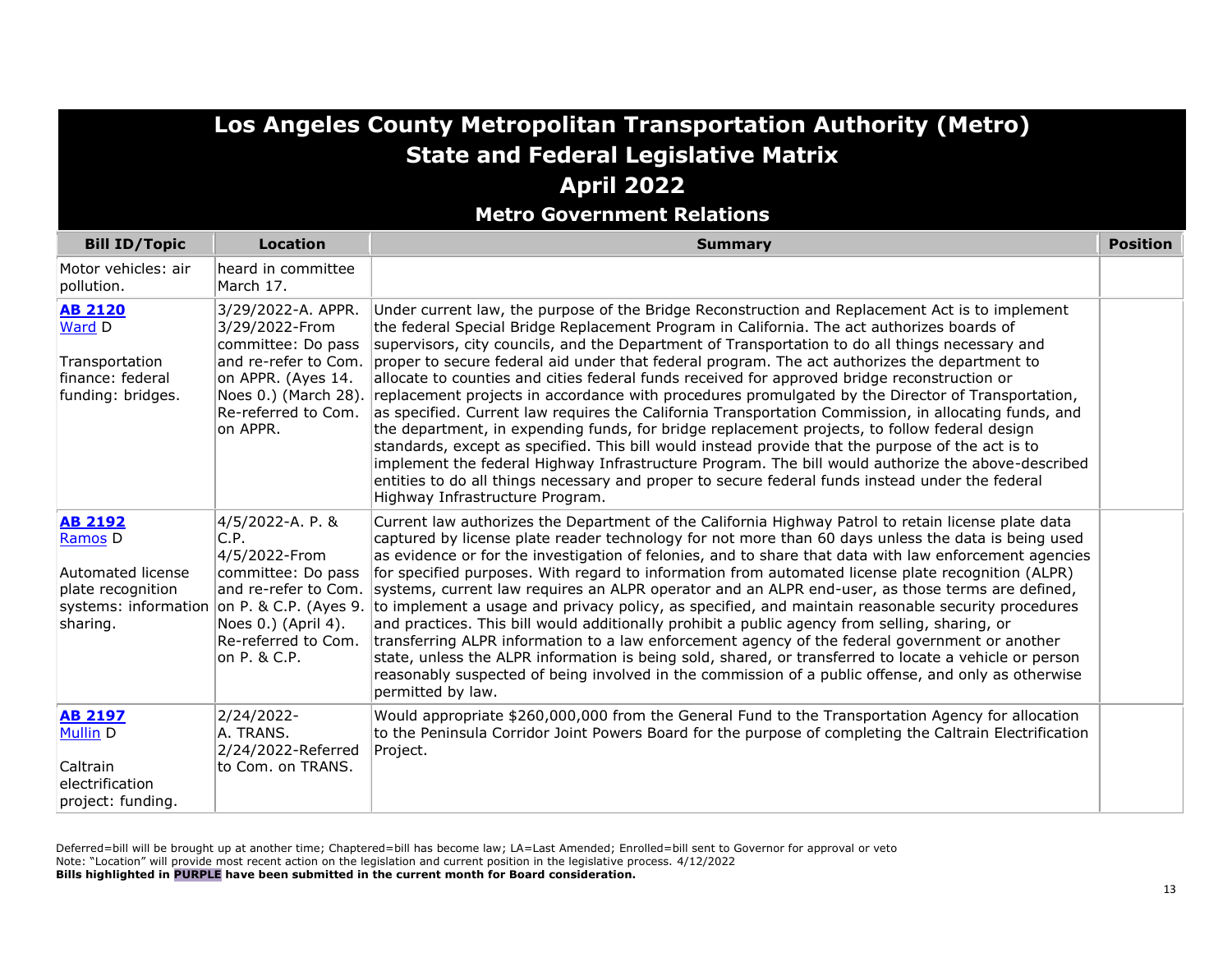**Metro Government Relations**

| <b>Bill ID/Topic</b>                                                                                                                                                       | <b>Location</b>                                                                                       | <b>Summary</b>                                                                                                                                                                                                                                                                                                                                                                                                                                                                                                                                                                                                                                                                                                                                                                                                                                                                                                                                                                                                                                                                                                                                                                                                                                                                                                                                                            | <b>Position</b> |
|----------------------------------------------------------------------------------------------------------------------------------------------------------------------------|-------------------------------------------------------------------------------------------------------|---------------------------------------------------------------------------------------------------------------------------------------------------------------------------------------------------------------------------------------------------------------------------------------------------------------------------------------------------------------------------------------------------------------------------------------------------------------------------------------------------------------------------------------------------------------------------------------------------------------------------------------------------------------------------------------------------------------------------------------------------------------------------------------------------------------------------------------------------------------------------------------------------------------------------------------------------------------------------------------------------------------------------------------------------------------------------------------------------------------------------------------------------------------------------------------------------------------------------------------------------------------------------------------------------------------------------------------------------------------------------|-----------------|
| <b>AB 2206</b><br>Lee D<br>Employee parking.                                                                                                                               | 2/24/2022-<br>A. TRANS.<br>2/24/2022-Referred<br>to Com. on TRANS.                                    | Current law requires, in any air basin designated as nonattainment for certain air quality standards,<br>an employer of 50 persons or more that provides a parking subsidy to employees, to also offer a<br>parking cash-out program, as provided. This bill would require a lessor that enters into or renews a<br>lease with an employer subject to the requirement above, on or after January 1, 2023, to list the<br>amount of parking costs as a separate line item in the lease or provide a list of parking costs to the<br>lessee within 30 days after the lease is entered into or renewed.                                                                                                                                                                                                                                                                                                                                                                                                                                                                                                                                                                                                                                                                                                                                                                      |                 |
| <b>AB 2219</b><br><b>Smith R</b><br>State Air Resources<br>Board: members.                                                                                                 | 2/24/2022-A. NAT.<br>RES.<br>4/5/2022-In<br>hearing. Failed<br>passage.                               | Current law provides that the State Air Resources Board shall consist of 14 voting members, 12 of<br>whom shall be appointed by the Governor, with the consent of the Senate, one of whom shall be<br>appointed by the Senate Committee on Rules, and one of whom shall be appointed by the Speaker of<br>committee: Set, first the Assembly. Current law requires the Senate Committee on Rules and the Speaker of the Assembly<br>to each appoint one member to the state board who shall be a person who works directly with<br>communities in the state that are most significantly burdened by, and vulnerable to, high levels of<br>pollution. This bill would require, on and after January 1, 2025, the member appointed by the Senate<br>Committee on Rules to also be a person who represents a small business that employs fewer than 50<br>full-time employees.                                                                                                                                                                                                                                                                                                                                                                                                                                                                                               |                 |
| <b>AB 2237</b><br>Friedman D<br>Transportation<br>planning: regional<br>transportation<br>improvement plan:<br>sustainable<br>communities<br>strategies: climate<br>goals. | 3/29/2022-A. NAT.<br>RES.<br>4/7/2022-In<br>hearing. Hearing<br>canceled at the<br>request of author. | Current law requires certain transportation planning agencies to prepare and adopt regional<br>transportation plans directed at achieving a coordinated and balanced regional transportation system.<br>Current law requires each regional transportation plan to also include a sustainable communities<br>committee: Set, first strategy prepared by each metropolitan planning organization. Current law requires the Strategic<br>Growth Council, by January 31, 2022, to submit a report to the relevant policy and fiscal committees<br>of the Legislature that includes, among other things, an overview of those sustainable communities<br>strategies, an assessment of how implementation of those sustainable communities strategies will<br>influence the configuration of the statewide integrated multimodal transportation system, and a<br>review of the potential impacts and opportunities for coordination of specified funding programs,<br>including the Affordable Housing and Sustainable Communities Program. This bill would require the<br>council, in consultation with the State Air Resources Board, the Department of Housing and<br>Community Development, and the Transportation Agency, to convene a task force to review the roles<br>and responsibilities of metropolitan planning organizations and to define "sustainable community. |                 |
| <b>AB 2264</b><br><b>Bloom D</b>                                                                                                                                           | 3/29/2022-A. APPR.<br>3/29/2022-From<br>committee: Do pass<br>and re-refer to Com.                    | Current law defines a traffic-actuated signal as an official traffic signal, as specified, that displays one<br>or more of its indications in response to traffic detected by mechanical, visual, electrical, or other<br>means. Upon the first placement or replacement of a traffic-actuated signal, as specified, current law<br>requires the traffic-actuated signal to be installed and maintained to detect bicycle or motorcycle                                                                                                                                                                                                                                                                                                                                                                                                                                                                                                                                                                                                                                                                                                                                                                                                                                                                                                                                   |                 |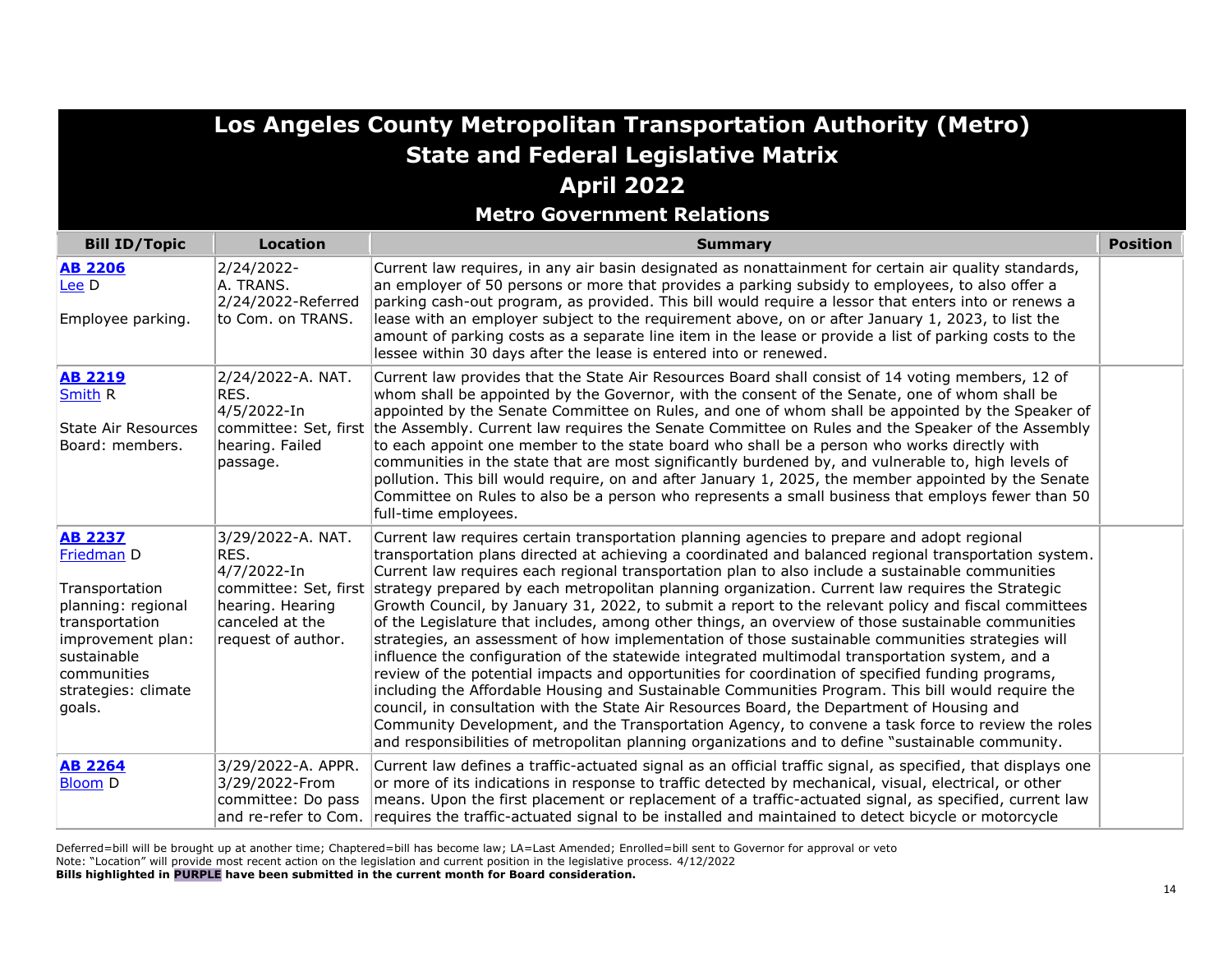|                                                                                                                                              |                                                                                                                   | Los Angeles County Metropolitan Transportation Authority (Metro)                                                                                                                                                                                                                                                                                                                                                                                                                                                                                                                                                                                                                                                                                                                                                                                                                                           |                 |
|----------------------------------------------------------------------------------------------------------------------------------------------|-------------------------------------------------------------------------------------------------------------------|------------------------------------------------------------------------------------------------------------------------------------------------------------------------------------------------------------------------------------------------------------------------------------------------------------------------------------------------------------------------------------------------------------------------------------------------------------------------------------------------------------------------------------------------------------------------------------------------------------------------------------------------------------------------------------------------------------------------------------------------------------------------------------------------------------------------------------------------------------------------------------------------------------|-----------------|
|                                                                                                                                              |                                                                                                                   | <b>State and Federal Legislative Matrix</b>                                                                                                                                                                                                                                                                                                                                                                                                                                                                                                                                                                                                                                                                                                                                                                                                                                                                |                 |
|                                                                                                                                              |                                                                                                                   | <b>April 2022</b>                                                                                                                                                                                                                                                                                                                                                                                                                                                                                                                                                                                                                                                                                                                                                                                                                                                                                          |                 |
|                                                                                                                                              |                                                                                                                   | <b>Metro Government Relations</b>                                                                                                                                                                                                                                                                                                                                                                                                                                                                                                                                                                                                                                                                                                                                                                                                                                                                          |                 |
| <b>Bill ID/Topic</b>                                                                                                                         | <b>Location</b>                                                                                                   | <b>Summary</b>                                                                                                                                                                                                                                                                                                                                                                                                                                                                                                                                                                                                                                                                                                                                                                                                                                                                                             | <b>Position</b> |
| Pedestrian crossing<br>signals.                                                                                                              | on APPR. (Ayes 14.<br>Re-referred to Com.<br>on APPR.                                                             | traffic on the roadway. This bill would require a traffic-actuated signal to be installed and maintained<br>Noes 0.) (March 28). to have a leading pedestrian interval, upon the first placement or replacement of a traffic-actuated<br>signal. The bill would also require an existing traffic-actuated signal capable of being implemented<br>with remote installation or in-person programming to be programmed with a leading pedestrian<br>interval when maintenance work is done on the intersection in which the traffic-actuated signal is<br>located, if the signal is in a residence, business, or business activity district, a safety corridor, or an<br>area with a high concentration of pedestrians and cyclists, as specified.                                                                                                                                                            |                 |
| <b>AB 2270</b><br>Seyarto <sub>R</sub><br>Authorized<br>emergency vehicles.                                                                  | 4/6/2022-<br>A. CONSENT<br><b>CALENDAR</b><br>4/7/2022-Read<br>second time.<br>Ordered to Consent<br>Calendar.    | Current law provides for the exemption of authorized emergency vehicles, as defined, from the<br>payment of a toll or charge on a vehicular crossing, toll highway, or high-occupancy toll (HOT) lane<br>and any related fines, when the authorized emergency vehicle is being driven under specified<br>conditions, including that the vehicle displays public agency identification and is being driven while<br>responding to, or returning from, an urgent or emergency call. Under current law, an authorized<br>emergency vehicle returning from being driven under those specified conditions is not exempt from a<br>requirement to pay a toll or other charge imposed while traveling on a HOT lane. This bill would<br>require the owner or operator of a toll facility, upon the request of the local emergency service<br>provider, to enter into an agreement for the use of a toll facility. |                 |
| <b>AB 2271</b><br><b>Gipson D</b><br>Los Angeles County<br>Metropolitan<br>Transportation<br>Authority:<br>contracting: local<br>businesses. | 3/3/2022-Referred<br>to Com. on L. GOV.                                                                           | 3/3/2022-A. L. GOV. Current law authorizes LA Metro to provide for a small business preference of 5% of the lowest<br>responsible bidder meeting specifications, with respect to contracts in construction, the construction<br>component of a design-build team, the procurement of goods, or the delivery of services. Current law<br>also authorizes LA Metro to establish a subcontracting participation goal for small businesses on<br>certain contracts financed with nonfederal funds and to grant a preference of 5% to the lowest<br>responsible bidders that meet that goal. This bill would expand these contracting preferences and<br>goals to local businesses.                                                                                                                                                                                                                             | Sponsor         |
| <b>AB 2336</b><br>Friedman D<br>Vehicles: Speed<br>Safety System Pilot<br>Program.                                                           | 3/29/2022-A. P. &<br>C.P.<br>3/29/2022-From<br>committee: Do pass<br>on P. & C.P. (Ayes<br>$ 11.$ Noes 0.) (March | Current law establishes a basic speed law that prohibits a person from driving a vehicle upon a<br>highway at a speed greater than is reasonable or prudent given the weather, visibility, traffic, and<br>highway conditions, and in no event at a speed that endangers the safety of persons or property.<br>This bill would authorize, until January 1, 2028, the Cities of Los Angeles, Oakland, San Jose, and<br>and re-refer to Com. Glendale, one southern California city, and the City and County of San Francisco, to establish the<br>Speed Safety System Pilot Program if the system meets specified requirements. The bill would<br>require the participating cities or city and county to adopt a Speed Safety System Use Policy and a                                                                                                                                                       |                 |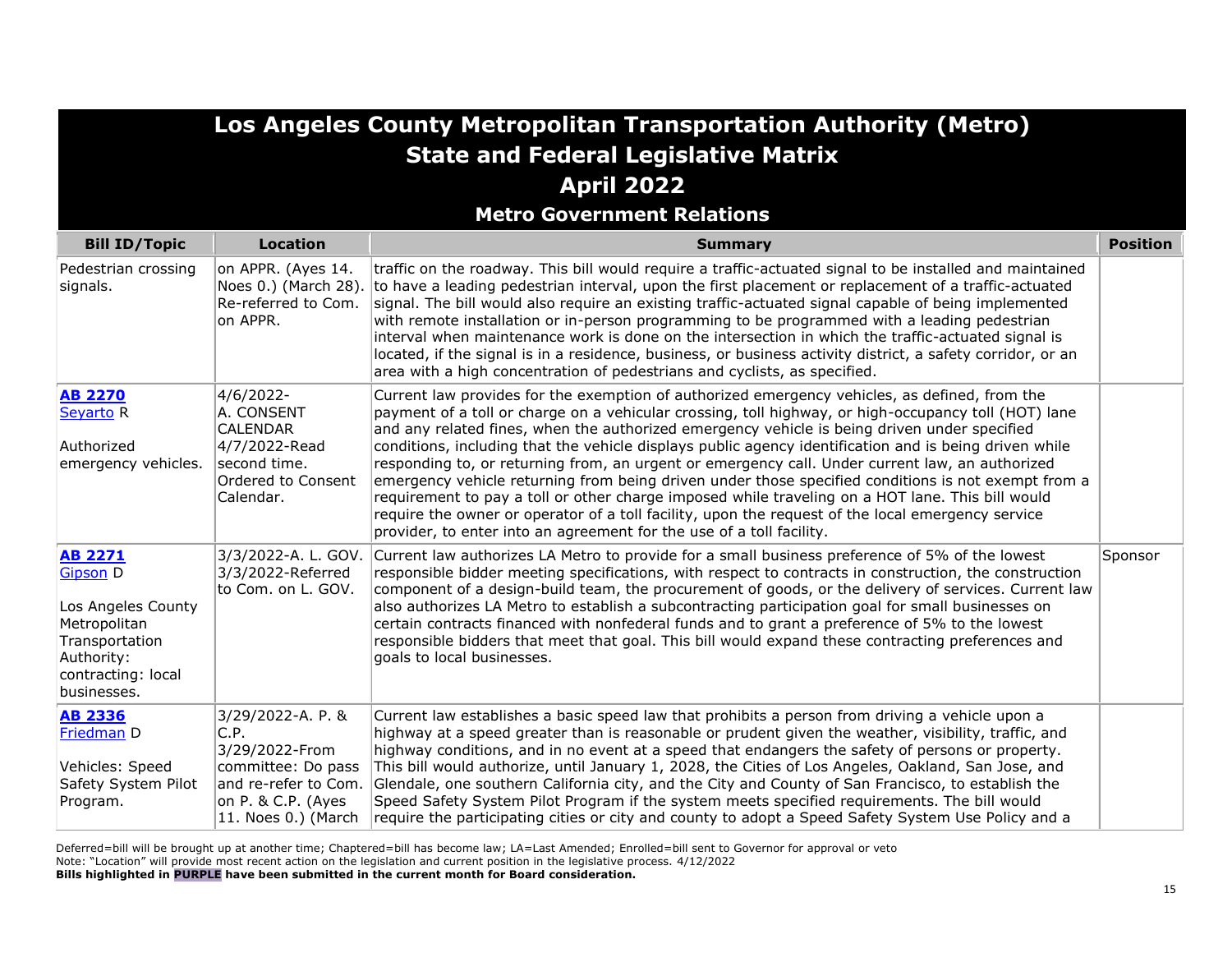|                                                                                            |                                                                                            | Los Angeles County Metropolitan Transportation Authority (Metro)                                                                                                                                                                                                                                                                                                                                                                                                                                                                                                                                                                                                                                                                                                                                                                                                                                                                                                                                                                                                                               |                 |
|--------------------------------------------------------------------------------------------|--------------------------------------------------------------------------------------------|------------------------------------------------------------------------------------------------------------------------------------------------------------------------------------------------------------------------------------------------------------------------------------------------------------------------------------------------------------------------------------------------------------------------------------------------------------------------------------------------------------------------------------------------------------------------------------------------------------------------------------------------------------------------------------------------------------------------------------------------------------------------------------------------------------------------------------------------------------------------------------------------------------------------------------------------------------------------------------------------------------------------------------------------------------------------------------------------|-----------------|
|                                                                                            |                                                                                            | <b>State and Federal Legislative Matrix</b>                                                                                                                                                                                                                                                                                                                                                                                                                                                                                                                                                                                                                                                                                                                                                                                                                                                                                                                                                                                                                                                    |                 |
|                                                                                            |                                                                                            | <b>April 2022</b>                                                                                                                                                                                                                                                                                                                                                                                                                                                                                                                                                                                                                                                                                                                                                                                                                                                                                                                                                                                                                                                                              |                 |
|                                                                                            |                                                                                            | <b>Metro Government Relations</b>                                                                                                                                                                                                                                                                                                                                                                                                                                                                                                                                                                                                                                                                                                                                                                                                                                                                                                                                                                                                                                                              |                 |
| <b>Bill ID/Topic</b>                                                                       | <b>Location</b>                                                                            | <b>Summary</b>                                                                                                                                                                                                                                                                                                                                                                                                                                                                                                                                                                                                                                                                                                                                                                                                                                                                                                                                                                                                                                                                                 | <b>Position</b> |
|                                                                                            | 28). Re-referred to<br>Com. on P. & C.P.                                                   | Speed Safety System Impact Report before implementing the program, and would require the city or<br>city and county to engage in a public information campaign at least 30 days before implementation of<br>the program, including information relating to when the systems would begin detecting violations and<br>where the systems would be utilized.                                                                                                                                                                                                                                                                                                                                                                                                                                                                                                                                                                                                                                                                                                                                       |                 |
| <b>AB 2344</b><br>Friedman D<br>Wildlife connectivity:<br>transportation<br>projects.      | 4/5/2022-A. TRANS.<br>4/7/2022-Re-<br>referred to Com. on<br>TRANS.                        | Current law authorizes the Department of Fish and Wildlife (DFW) to approve compensatory<br>mitigation credits for wildlife connectivity actions taken under specified programs. This bill would<br>require DFW to investigate, study, and identify those areas in the state that are essential to wildlife<br>movement and habitat connectivity and that are threatened by specified factors. The bill would<br>require DFW, in coordination with Caltrans, to establish a wildlife connectivity action plan on or before<br>January 1, 2024, and to update the plan at least once every 5 years thereafter. The bill would require<br>the plan to include, among other things, maps that identify the locations of certain areas, including<br>connectivity areas and natural landscape areas, as defined.                                                                                                                                                                                                                                                                                   |                 |
| <b>AB 2347</b><br>Carrillo D<br>Streets and<br>highways: liability<br>for property damage. | 2/16/2022-A. PRINT<br>2/17/2022-From<br>printer. May be<br>heard in committee<br>March 19. | Current law makes a person who willfully or negligently damages a street or highway, or its<br>appurtenances, including, but not limited to, guardrails, signs, traffic signals, snow poles, and similar<br>facilities, liable for the reasonable cost of the repair or replacement thereof. This bill would make<br>technical, nonsubstantive changes to that provision.                                                                                                                                                                                                                                                                                                                                                                                                                                                                                                                                                                                                                                                                                                                      |                 |
| <b>AB 2357</b><br>Ting D<br>Surplus land.                                                  | 4/6/2022-Re-<br>referred to Com. on<br>L. GOV.                                             | 3/3/2022-A. L. GOV. Current law prescribes requirements for the disposal of surplus land by a local agency, as defined,<br>and requires, except as provided, a local agency disposing of surplus land to comply with certain<br>notice requirements before disposing of the land or participating in negotiations to dispose of the land<br>with a prospective transferee, particularly that the local agency send a notice of availability to<br>specified entities that have notified the Department of Housing and Community Development of their<br>interest in surplus land, as specified. Under current law, if the local agency receives a notice of<br>interest, the local agency is required to engage in good faith negotiations with the entity desiring to<br>purchase or lease the surplus land. This bill would also require the department to maintain on its<br>internet website a listing of all entities, including housing sponsors, that have notified the department<br>of their interest in surplus land for the purpose of developing low- and moderate-income housing. |                 |
| <b>AB 2392</b><br>Irwin D<br>Information privacy:                                          | 3/24/2022-A. P. &<br>C.P.<br>3/29/2022-Re-                                                 | Current law requires a manufacturer of a connected device to equip the device with a reasonable<br>security feature or features that are appropriate to the nature and function of the device, appropriate<br>to the information it may collect, contain, or transmit, and designed to protect the device and<br>information contained in the device from unauthorized access, destruction, use, modification, or                                                                                                                                                                                                                                                                                                                                                                                                                                                                                                                                                                                                                                                                              |                 |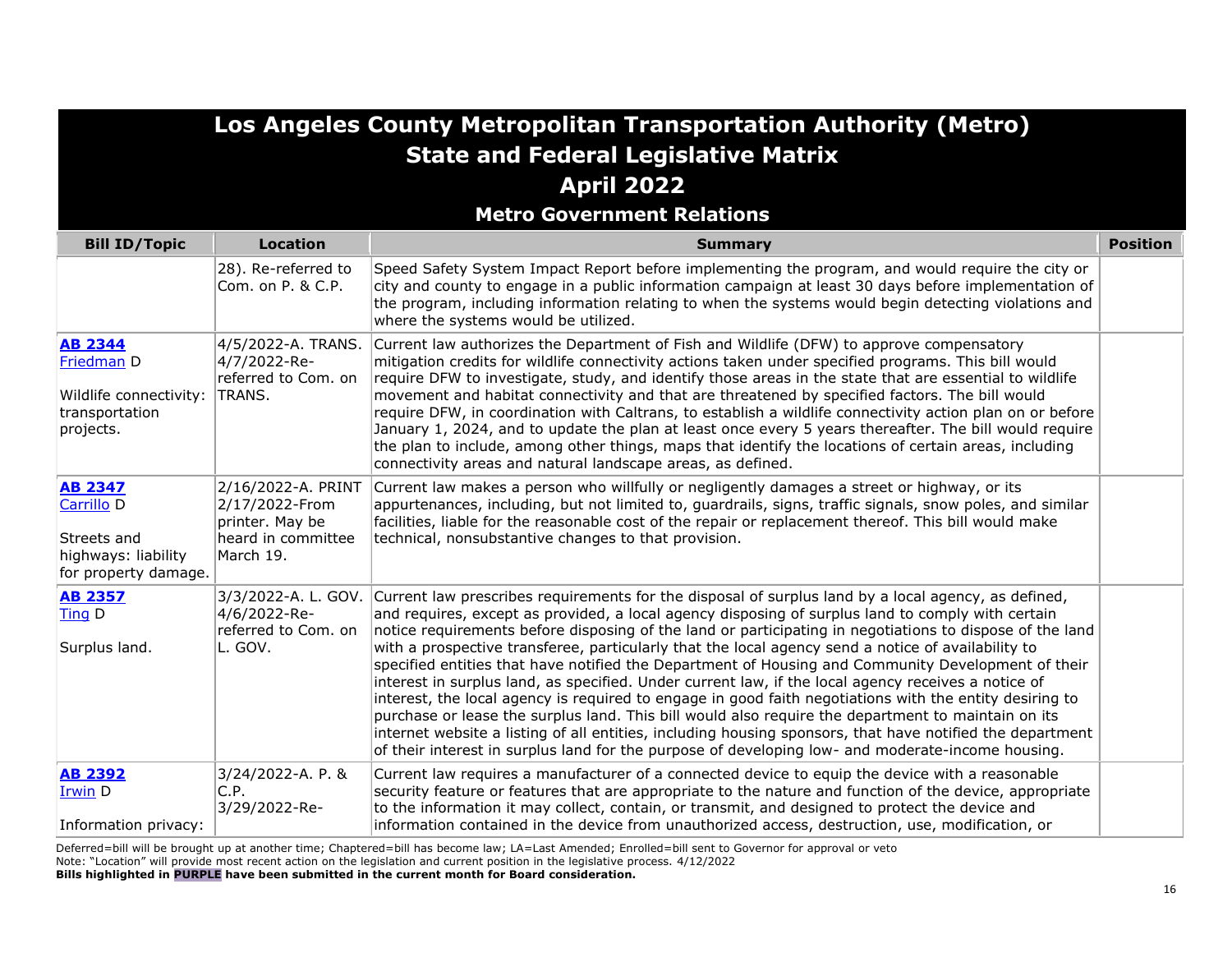|                                                                                                                                                             |                                                                                                   | Los Angeles County Metropolitan Transportation Authority (Metro)                                                                                                                                                                                                                                                                                                                                                                                                                                                                                                                                                                                                                                                                                                                                                                                                                                                                                                                                                                                                                   |                 |
|-------------------------------------------------------------------------------------------------------------------------------------------------------------|---------------------------------------------------------------------------------------------------|------------------------------------------------------------------------------------------------------------------------------------------------------------------------------------------------------------------------------------------------------------------------------------------------------------------------------------------------------------------------------------------------------------------------------------------------------------------------------------------------------------------------------------------------------------------------------------------------------------------------------------------------------------------------------------------------------------------------------------------------------------------------------------------------------------------------------------------------------------------------------------------------------------------------------------------------------------------------------------------------------------------------------------------------------------------------------------|-----------------|
|                                                                                                                                                             |                                                                                                   | <b>State and Federal Legislative Matrix</b>                                                                                                                                                                                                                                                                                                                                                                                                                                                                                                                                                                                                                                                                                                                                                                                                                                                                                                                                                                                                                                        |                 |
|                                                                                                                                                             |                                                                                                   | <b>April 2022</b>                                                                                                                                                                                                                                                                                                                                                                                                                                                                                                                                                                                                                                                                                                                                                                                                                                                                                                                                                                                                                                                                  |                 |
|                                                                                                                                                             |                                                                                                   | <b>Metro Government Relations</b>                                                                                                                                                                                                                                                                                                                                                                                                                                                                                                                                                                                                                                                                                                                                                                                                                                                                                                                                                                                                                                                  |                 |
| <b>Bill ID/Topic</b>                                                                                                                                        | <b>Location</b>                                                                                   | <b>Summary</b>                                                                                                                                                                                                                                                                                                                                                                                                                                                                                                                                                                                                                                                                                                                                                                                                                                                                                                                                                                                                                                                                     | <b>Position</b> |
| connected devices:<br>labeling.                                                                                                                             | referred to Com. on<br>P. & C.P.                                                                  | disclosure. This bill would provide that a manufacturer of a connected device satisfies the above-<br>described provisions if the connected device meets or exceeds the baseline product criteria of a<br>labeling scheme that conforms to specified guidance published by the National Institute of Standards<br>and Technology (NIST) for consumer Internet of Things (IoT) products, satisfies a conformity<br>assessment as described by a NIST conforming labeling scheme, as specified, and bears the binary<br>label as described by a NIST conforming labeling scheme.                                                                                                                                                                                                                                                                                                                                                                                                                                                                                                     |                 |
| <b>AB 2410</b><br>Chen R<br>Local educational<br>agencies: home-to-<br>school<br>transportation.                                                            | 3/3/2022-A. ED.<br>3/22/2022-Re-<br>referred to Com. on<br>ED.                                    | Would prohibit a school district, county office of education, or charter school from contracting with a<br>provider of home-to-school transportation, as defined, or making payments to a contractor for home-<br>to-school transportation services, unless the contractor, and any subcontractors, are properly insured<br>and licensed to provide home-to-school transportation services and the contractor certifies that each<br>driver who will perform home-to-school transportation meets certain requirements, as provided. The<br>bill would also impose requirements for those vehicles used by contractors for home-to-school<br>transportation, as provided. The bill would apply these provisions only to contracts entered into or<br>renewed after January 1, 2023. The bill would grant the State Department of Education sole<br>regulatory authority to enforce those provisions and would require the department to conduct an<br>investigation every 2 years of both home-to-school transportation contractors and local educational<br>agencies, as provided. |                 |
| <b>AB 2419</b><br><b>Bryan D</b><br>Environmental<br>justice: federal<br>Infrastructure<br>Investment and Jobs<br>Act: Justice40<br>Oversight<br>Committee. | 4/4/2022-A. E.S. &<br>T.M.<br>4/7/2022-Read<br>second time and<br>amended.                        | The federal Infrastructure Investment and Jobs Act (IIJA) provides additional federal funds to rebuild<br>the nation's infrastructures. Executive orders issued by President Biden established the federal<br>Justice40 Initiative with the goal that 40% of the overall federal benefits flow to disadvantaged<br>communities and stating that the implementation of the IIJA should prioritize investing public dollars<br>equitably, including through the Justice40 Initiative. This bill would require a minimum of 40% of<br>funds received by the state under the IIJA to be allocated to projects that provide direct benefits to<br>disadvantaged communities and a minimum of an additional 10% be allocated for projects that<br>provide direct benefits to low-income households and low-income communities, as provided. The bill<br>would require specified agencies administering federal funds to perform specified tasks related to the<br>expenditure of those federal funds.                                                                                    |                 |
| <b>AB 2432</b><br>Muratsuchi D<br>Neighborhood<br>electric vehicles:                                                                                        | 4/5/2022-A. APPR.<br>4/5/2022-From<br>committee: Do pass<br>and re-refer to Com.<br>on APPR. with | Current law defines "low-speed vehicle" for purposes of the Vehicle Code as a motor vehicle with 4<br>wheels that is capable of a minimum speed of 20 miles per hour and a maximum speed of 25 miles<br>per hour on a paved level surface and that has a gross vehicle weight rating of less than 3,000<br>pounds. Current law imposes certain restrictions on the use of low-speed vehicles on public streets<br>and highways, and generally requires an operator of a low-speed vehicle to have a driver's license. A                                                                                                                                                                                                                                                                                                                                                                                                                                                                                                                                                            |                 |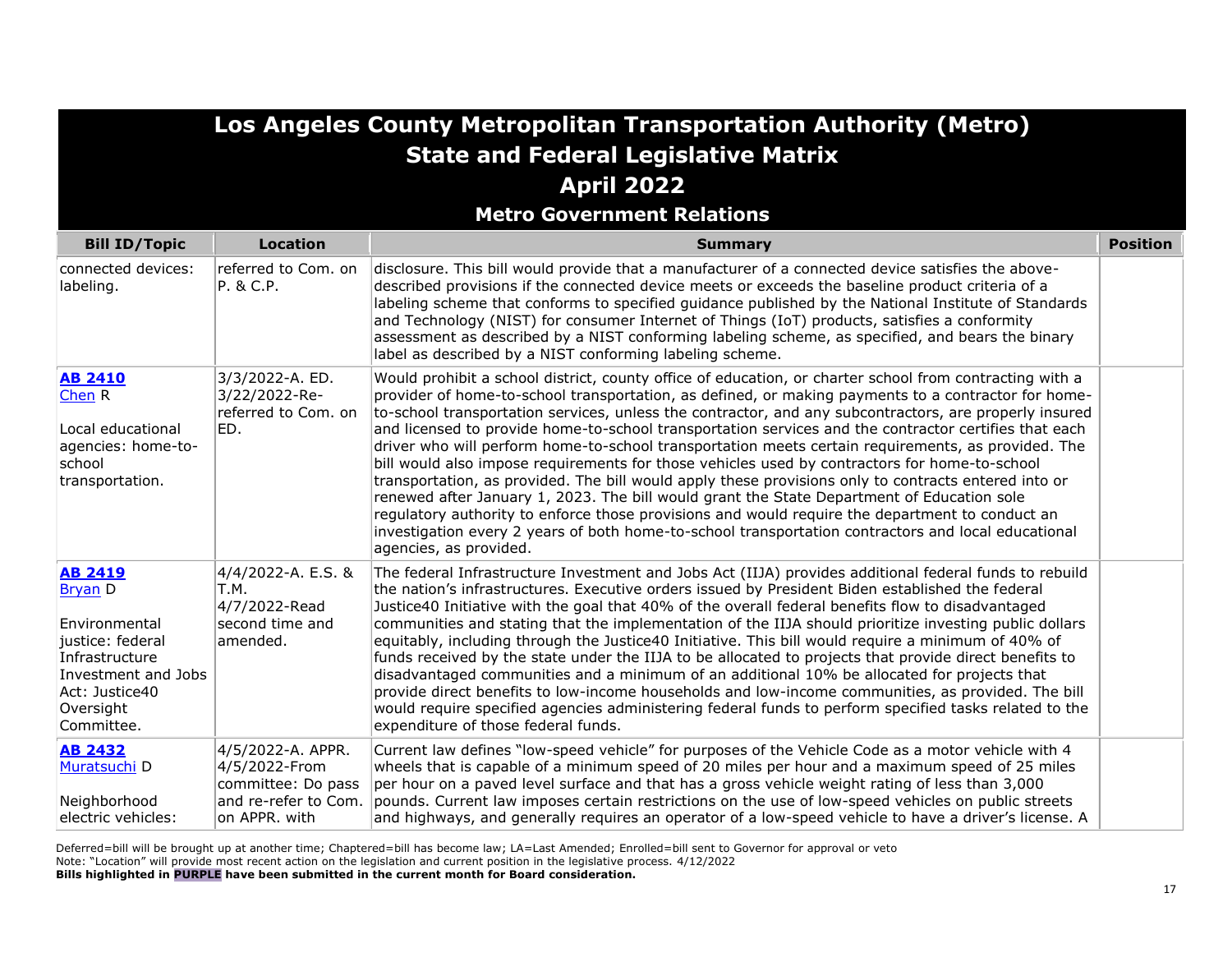|                                                                                                                                                     |                                                                                                                                            | Los Angeles County Metropolitan Transportation Authority (Metro)<br><b>State and Federal Legislative Matrix</b>                                                                                                                                                                                                                                                                                                                                                                                                                                                                                                                                                                                                                                                                                                                                                                                                                                                                                                                                     |                 |
|-----------------------------------------------------------------------------------------------------------------------------------------------------|--------------------------------------------------------------------------------------------------------------------------------------------|-----------------------------------------------------------------------------------------------------------------------------------------------------------------------------------------------------------------------------------------------------------------------------------------------------------------------------------------------------------------------------------------------------------------------------------------------------------------------------------------------------------------------------------------------------------------------------------------------------------------------------------------------------------------------------------------------------------------------------------------------------------------------------------------------------------------------------------------------------------------------------------------------------------------------------------------------------------------------------------------------------------------------------------------------------|-----------------|
|                                                                                                                                                     |                                                                                                                                            | <b>April 2022</b>                                                                                                                                                                                                                                                                                                                                                                                                                                                                                                                                                                                                                                                                                                                                                                                                                                                                                                                                                                                                                                   |                 |
| <b>Bill ID/Topic</b>                                                                                                                                | <b>Location</b>                                                                                                                            | <b>Metro Government Relations</b><br><b>Summary</b>                                                                                                                                                                                                                                                                                                                                                                                                                                                                                                                                                                                                                                                                                                                                                                                                                                                                                                                                                                                                 | <b>Position</b> |
| County of Los<br>Angeles: South Bay<br>cities area.                                                                                                 | Consent Calendar.<br>(Aves 15. Noes 0.)<br>(April 4). Re-<br>referred to Com. on<br>APPR.                                                  | recommendation: To low-speed vehicle is also known as a neighborhood electric vehicle (NEV). A violation of the Vehicle<br>Code is an infraction, unless otherwise specified. This bill would authorize the County of Los Angeles<br>or any city in the South Bay cities area, as defined, to establish a similar NEV transportation plan for<br>a plan area that may include any applicable portion of the county or city located within the<br>jurisdiction of the South Bay Cities Council of Governments, as specified, subject to the same<br>penalties. The bill would require that the transportation plan have received a prior review and the<br>comments of the Southern California Association of Governments and any agency having traffic law<br>enforcement responsibilities in an entity included in the plan area.                                                                                                                                                                                                                  |                 |
| <b>AB 2438</b><br>Friedman D<br>Transportation<br>funding: alignment<br>with state plans and<br>greenhouse gas<br>emissions reduction<br>standards. | 3/29/2022-A. APPR.<br>3/29/2022-From<br>committee: Do pass<br>on APPR. (Ayes 8.<br>Noes 4.) (March 28).<br>Re-referred to Com.<br>on APPR. | Current law provides for the funding of projects on the state highway system and other<br>transportation improvements, including under the state transportation improvement program, the<br>state highway operation and protection program, the Solutions for Congested Corridors Program, the<br>and re-refer to Com. Trade Corridor Enhancement Program, and the program within the Road Maintenance and<br>Rehabilitation Program commonly known as the Local Partnership Program. This bill would require the<br>agencies that administer those programs to revise the guidelines or plans applicable to those<br>programs to ensure that projects included in the applicable program align with the California<br>Transportation Plan, the Climate Action Plan for Transportation Infrastructure adopted by the<br>Transportation Agency, and specified greenhouse gas emissions reduction standards.                                                                                                                                          |                 |
| <b>AB 2441</b><br>Kalra D<br>Public employment:<br>local public transit<br>agencies: new<br>technologies.                                           | 3/31/2022-A. THIRD<br><b>READING</b><br>3/31/2022-Read<br>second time.<br>Ordered to third<br>reading.                                     | Current law creates various transit districts and prescribes requirements applicable to their labor<br>relations, including those that address the recognition and certification of exclusive employee<br>representatives, unit determinations, and procedures for meeting and conferring on matter subject to<br>collective bargaining. This bill would prescribe requirements for public transit employers in connection<br>with the introduction of new technologies for public transit services that introduce new products,<br>services, or type of operation, as specified, or that eliminate jobs or job functions of the workforce to<br>which they apply. The bill would require a public transit employer to provide notice, as specified, to<br>the applicable exclusive employee representative of its intention to begin any procurement process or<br>a plan to acquire or deploy to new technologies for public transit services, as described above, not<br>less than 12 months before commencing the process, plan, or deployment. |                 |
| <b>AB 2442</b><br>Rivas, Robert D<br>Climate change.                                                                                                | 3/24/2022-A.L.<br>GOV.<br>4/6/2022-Re-<br>referred to Com. on<br>L. GOV.                                                                   | The California Disaster Assistance Act requires the Director of Emergency Services to authorize the<br>replacement of a damaged or destroyed facility, whenever a local agency and the director determine<br>that the general public and state interest will be better served by replacing a damaged or destroyed<br>facility with a facility that will more adequately serve the present and future public needs than would<br>be accomplished merely by repairing or restoring the damaged or destroyed facility. Current law also                                                                                                                                                                                                                                                                                                                                                                                                                                                                                                                |                 |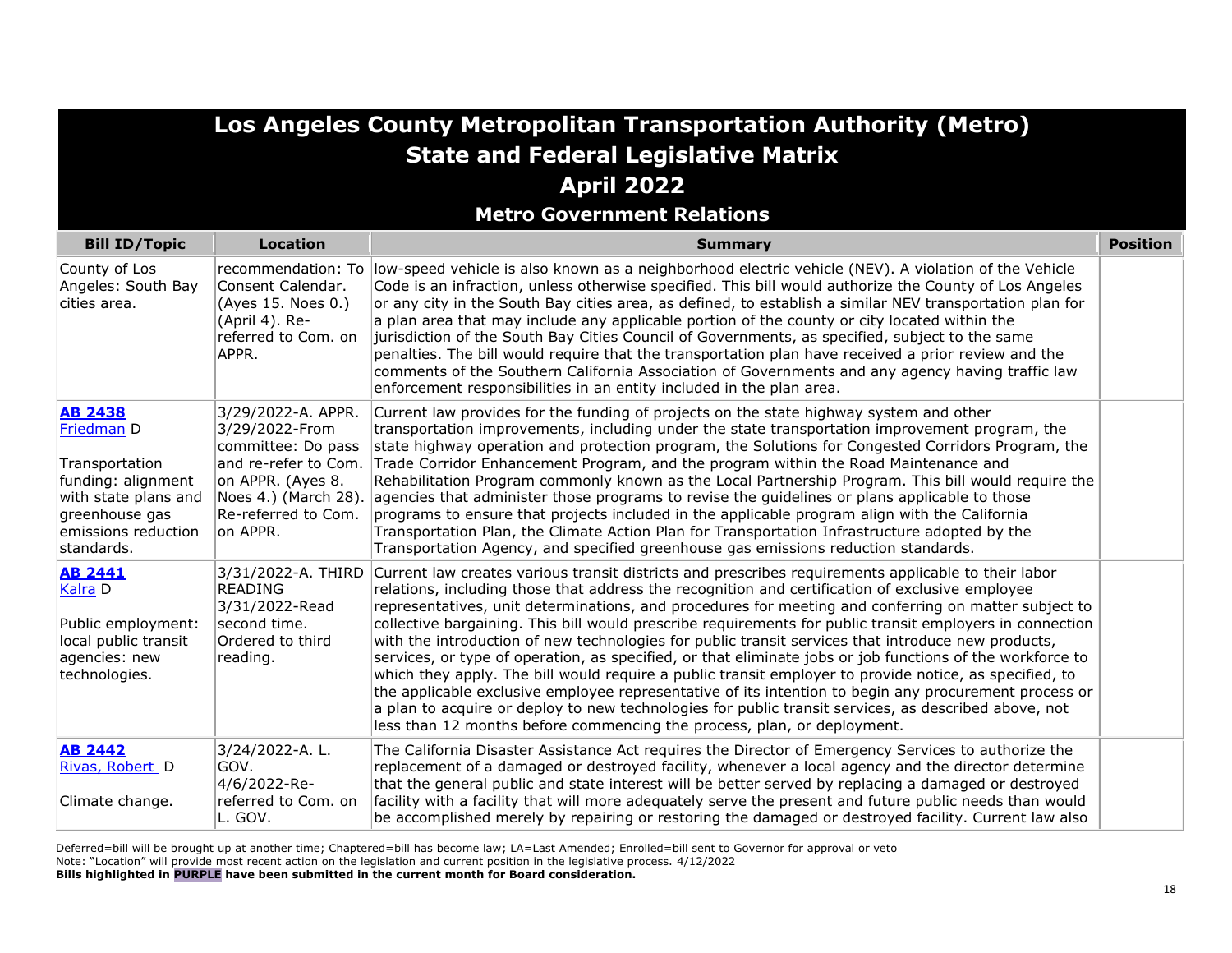| Los Angeles County Metropolitan Transportation Authority (Metro)<br><b>State and Federal Legislative Matrix</b><br><b>April 2022</b><br><b>Metro Government Relations</b> |                                                                   |                                                                                                                                                                                                                                                                                                                                                                                                                                                                                                                                                                                                                                                                                                                                                                                                                                                                                                                                                                                                                                                              |                 |
|---------------------------------------------------------------------------------------------------------------------------------------------------------------------------|-------------------------------------------------------------------|--------------------------------------------------------------------------------------------------------------------------------------------------------------------------------------------------------------------------------------------------------------------------------------------------------------------------------------------------------------------------------------------------------------------------------------------------------------------------------------------------------------------------------------------------------------------------------------------------------------------------------------------------------------------------------------------------------------------------------------------------------------------------------------------------------------------------------------------------------------------------------------------------------------------------------------------------------------------------------------------------------------------------------------------------------------|-----------------|
| <b>Bill ID/Topic</b>                                                                                                                                                      | <b>Location</b>                                                   | <b>Summary</b>                                                                                                                                                                                                                                                                                                                                                                                                                                                                                                                                                                                                                                                                                                                                                                                                                                                                                                                                                                                                                                               | <b>Position</b> |
|                                                                                                                                                                           |                                                                   | authorizes the director to implement mitigation measures when the director determines that the<br>measures are cost effective and substantially reduce the risk of future damage, hardship, loss, or<br>suffering in any area where a state of emergency has been proclaimed by the Governor. This bill<br>would specify that mitigation measures for climate change and disasters related to climate, may<br>include, but are not limited to, measures that reduce emissions of greenhouse gases, the<br>preservation of open space, improved forest management and wildfire risk reduction measures, and<br>other investments in natural infrastructure, as defined.                                                                                                                                                                                                                                                                                                                                                                                       |                 |
| <b>AB 2446</b><br>Holden D<br>Embodied carbon<br>emissions:<br>construction<br>materials.                                                                                 | 4/4/2022-A. APPR.<br>4/7/2022-Read<br>second time and<br>amended. | Current law requires the State Energy Resources Conservation and Development Commission to<br>adopt regulations on building design and construction standards that increase efficiency in the use of<br>energy and water for new residential and nonresidential buildings, and energy and water<br>conservation performance standards for new residential and nonresidential buildings. This bill would<br>require the commission to develop a framework for measuring and then reducing carbon intensity in<br>the construction of new buildings, including those for residential uses. The bill would require the<br>commission to design the framework to achieve an 80% net reduction, as compared to 2020 levels,<br>in the carbon intensity of construction and materials used in new construction by 2045, with interim<br>goals of 20% below 2020 levels by 2030 and 40% below 2020 levels by 2035.                                                                                                                                                  |                 |
| <b>AB 2449</b><br>Rubio, Blanca D<br>Open meetings: local<br>agencies:<br>teleconferences.                                                                                | 3/3/2022-A. L. GOV.<br>3/3/2022-Referred<br>to Com. on L. GOV.    | Current law, until January 1, 2024, authorizes a local agency to use teleconferencing without<br>complying with specified teleconferencing requirements in specified circumstances when a declared<br>state of emergency is in effect, or in other situations related to public health. This bill would authorize<br>a local agency to use teleconferencing without complying with those specified teleconferencing<br>requirements if at least a quorum of the members of the legislative body participates in person from<br>a singular location clearly identified on the agenda that is open to the public and situated within the<br>local agency's jurisdiction. The bill would impose prescribed requirements for this exception relating<br>to notice, agendas, the means and manner of access, and procedures for disruptions. The bill would<br>require the legislative body to implement a procedure for receiving and swiftly resolving requests for<br>reasonable accommodation for individuals with disabilities, consistent with federal law. |                 |
| <b>AB 2454</b><br>Jones-Sawyer D<br>Public contracts:<br>protests: joint labor-                                                                                           | 3/10/2022-A. A. &<br>A.R.<br>3/10/2022-Referred                   | Current law generally requires public contracts to be awarded by competitive bidding pursuant to<br>procedures set forth in the Public Contract Code, subject to certain exceptions. Current law,<br>whenever a contract for goods and services is not to be awarded to the lowest bidder, requires that<br>to Com. on A. & A.R. the lowest bidder be notified 24 hours before the contract or purchase order is awarded to another<br>bidder. Current law, upon written request by any bidder, requires notice of the proposed award to be<br>posted in a public place in the offices of the department at least 24 hours before the contract is                                                                                                                                                                                                                                                                                                                                                                                                            |                 |

**Los Angeles County Metropolitan Transportation Authority (Metro)**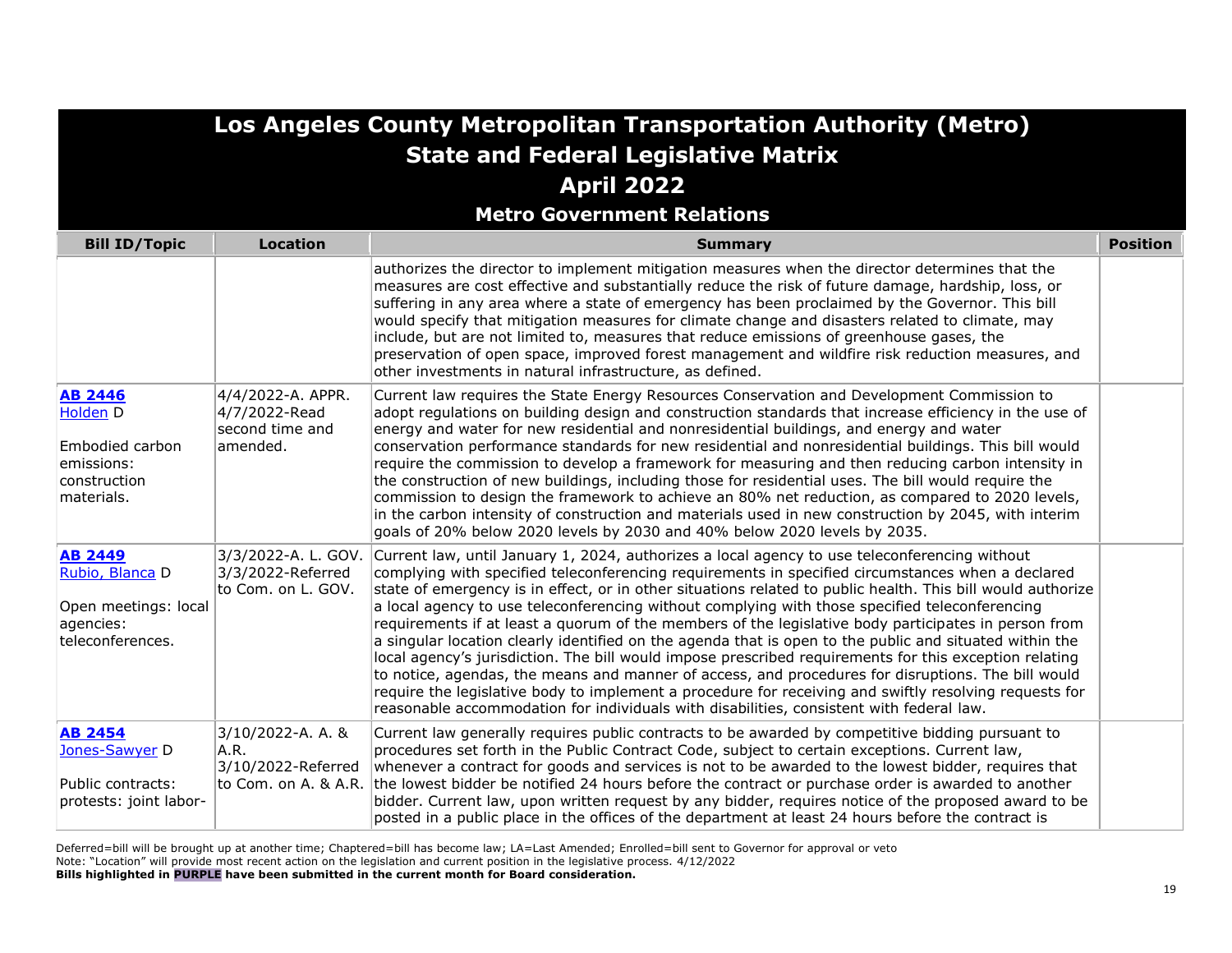| Los Angeles County Metropolitan Transportation Authority (Metro)                                                                             |                                                                                                                                                                        |                                                                                                                                                                                                                                                                                                                                                                                                                                                                                                                                                                                                                                                                                                                                                                                                                                                                                                                                                                                                                                                                                                                                                                                                                                                                                                                                          |                 |
|----------------------------------------------------------------------------------------------------------------------------------------------|------------------------------------------------------------------------------------------------------------------------------------------------------------------------|------------------------------------------------------------------------------------------------------------------------------------------------------------------------------------------------------------------------------------------------------------------------------------------------------------------------------------------------------------------------------------------------------------------------------------------------------------------------------------------------------------------------------------------------------------------------------------------------------------------------------------------------------------------------------------------------------------------------------------------------------------------------------------------------------------------------------------------------------------------------------------------------------------------------------------------------------------------------------------------------------------------------------------------------------------------------------------------------------------------------------------------------------------------------------------------------------------------------------------------------------------------------------------------------------------------------------------------|-----------------|
|                                                                                                                                              |                                                                                                                                                                        | <b>State and Federal Legislative Matrix</b>                                                                                                                                                                                                                                                                                                                                                                                                                                                                                                                                                                                                                                                                                                                                                                                                                                                                                                                                                                                                                                                                                                                                                                                                                                                                                              |                 |
|                                                                                                                                              |                                                                                                                                                                        | <b>April 2022</b>                                                                                                                                                                                                                                                                                                                                                                                                                                                                                                                                                                                                                                                                                                                                                                                                                                                                                                                                                                                                                                                                                                                                                                                                                                                                                                                        |                 |
|                                                                                                                                              |                                                                                                                                                                        | <b>Metro Government Relations</b>                                                                                                                                                                                                                                                                                                                                                                                                                                                                                                                                                                                                                                                                                                                                                                                                                                                                                                                                                                                                                                                                                                                                                                                                                                                                                                        |                 |
| <b>Bill ID/Topic</b>                                                                                                                         | <b>Location</b>                                                                                                                                                        | <b>Summary</b>                                                                                                                                                                                                                                                                                                                                                                                                                                                                                                                                                                                                                                                                                                                                                                                                                                                                                                                                                                                                                                                                                                                                                                                                                                                                                                                           | <b>Position</b> |
| management<br>committee.                                                                                                                     |                                                                                                                                                                        | awarded. Current law, if a bidder files a specified protest with the department before the award is<br>made, requires that the contract not be awarded until either the protest has been withdrawn or the<br>department has made a final decision relative to the protest. This bill would additionally authorize a<br>joint labor-management committee, as defined, to submit a specified protest to a contract that is not<br>to be awarded to the lowest bidder.                                                                                                                                                                                                                                                                                                                                                                                                                                                                                                                                                                                                                                                                                                                                                                                                                                                                      |                 |
| <b>AB 2462</b><br><b>Valladares R</b><br>Neighborhood<br>electric vehicles:<br>County of Los<br>Angeles: Westside<br>Planned<br>Communities. | 4/5/2022-A. APPR.<br>4/5/2022-From<br>committee: Do pass<br>on APPR. with<br>Consent Calendar.<br>(Ayes 15. Noes 0.)<br>(April 4). Re-<br>referred to Com. on<br>APPR. | Current law imposes certain restrictions on the use of low-speed vehicles on public streets and<br>highways, and generally requires an operator of a low-speed vehicle to have a driver's license. A low-<br>speed vehicle is also known as a neighborhood electric vehicle (NEV). A violation of the Vehicle Code<br>and re-refer to Com. is an infraction, unless otherwise specified. Current law authorizes certain local agencies to establish<br>a NEV transportation plan subject to certain requirements. A person operating a NEV in a plan area in<br>recommendation: To violation of certain provisions is guilty of an infraction punishable by a fine not exceeding \$100. This<br>bill would authorize the County of Los Angeles to establish a similar NEV transportation plan for the<br>Westside Planned Communities in that county, subject to the same penalties. The bill would require a<br>report to the Legislature by August 31, 2028, containing certain information and recommendations<br>related to the NEV transportation plan. The bill would repeal these provisions on January 1, 2040.                                                                                                                                                                                                                  |                 |
| <b>AB 2496</b><br>Petrie-Norris D<br>Motor vehicle<br>inspection and<br>maintenance<br>program: expansion.                                   | 3/17/2022-<br>A. TRANS.<br>3/21/2022-Re-<br>referred to Com. on<br>TRANS.                                                                                              | Current law prohibits a person from installing, selling, offering for sale, or advertising any device,<br>apparatus, or mechanism intended for use with, or as a part of, a required motor vehicle pollution<br>control device or system that alters or modifies the original design or performance of the motor<br>vehicle pollution control device or system. Current law requires every motor vehicle subject to<br>registration to be equipped with an adequate muffler in constant operation and properly maintained<br>to prevent any excessive or unusual noise and prohibits a muffler or exhaust system from being<br>equipped with a cutout, bypass, or similar device. Existing law further prohibits the modification of an<br>exhaust system of a motor vehicle in a manner that will amplify or increase the noise emitted by the<br>motor of the vehicle so that the vehicle exceeds existing noise limits when tested in accordance with<br>specified standards. Current law also establishes a motor vehicle inspection and maintenance (smog<br>check) program, developed, implemented, and administered by the Department of Consumer Affairs.<br>This bill would require the department to incorporate a physical test into the smog check program to<br>inspect for violations of the requirements described above. |                 |
| <b>AB 2532</b><br><b>Bennett D</b>                                                                                                           | 4/4/2022-A. APPR.<br>4/4/2022-VOTE: Do<br>pass as amended                                                                                                              | The state board is required to approve a statewide greenhouse gas emissions limit equivalent to the<br>statewide greenhouse gas emissions level in 1990 to be achieved by 2020 and to ensure that<br>statewide greenhouse gas emissions are reduced to at least 40% below the 1990 level by 2030. The                                                                                                                                                                                                                                                                                                                                                                                                                                                                                                                                                                                                                                                                                                                                                                                                                                                                                                                                                                                                                                    |                 |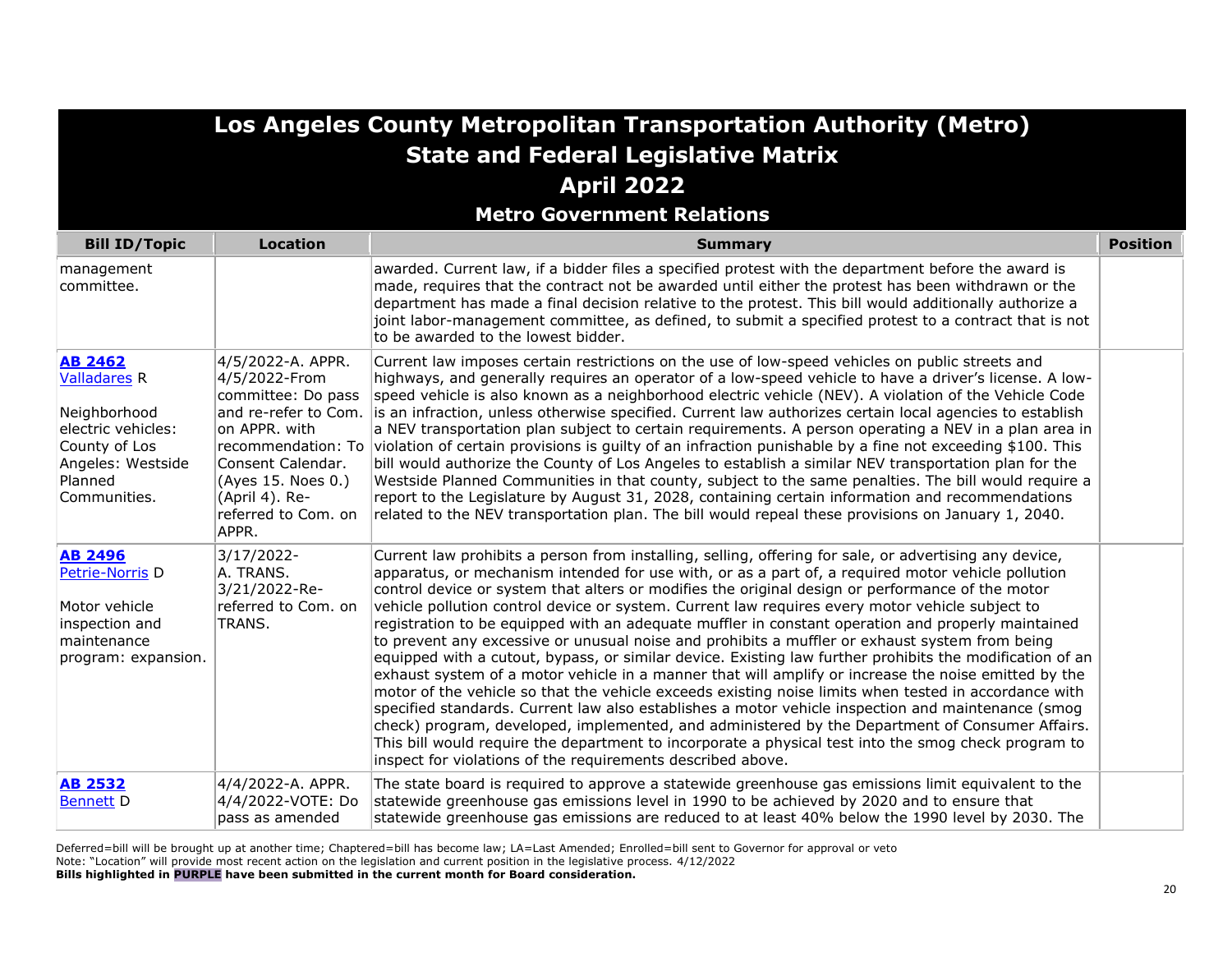|                                                                                                          |                                                                                                                                                                              | Los Angeles County Metropolitan Transportation Authority (Metro)<br><b>State and Federal Legislative Matrix</b>                                                                                                                                                                                                                                                                                                                                                                                                                                                                                                                                                                                                                                                                                                                                                                                                                                                                                                                                                                                                                                                                                               |                 |
|----------------------------------------------------------------------------------------------------------|------------------------------------------------------------------------------------------------------------------------------------------------------------------------------|---------------------------------------------------------------------------------------------------------------------------------------------------------------------------------------------------------------------------------------------------------------------------------------------------------------------------------------------------------------------------------------------------------------------------------------------------------------------------------------------------------------------------------------------------------------------------------------------------------------------------------------------------------------------------------------------------------------------------------------------------------------------------------------------------------------------------------------------------------------------------------------------------------------------------------------------------------------------------------------------------------------------------------------------------------------------------------------------------------------------------------------------------------------------------------------------------------------|-----------------|
|                                                                                                          |                                                                                                                                                                              | <b>April 2022</b><br><b>Metro Government Relations</b>                                                                                                                                                                                                                                                                                                                                                                                                                                                                                                                                                                                                                                                                                                                                                                                                                                                                                                                                                                                                                                                                                                                                                        |                 |
| <b>Bill ID/Topic</b>                                                                                     | <b>Location</b>                                                                                                                                                              | <b>Summary</b>                                                                                                                                                                                                                                                                                                                                                                                                                                                                                                                                                                                                                                                                                                                                                                                                                                                                                                                                                                                                                                                                                                                                                                                                | <b>Position</b> |
| Scoping plan:<br>compliance and<br>implementation:<br>reports.                                           | the Committee on<br>[Appropriations]<br>(PASS)                                                                                                                               | and be re-referred to act requires the state board to prepare and approve a scoping plan for achieving the maximum<br>technologically feasible and cost-effective reductions in greenhouse gas emissions and to update the<br>scoping plan at least once every 5 years. The act requires the scoping plan to identify and make<br>recommendations on direct emissions reduction measures, alternative compliance mechanisms,<br>market-based compliance mechanisms, and potential monetary and nonmonetary incentives for<br>sources and categories of sources that the state board finds are necessary or desirable to facilitate<br>the achievement of the maximum feasible and cost-effective reductions of greenhouse gas emissions,<br>as provided. This bill would require, on or before March 1, 2023, and on or before March 1 of each<br>year thereafter, each state agency, board, or department to post on its internet website a report<br>regarding its compliance with and efforts to implement any goals and recommendations related to<br>that state agency, board, or department, if any, that are identified by the state board in the scoping<br>plan, including any scoping plan updates. |                 |
| <b>AB 2537</b><br><b>Gipson D</b><br>Vehicles: driver<br>education.                                      | 3/24/2022-<br>A. TRANS.<br>4/7/2022-From<br>committee chair,<br>with author's<br>amendments:<br>Amend, and re-refer<br>to Com. on TRANS.<br>Read second time<br>and amended. | Would require the Department of Justice, in conjunction with the Department of Motor Vehicles and<br>the Commission on Peace Officer Standards and Training, to develop and create a video<br>demonstrating the proper conduct by a peace officer and an individual during a traffic stop and to<br>post the video on its internet website.                                                                                                                                                                                                                                                                                                                                                                                                                                                                                                                                                                                                                                                                                                                                                                                                                                                                   |                 |
| <b>AB 2542</b><br>Rubio, Blanca D<br>Tolls: exemption for<br>privately owned<br>emergency<br>ambulances. | 3/10/2022-<br>A. TRANS.<br>3/10/2022-Referred<br>to Com. on TRANS.                                                                                                           | Current law prohibits a person from operating a privately owned emergency ambulance unless<br>licensed by the Department of the California Highway Patrol. This bill would generally modify the<br>exemption to apply to the use of a toll facility, as defined, and would expand the exemption, dispute<br>resolution procedures, and agreement provisions to include a privately owned emergency ambulance<br>licensed by the Department of the California Highway Patrol. The bill would also make technical<br>changes to these provisions.                                                                                                                                                                                                                                                                                                                                                                                                                                                                                                                                                                                                                                                               |                 |
| <b>AB 2550</b><br>Arambula D                                                                             | 3/24/2022-A. NAT.<br>RES.<br>3/28/2022-Re-                                                                                                                                   | Current law requires the State Air Resources Board, to coordinate air pollution control activities<br>throughout the state and to ensure that the entire state is, or will be, in compliance with state<br>standards. Current law authorizes the state board, if, after a public hearing, it finds that a program or                                                                                                                                                                                                                                                                                                                                                                                                                                                                                                                                                                                                                                                                                                                                                                                                                                                                                          |                 |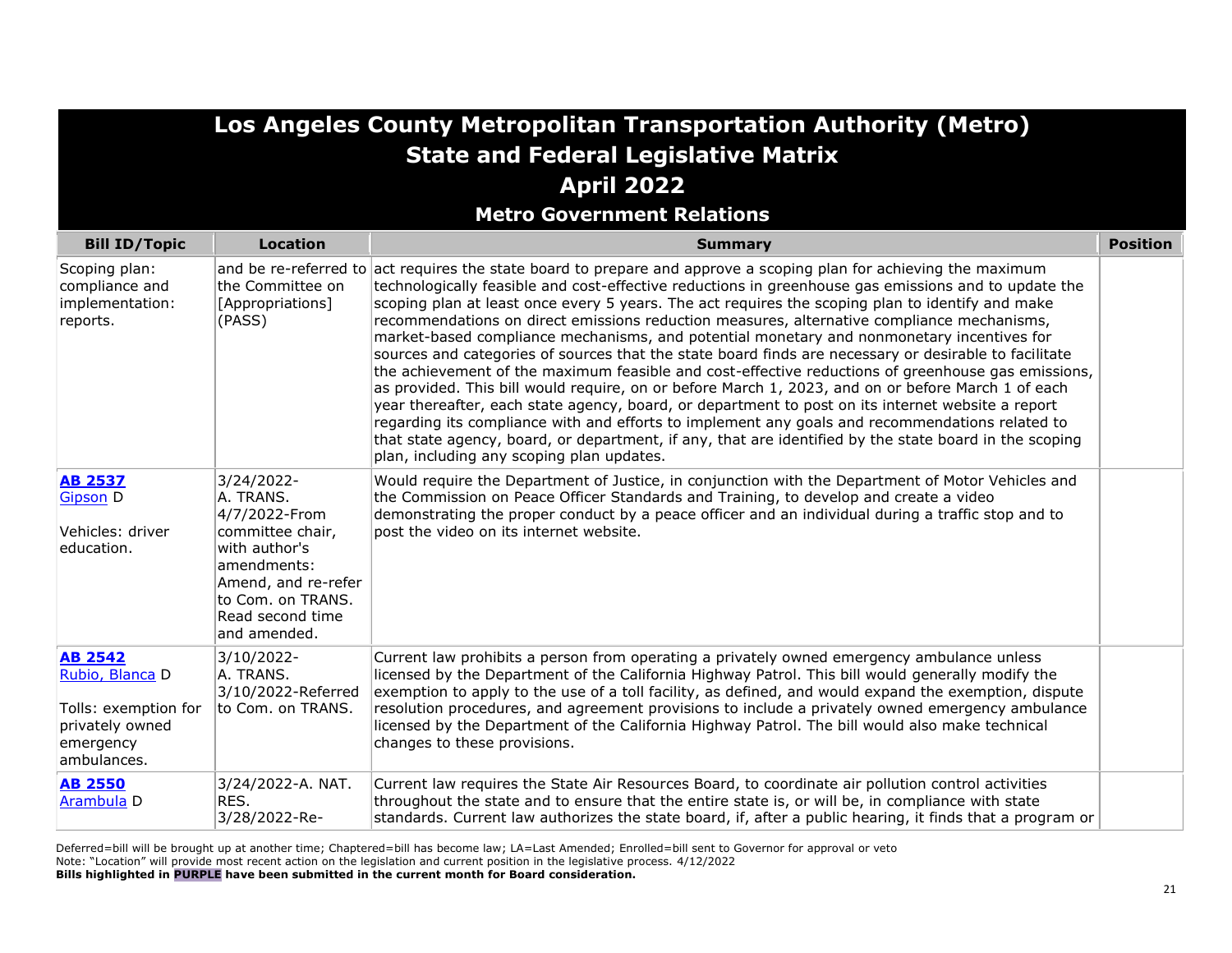|                                                                                                       | Los Angeles County Metropolitan Transportation Authority (Metro)<br><b>State and Federal Legislative Matrix</b>                            |                                                                                                                                                                                                                                                                                                                                                                                                                                                                                                                                                                                                                                                                                                                                                                                                                                                                                                                                                                                                                                                                                                                                                                                                                                                                                                                                                                                               |                 |  |
|-------------------------------------------------------------------------------------------------------|--------------------------------------------------------------------------------------------------------------------------------------------|-----------------------------------------------------------------------------------------------------------------------------------------------------------------------------------------------------------------------------------------------------------------------------------------------------------------------------------------------------------------------------------------------------------------------------------------------------------------------------------------------------------------------------------------------------------------------------------------------------------------------------------------------------------------------------------------------------------------------------------------------------------------------------------------------------------------------------------------------------------------------------------------------------------------------------------------------------------------------------------------------------------------------------------------------------------------------------------------------------------------------------------------------------------------------------------------------------------------------------------------------------------------------------------------------------------------------------------------------------------------------------------------------|-----------------|--|
|                                                                                                       |                                                                                                                                            | <b>April 2022</b>                                                                                                                                                                                                                                                                                                                                                                                                                                                                                                                                                                                                                                                                                                                                                                                                                                                                                                                                                                                                                                                                                                                                                                                                                                                                                                                                                                             |                 |  |
|                                                                                                       |                                                                                                                                            | <b>Metro Government Relations</b>                                                                                                                                                                                                                                                                                                                                                                                                                                                                                                                                                                                                                                                                                                                                                                                                                                                                                                                                                                                                                                                                                                                                                                                                                                                                                                                                                             |                 |  |
| <b>Bill ID/Topic</b>                                                                                  | <b>Location</b>                                                                                                                            | <b>Summary</b>                                                                                                                                                                                                                                                                                                                                                                                                                                                                                                                                                                                                                                                                                                                                                                                                                                                                                                                                                                                                                                                                                                                                                                                                                                                                                                                                                                                | <b>Position</b> |  |
| <b>State Air Resources</b><br>Board: ambient air<br>quality standards:<br>nonattainment<br>districts. | referred to Com. on<br>NAT. RES.                                                                                                           | the rules and regulations of an air district will not likely achieve and maintain the state's ambient air<br>quality standards, to establish a program, or portion thereof, or rules and regulations it deems<br>necessary to enable the air district to achieve and maintain ambient air quality standards. This bill<br>would require the state board to provide technical support and guidance to a district that has failed or<br>is unable to achieve by the applicable attainment date a national or state ambient air quality<br>standard to assist the district to attain and maintain the ambient air quality standard. The bill would<br>require the state board, after reviewing the attainment plan submitted by a district that has failed or<br>is unable to achieve a national or state ambient air quality standard and the district's rules,<br>regulations, programs, and enforcement practices, to undertake certain activities, including<br>coordinating with the district and community-based organizations in the district and conducting<br>outreach to under-resourced communities in the district to identify gaps in the state implementation<br>plan and the district's attainment plan, rules, regulations, programs, and enforcement practices that<br>impact the district's ability to attain and maintain the national or state ambient air quality standard. |                 |  |
| <b>AB 2556</b><br>O'Donnell D<br>Local public<br>employee<br>organizations.                           | 3/30/2022-A. APPR.<br>3/30/2022-From<br>committee: Do pass<br>on APPR. (Ayes 5.<br>Noes 0.) (March 30).<br>Re-referred to Com.<br>on APPR. | The Meyers-Milias-Brown Act contains various provisions that govern collective bargaining of local<br>represented employees, and delegates jurisdiction to the Public Employment Relations Board to<br>resolve disputes and enforce the statutory duties and rights of local public agency employers and<br>and re-refer to Com. employees. The act requires the governing body of a public agency to meet and confer in good faith<br>regarding wages, hours, and other terms and conditions of employment with representatives of<br>recognized employee organizations. Under the act, if the representatives of the public agency and the<br>employee organization fail to reach an agreement, they may mutually agree on the appointment of a<br>mediator and equally share the cost. This bill would revise the above-described timeframe to no<br>earlier than 15 days after the factfinders' written findings of fact and recommended terms of<br>settlement have been submitted to the parties. This bill contains other existing laws.                                                                                                                                                                                                                                                                                                                                               |                 |  |
| <b>AB 2562</b><br><b>Bennett D</b><br>Clean Transportation<br>Program: hydrogen-<br>fueling stations. | 3/29/2022-A. APPR.<br>3/29/2022-From<br>committee: Do pass<br>on APPR. (Ayes 9.<br>Noes 0.) (March 28).<br>Re-referred to Com.<br>on APPR. | Current law creates the Alternative and Renewable Fuel and Vehicle Technology Fund, to be<br>administered by the State Energy Resources Conservation and Development Commission, and<br>requires the moneys in the fund, upon appropriation by the Legislature, to be expended by the<br>and re-refer to Com. commission to implement the program. Current law requires the commission, until January 1, 2024,<br>to allocate \$20,000,000 annually to fund a specified number of publicly available hydrogen-fueling<br>stations identified by the State Air Resources Board, not to exceed 20% of the moneys appropriated<br>by the Legislature from the Alternative and Renewable Fuel and Vehicle Technology Fund, until there<br>are at least 100 publicly available hydrogen-fueling stations in operation in the state. Under current<br>law, these allocations are subject to all of the requirements applicable to allocations from the Clean<br>Transportation Program. This bill would require the commission, if it awards funding to hydrogen-                                                                                                                                                                                                                                                                                                                                   |                 |  |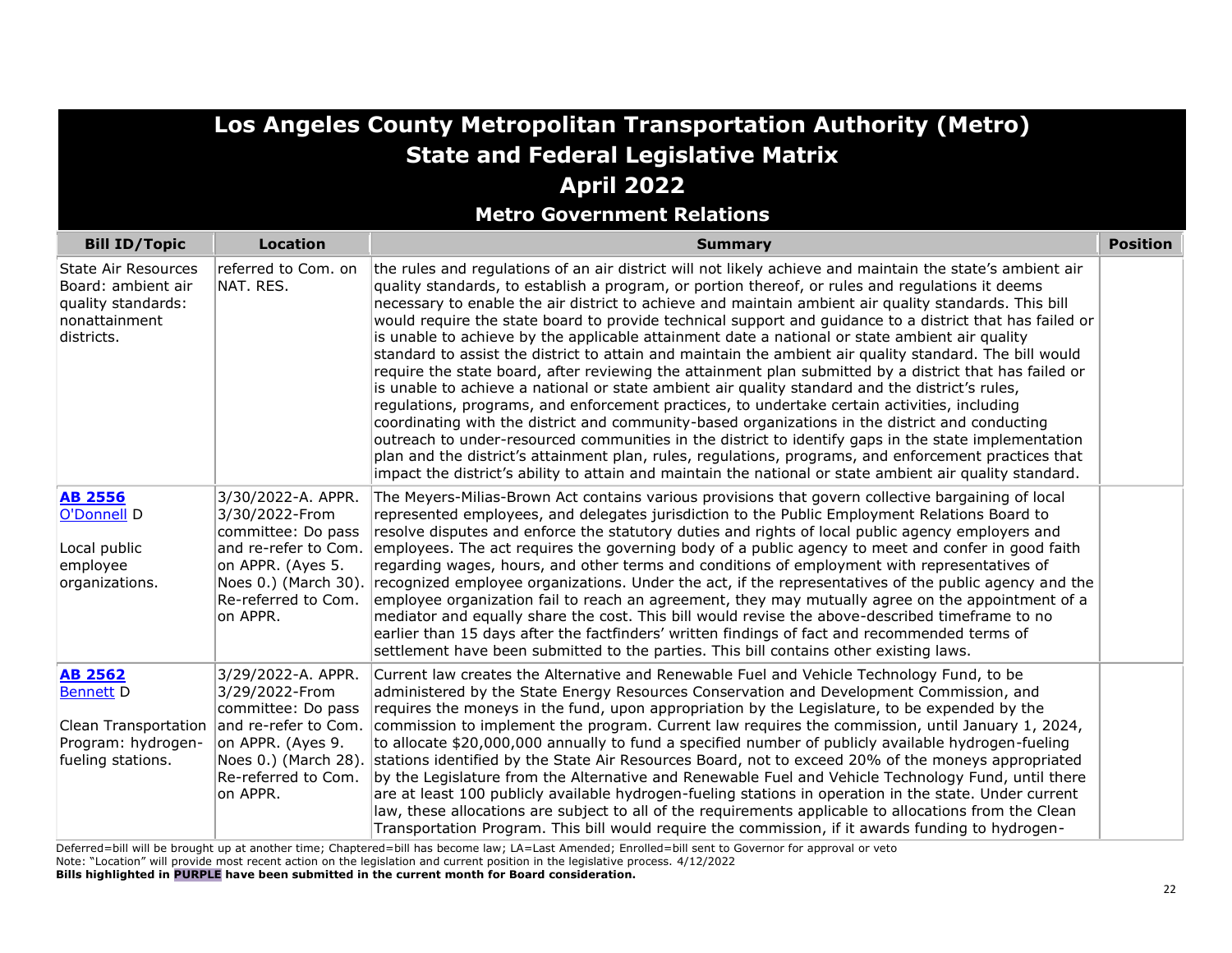| Los Angeles County Metropolitan Transportation Authority (Metro)<br><b>State and Federal Legislative Matrix</b><br><b>April 2022</b>                                                |                                                                                                                                                               |                                                                                                                                                                                                                                                                                                                                                                                                                                                                                                                                                                                                                                                                                                                                                                                                                                                                                                                                                      |                 |
|-------------------------------------------------------------------------------------------------------------------------------------------------------------------------------------|---------------------------------------------------------------------------------------------------------------------------------------------------------------|------------------------------------------------------------------------------------------------------------------------------------------------------------------------------------------------------------------------------------------------------------------------------------------------------------------------------------------------------------------------------------------------------------------------------------------------------------------------------------------------------------------------------------------------------------------------------------------------------------------------------------------------------------------------------------------------------------------------------------------------------------------------------------------------------------------------------------------------------------------------------------------------------------------------------------------------------|-----------------|
|                                                                                                                                                                                     |                                                                                                                                                               | <b>Metro Government Relations</b>                                                                                                                                                                                                                                                                                                                                                                                                                                                                                                                                                                                                                                                                                                                                                                                                                                                                                                                    |                 |
| <b>Bill ID/Topic</b>                                                                                                                                                                | <b>Location</b>                                                                                                                                               | <b>Summary</b>                                                                                                                                                                                                                                                                                                                                                                                                                                                                                                                                                                                                                                                                                                                                                                                                                                                                                                                                       | <b>Position</b> |
|                                                                                                                                                                                     |                                                                                                                                                               | fueling station projects under the program, to provide preference to those projects that are located at<br>a port and are publicly accessible, are co-located at a fueling station for medium- and heavy-duty<br>trucks, or are located along a specified corridor or on the state's portion of the National Highway<br>Freight Network.                                                                                                                                                                                                                                                                                                                                                                                                                                                                                                                                                                                                             |                 |
| <b>AB 2594</b><br>Ting D<br>Vehicle registration<br>and toll charges.                                                                                                               | 3/10/2022-<br>A. TRANS.<br>3/10/2022-Referred<br>to Com. on TRANS.                                                                                            | Would require the Department of Motor Vehicles, at the time a person notifies the department of a<br>change of residence or mailing address for purposes of their driver's license, to inform the person<br>that they may also need to change their address for purposes of their vehicle registration, and would<br>require the department to provide instructions on how to update vehicle registration information.                                                                                                                                                                                                                                                                                                                                                                                                                                                                                                                               |                 |
| <b>AB 2622</b><br><b>Mullin D</b><br>Sales and use taxes:<br>exemptions:<br>California Hybrid and<br>Zero-Emission Truck<br>and Bus Voucher<br>Incentive Project:<br>transit buses. | TAX<br>4/7/2022-From<br>committee chair,<br>with author's<br>amendments:<br>Amend, and re-refer<br>to Com. on REV. &<br>TAX. Read second<br>time and amended. | 3/10/2022-A. REV. & The Sales and Use Tax Law provides various exemptions from those taxes, including, until January 1,<br>2024, an exemption from those taxes with respect to the sale in this state of, and the storage, use,<br>or other consumption in this state of, specified zero-emission technology transit buses sold to<br>specified public agencies that are eligible for specified incentives from the State Air Resources Board.<br>This bill would extend the exemption for specified zero-emission technology transit buses until<br>January 1, 2026.                                                                                                                                                                                                                                                                                                                                                                                |                 |
| <b>AB 2625</b><br>Ting D<br>Subdivision Map Act:<br>exemption: electrical<br>energy storage<br>system.                                                                              | 3/10/2022-A.L.<br>GOV.<br>3/14/2022-Re-<br>referred to Com. on<br>L. GOV.                                                                                     | The Subdivision Map Act excludes various projects from its provisions, including the leasing of, or the<br>granting of an easement to, a parcel of land, or any portion of the land, in conjunction with the<br>financing, erection, and sale or lease of a solar electrical generation device on the land, if the project<br>is subject to review under other local agency ordinances regulating design and improvement or if the<br>project is subject to discretionary action by the advisory agency or legislative body. This bill would<br>also exempt from the requirements of the Subdivision Map Act the leasing of, or the granting of an<br>easement to, a parcel of land, or any portion of the land, in conjunction with the financing, erection,<br>and sale or lease of an electrical energy storage system on the land, if the project is subject to review<br>under other local agency ordinances regulating design and improvement. |                 |
| <b>AB 2647</b><br>Levine <sub>D</sub>                                                                                                                                               | 3/10/2022-A.L.<br>GOV.<br>3/10/2022-Referred                                                                                                                  | The Ralph M. Brown Act requires the meetings of the legislative body of a local agency to be<br>conducted openly and publicly, with specified exceptions. Current law makes agendas of public<br>meetings and other writings distributed to the members of the governing board disclosable public<br>records, with certain exceptions. Current law requires a local agency to make those writings                                                                                                                                                                                                                                                                                                                                                                                                                                                                                                                                                    |                 |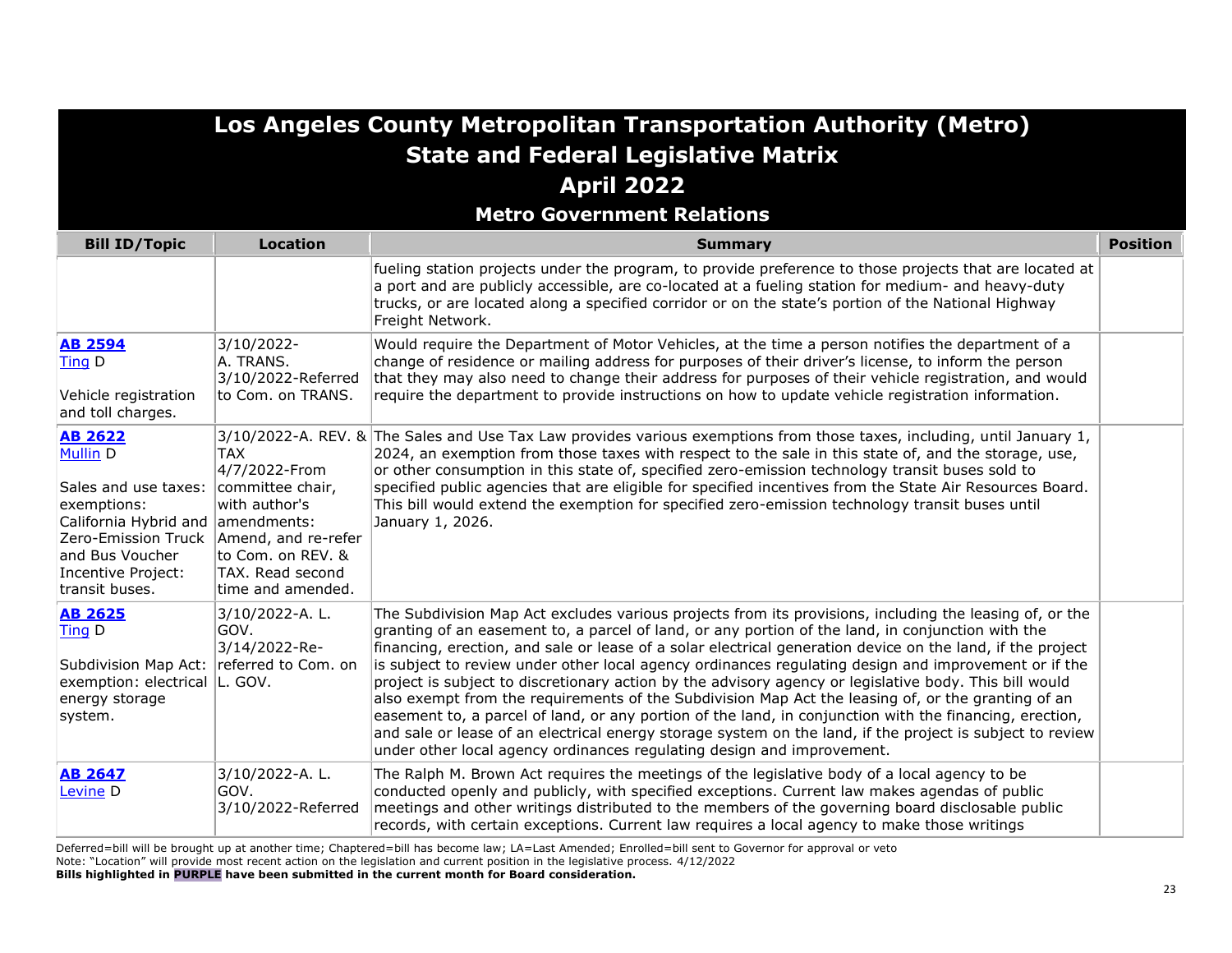|                                                                                                                      |                                                                                                                                                                                    | Los Angeles County Metropolitan Transportation Authority (Metro)                                                                                                                                                                                                                                                                                                                                                                                                                                                                                                                                                                                                                                                                                                                                                                                                                                                                                                      |                 |
|----------------------------------------------------------------------------------------------------------------------|------------------------------------------------------------------------------------------------------------------------------------------------------------------------------------|-----------------------------------------------------------------------------------------------------------------------------------------------------------------------------------------------------------------------------------------------------------------------------------------------------------------------------------------------------------------------------------------------------------------------------------------------------------------------------------------------------------------------------------------------------------------------------------------------------------------------------------------------------------------------------------------------------------------------------------------------------------------------------------------------------------------------------------------------------------------------------------------------------------------------------------------------------------------------|-----------------|
|                                                                                                                      |                                                                                                                                                                                    | <b>State and Federal Legislative Matrix</b>                                                                                                                                                                                                                                                                                                                                                                                                                                                                                                                                                                                                                                                                                                                                                                                                                                                                                                                           |                 |
|                                                                                                                      |                                                                                                                                                                                    | <b>April 2022</b>                                                                                                                                                                                                                                                                                                                                                                                                                                                                                                                                                                                                                                                                                                                                                                                                                                                                                                                                                     |                 |
|                                                                                                                      |                                                                                                                                                                                    | <b>Metro Government Relations</b>                                                                                                                                                                                                                                                                                                                                                                                                                                                                                                                                                                                                                                                                                                                                                                                                                                                                                                                                     |                 |
| <b>Bill ID/Topic</b>                                                                                                 | <b>Location</b>                                                                                                                                                                    | <b>Summary</b>                                                                                                                                                                                                                                                                                                                                                                                                                                                                                                                                                                                                                                                                                                                                                                                                                                                                                                                                                        | <b>Position</b> |
| Local government:<br>open meetings.                                                                                  | and JUD.                                                                                                                                                                           | to Coms. on L. GOV. distributed to the members of the governing board available for public inspection at a public office or<br>location that the agency designates. This bill would instead require a local agency to make those<br>writings distributed to the members of the governing board available for public inspection at a public<br>office or location that the agency designates or post the writings on the local agency's internet<br>website in a position and manner that makes it clear that the writing relates to an agenda item for an<br>upcoming meeting.                                                                                                                                                                                                                                                                                                                                                                                        |                 |
| <b>AB 2667</b><br>Friedman D<br>Integrated<br>Distributed Energy<br>Resources Fund.                                  | 4/6/2022-A. NAT.<br>RES.<br>4/7/2022-From<br>committee: Do pass<br>and re-refer to Com.<br>on NAT. RES. (Ayes<br>$ 10.$ Noes 0.) (April<br>6). Re-referred to<br>Com. on NAT. RES. | Would establish the Integrated Distributed Energy Resources Fund as a special fund in the State<br>Treasury, the moneys in which would be available to the Energy Commission, upon appropriation by<br>the Legislature, for purposes of the bill. The bill would require the Energy Commission to administer<br>the fund in consultation with the Public Utilities Commission and the State Air Resources Board to<br>provide incentives for eligible resources to support statewide customer adoption of clean distributed<br>energy resources, as specified. The bill would require the commission to establish a system to<br>equitably award incentives, as specified. The bill would require the commission to establish a process<br>to allow a load-serving entity to apply for incentives on behalf of a customer or a set of customers as<br>part of that load-serving entity's customer program to reduce its resource adequacy requirement<br>obligations. |                 |
| <b>AB 2689</b><br>Cunningham R<br>Virtual currency:<br>payment for goods<br>and services.                            | 3/10/2022-Referred<br>to Coms. on B. & F.<br>and P. & C.P.                                                                                                                         | $3/10/2022$ -A. B. & F. Would authorize a private or public entity in the state to accept virtual currency, as defined, as a<br>method of payment for the provision of any good or service, including any governmental service. The<br>bill would define public entity for these purposes to include the state and every state entity, including<br>the Legislature, the judicial branch, the University of California, and the California State University,<br>and a political subdivision of the state, including a city, county, city and county, charter city, charter<br>county, school district, community college district, joint powers authority, joint powers agency, and<br>any public agency, authority, board, commission, or district.                                                                                                                                                                                                                  |                 |
| <b>AB 2690</b><br><b>Boerner Horvath D</b><br>Small passenger<br>vessels: emissions<br>reductions: state<br>funding. | 3/24/2022-<br>A. TRANS.<br>3/28/2022-Re-<br>referred to Com. on<br>TRANS.                                                                                                          | Would require, on or before January 1, 2024, the State Air Resources Board, to the extent feasible, to<br>identify all sources of state funding available, and potentially available, to provide commercial rebates<br>and other financial incentives to an owner or operator of a small passenger vessel to replace or<br>upgrade the vessel, or a component of the vessel, to comply with the state board's 2022<br>amendments to the Commercial Harbor Craft Regulation. The bill would require the state board, on or<br>before July 1, 2024, for an existing source of state funding, to develop guidance for an owner or<br>operator of a small passenger vessel to apply for that funding, and for a potential source of state<br>funding, to develop and implement a program to make those funds available and provide guidance<br>for an owner or operator of a small passenger vessel to apply for that funding. The bill would define                      |                 |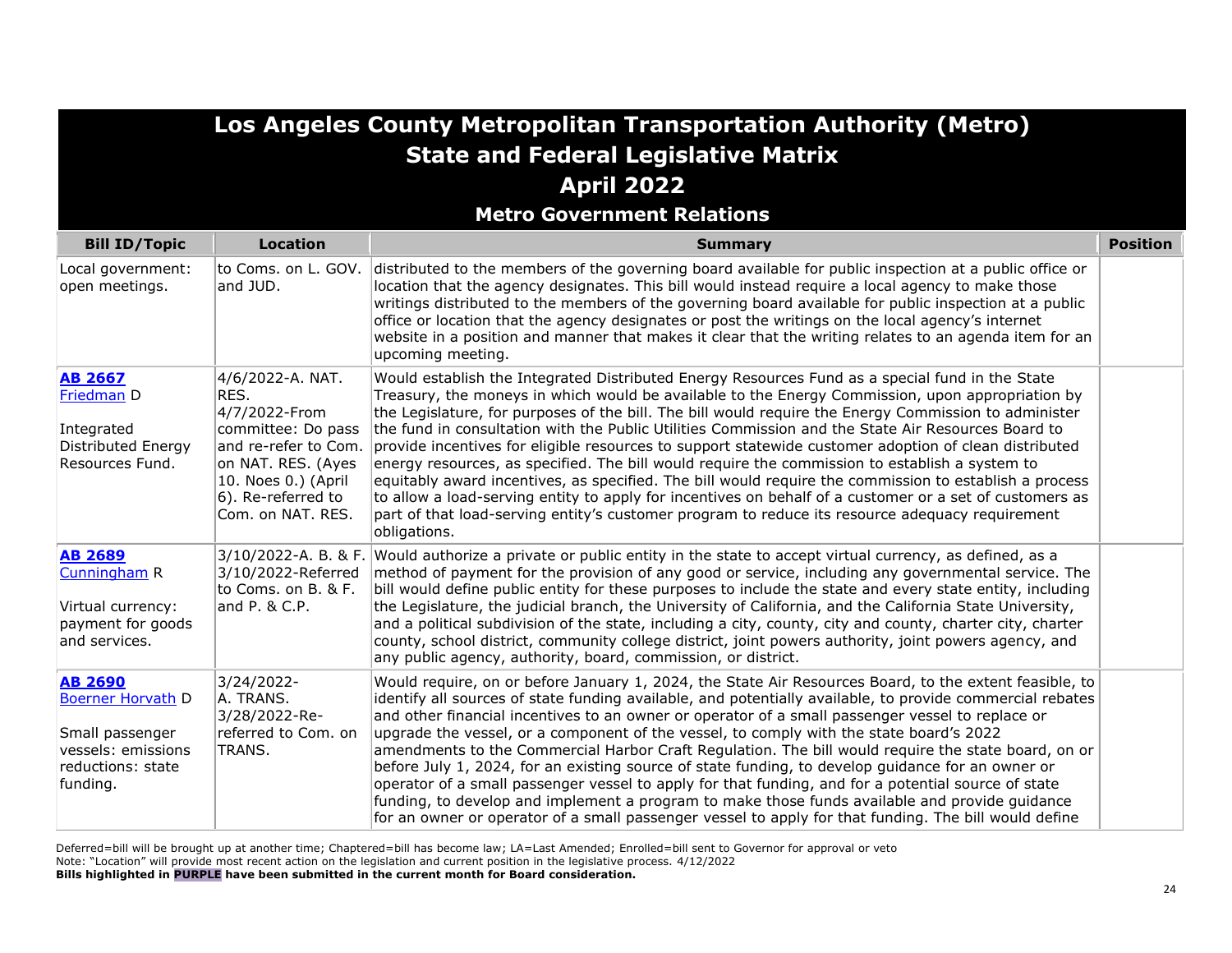**Metro Government Relations**

| <b>Bill ID/Topic</b>                                                                                                                                | <b>Location</b>                                                                                                                                                               | <b>Summary</b>                                                                                                                                                                                                                                                                                                                                                                                                                                                                                                                                                                                                                                                                                                                                                                                                                                                                                                                                                                                                                                                                                                                                                                                                                         | <b>Position</b> |
|-----------------------------------------------------------------------------------------------------------------------------------------------------|-------------------------------------------------------------------------------------------------------------------------------------------------------------------------------|----------------------------------------------------------------------------------------------------------------------------------------------------------------------------------------------------------------------------------------------------------------------------------------------------------------------------------------------------------------------------------------------------------------------------------------------------------------------------------------------------------------------------------------------------------------------------------------------------------------------------------------------------------------------------------------------------------------------------------------------------------------------------------------------------------------------------------------------------------------------------------------------------------------------------------------------------------------------------------------------------------------------------------------------------------------------------------------------------------------------------------------------------------------------------------------------------------------------------------------|-----------------|
|                                                                                                                                                     |                                                                                                                                                                               | 'small passenger vessel" as a vessel that is registered with the Department of Fish and Wildlife as a<br>vessel in connection with fishing operations for profit in the state pursuant to a specified law.                                                                                                                                                                                                                                                                                                                                                                                                                                                                                                                                                                                                                                                                                                                                                                                                                                                                                                                                                                                                                             |                 |
| <b>AB 2696</b><br>Garcia, Eduardo D<br>Electricity:<br>renewable energy<br>and zero-carbon<br>resources: state<br>policy: transmission<br>planning. | 4/6/2022-A. NAT.<br>RES.<br>4/7/2022-From<br> committee: Amend,<br>and do pass as<br>amended and re-<br>refer to Com, on<br>NAT. RES. (Ayes 12.<br>Noes 0.) (April 6).        | Would require the Energy Commission, in consultation with the California Infrastructure and<br>Economic Development Bank, the Governor's Office of Business and Economic Development, the<br>Independent System Operator, and the Public Utilities Commission (PUC), to conduct a study to<br>review potential lower cost ownership and alternative financing mechanisms for new transmission<br>facilities needed to meet the state's clean energy and climate targets, as specified, and to submit a<br>report to the Governor and the Legislature, on or before September 30, 2023, with findings and<br>recommendations related to the study. This bill contains other related provisions and other existing<br>llaws.                                                                                                                                                                                                                                                                                                                                                                                                                                                                                                             |                 |
| <b>AB 2700</b><br><b>McCarty D</b><br>Transportation<br>electrification:<br>electrical distribution<br>grid upgrades.                               | 3/28/2022-A. U. &<br>E.<br>4/7/2022-From<br>committee chair,<br>with author's<br>amendments:<br>Amend, and re-refer<br>to Com. on U. & E.<br>Read second time<br>and amended. | Would require electrical corporations and local publicly owned electric utilities to use all available data<br>to project future electric vehicle charging requirements to ensure that their distribution systems are<br>upgraded at the times and locations necessary to support the state's anticipated level of electric<br>vehicle charging. The bill would require the Public Utilities Commission (PUC), by July 1, 2024, to the<br>extent that there are any permitting or licensing requirements for transmission or distribution grid<br>upgrades necessary to support the anticipated level of electric vehicle charging, to expedite existing<br>permitting and licensing processes to ensure that electrical corporations can meet the requirements<br>to upgrade their distribution systems, and to direct electrical corporations to develop an expedited<br>process for grid interconnection for transportation electrification. The bill would require the State Air<br>Resources Board to annually gather and share fleet data from entities subject to its regulations with<br>electrical corporations and local publicly owned electric utilities to help inform electrical grid planning<br>efforts, as specified. |                 |
| <b>AB 2703</b><br>Muratsuchi D<br>Zero-emission<br>fueling station<br>reliability standards:<br>transportation: low-<br>income and<br>disadvantaged | 3/10/2022-<br>A. TRANS.<br>3/10/2022-Referred<br>to Com. on TRANS.                                                                                                            | Current law requires the State Energy Resources Conservation and Development Commission (Energy<br>Commission), working with the State Air Resources Board and the Public Utilities Commission, to<br>prepare and update, as provided, a statewide assessment of the electric vehicle charging<br>infrastructure needed to support the levels of electric vehicle adoption required for the state to meet<br>its goals of putting at least 5,000,000 zero-emission vehicles on California roads by 2030, and of<br>reducing emissions of greenhouse gases to 40% below 1990 levels by 2030. This bill would require a<br>person who receives state funding or other incentives to deploy a zero-emission vehicle fueling<br>station to agree, as a condition of receiving the incentive, to operate the station in compliance with<br>reliability standards that would be developed by the Energy Commission.                                                                                                                                                                                                                                                                                                                          |                 |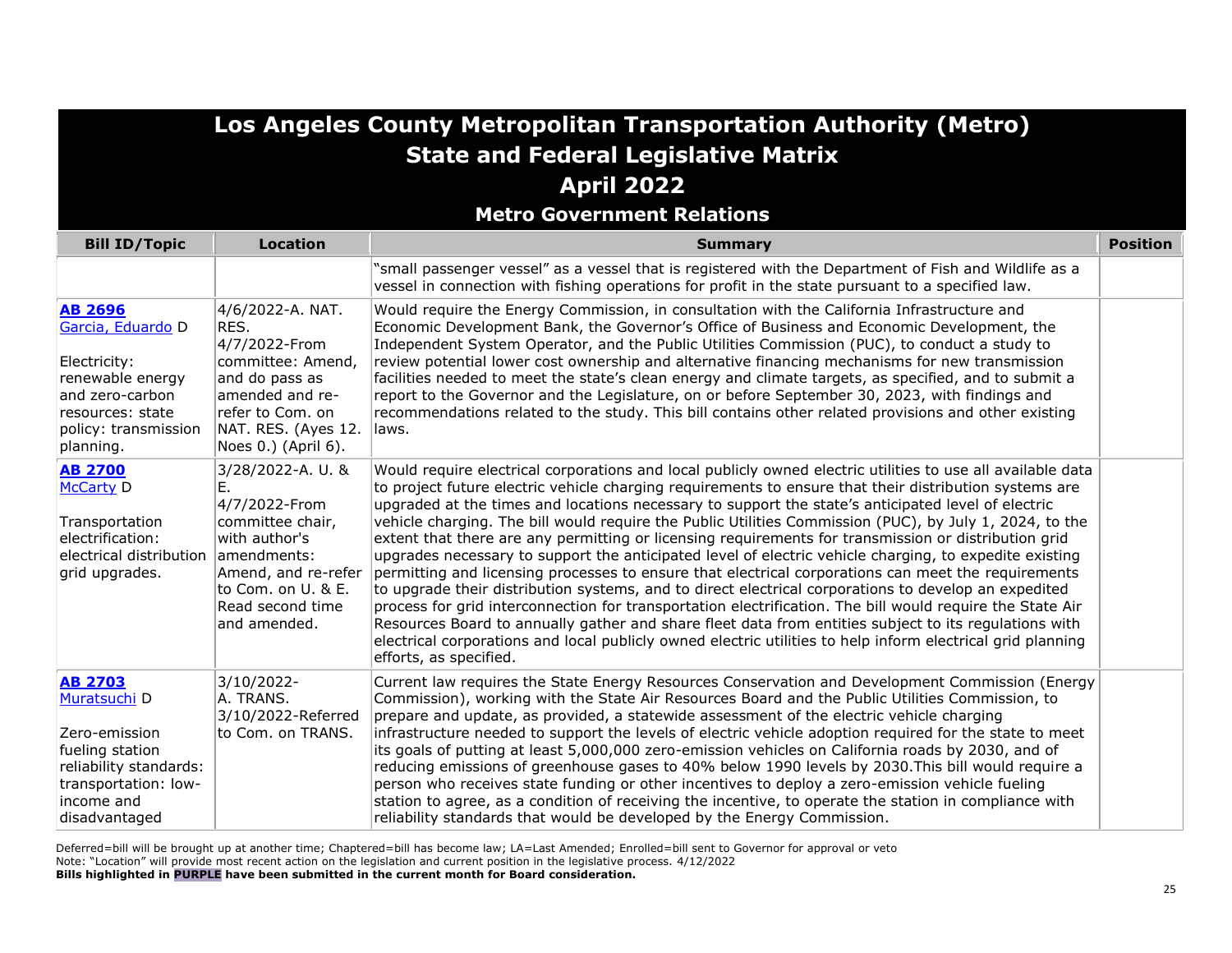**Metro Government Relations**

| <b>Bill ID/Topic</b>                                                                                                                 | <b>Location</b>                                                                                       | <b>Summary</b>                                                                                                                                                                                                                                                                                                                                                                                                                                                                                                                                                                                                                                                                                                                                                                                                                                                                                                   | <b>Position</b> |
|--------------------------------------------------------------------------------------------------------------------------------------|-------------------------------------------------------------------------------------------------------|------------------------------------------------------------------------------------------------------------------------------------------------------------------------------------------------------------------------------------------------------------------------------------------------------------------------------------------------------------------------------------------------------------------------------------------------------------------------------------------------------------------------------------------------------------------------------------------------------------------------------------------------------------------------------------------------------------------------------------------------------------------------------------------------------------------------------------------------------------------------------------------------------------------|-----------------|
| community financial<br>assistance.                                                                                                   |                                                                                                       |                                                                                                                                                                                                                                                                                                                                                                                                                                                                                                                                                                                                                                                                                                                                                                                                                                                                                                                  |                 |
| <b>AB 2719</b><br>Fong R<br>California<br>Environmental<br>Quality Act:<br>exemptions:<br>highway safety<br>improvement<br>projects. | 3/10/2022-A. NAT.<br>RES.<br>4/5/2022-In<br>hearing. Hearing<br>canceled at the<br>request of author. | CEQA includes exemptions from its environmental review requirements for numerous categories of<br>projects, including, among others, emergency projects undertaken, carried out, or approved by a<br>public agency to maintain, repair, or restore an existing highway under specified circumstances. This<br>committee: Set, first bill would further exempt from the requirements of CEQA highway safety improvement projects, as<br>defined, undertaken by the Department of Transportation or a local agency.                                                                                                                                                                                                                                                                                                                                                                                                |                 |
| <b>AB 2722</b><br><b>Grayson D</b><br>Greenhouse gases:<br>work-from-home<br>option.                                                 | 3/10/2022-A. NAT.<br>RES.<br>4/7/2022-Re-<br>referred to Com. on<br>NAT. RES.                         | Would, upon appropriation by the Legislature, require the state board to assess the emissions of<br>greenhouse gases resulting from work-from-home options offered by employers of the state and<br>compare that with the reduction in the state's overall emissions of greenhouse gases for the same<br>year. The bill would require that the research include specified minimum parameters, make specified<br>recommendations based upon the research, and be posted on the state board's internet website no<br>later than 4 years after the appropriation for the research.                                                                                                                                                                                                                                                                                                                                  |                 |
| <b>AB 2763</b><br>Kalra <sub>D</sub><br>Santa Clara Valley<br>Transportation<br>Authority: job order<br>contracting.                 | 3/17/2022-A.L.<br>GOV.<br>3/17/2022-Referred<br>to Com. on L. GOV.                                    | Current law creates the Santa Clara Valley Transportation Authority with various powers and duties<br>relative to transportation projects and services and the operation of public transit in the County of<br>Santa Clara. Current law authorizes the authority to make contracts, enter into stipulations, and use<br>a Construction Manager/General Contractor project delivery method for public transit projects. This<br>bill would authorize the authority to enter into job order contracts, defined as indefinite-quantity<br>contracts for repair, remodeling, or other repetitive work to be done according to unit price, with the<br>lowest responsible and responsive bidders. The bill would prohibit a single job order contract from<br>exceeding \$5,000,000 in its first term and, if extended or renewed, from exceeding \$10,000,000<br>over the maximum of 2 extended terms, as specified. |                 |
| <b>AB 2771</b><br>Friedman D<br>Cosmetic products:<br>safety.                                                                        | 4/6/2022-From<br>committee: Do pass<br>and re-refer to Com.<br>on HEALTH. (Ayes 6.                    | 4/5/2022-A. HEALTH Current law, beginning January 1, 2025, prohibits the manufacture, sale, delivery, hold, or offer for<br>sale in commerce of any cosmetic product that contains any of several specified intentionally added<br>ingredients, including specified perfluoroalkyl and polyfluoroalkyl substances (PFAS). This bill would<br>prohibit a person or entity from manufacturing, selling, delivering, holding, or offering for sale in<br>commerce any cosmetic product that contains perfluoroalkyl and polyfluoroalkyl substances PFAS.                                                                                                                                                                                                                                                                                                                                                            |                 |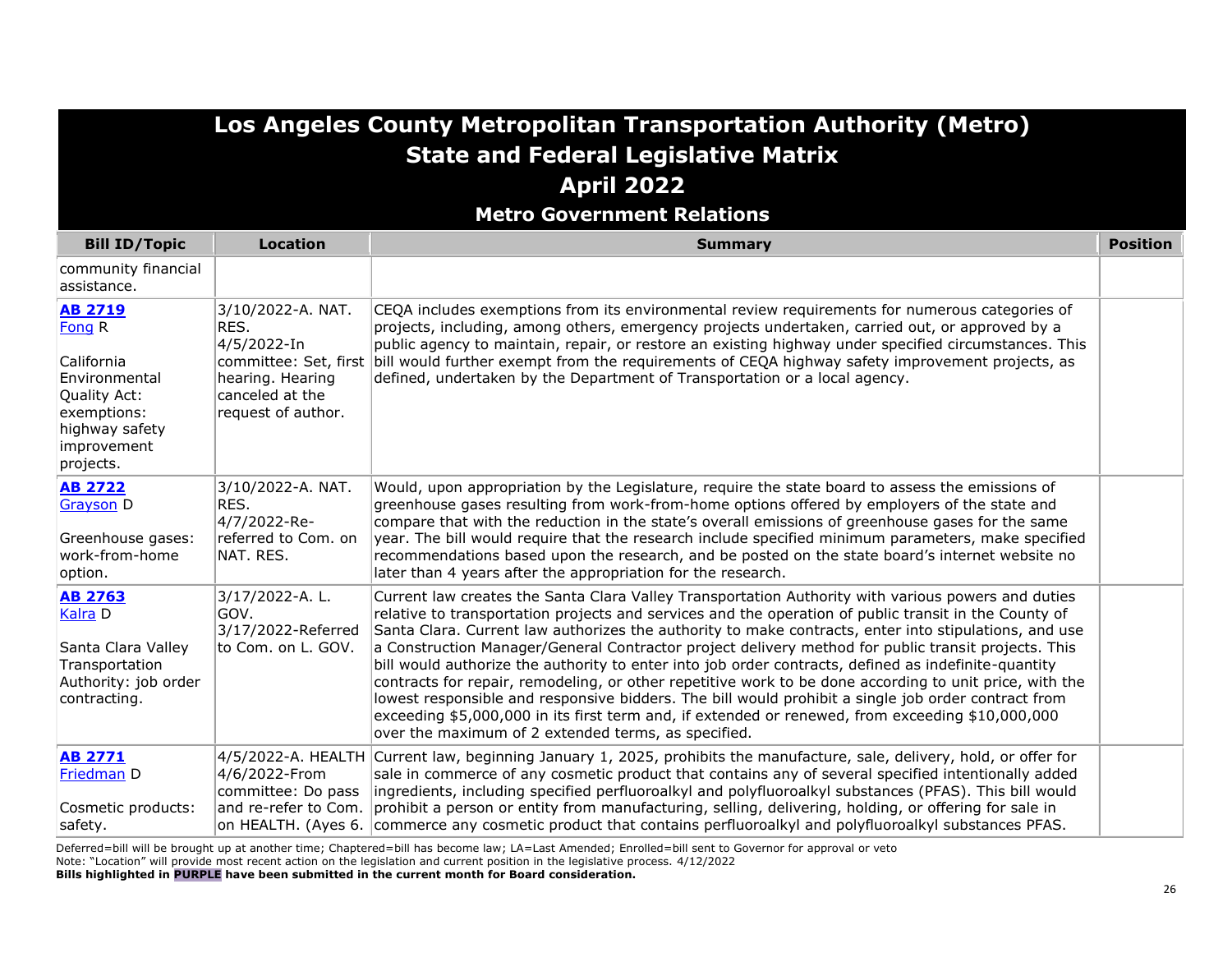|                                                                                                                                                                  |                                                                                            | Los Angeles County Metropolitan Transportation Authority (Metro)<br><b>State and Federal Legislative Matrix</b><br><b>April 2022</b><br><b>Metro Government Relations</b>                                                                                                                                                                                                                                                                                                                                                                                                                                                                                                                                               |                 |
|------------------------------------------------------------------------------------------------------------------------------------------------------------------|--------------------------------------------------------------------------------------------|-------------------------------------------------------------------------------------------------------------------------------------------------------------------------------------------------------------------------------------------------------------------------------------------------------------------------------------------------------------------------------------------------------------------------------------------------------------------------------------------------------------------------------------------------------------------------------------------------------------------------------------------------------------------------------------------------------------------------|-----------------|
| <b>Bill ID/Topic</b>                                                                                                                                             | <b>Location</b>                                                                            | <b>Summary</b>                                                                                                                                                                                                                                                                                                                                                                                                                                                                                                                                                                                                                                                                                                          | <b>Position</b> |
|                                                                                                                                                                  | Noes 1.) (April 5).<br>Re-referred to Com.<br>on HEALTH.                                   |                                                                                                                                                                                                                                                                                                                                                                                                                                                                                                                                                                                                                                                                                                                         |                 |
| <b>AB 2807</b><br>Bonta, Mia D<br>Transportation<br>funding programs:<br>eligibility: public<br>transportation<br>ferries.                                       | 3/17/2022-<br>A. TRANS.<br>3/17/2022-Referred<br>to Com. on TRANS.                         | Current law establishes the California Clean Truck, Bus, and Off-Road Vehicle and Equipment<br>Technology Program, which is administered by the State Air Resources Board, in conjunction with the<br>State Energy Resources Conservation and Development Commission, to fund development,<br>demonstration, precommercial pilot, and early commercial deployment of zero- and near-zero-<br>emission truck, bus, and off-road vehicle and equipment technologies. This bill would expand the<br>purposes of the program to include the funding of the development, demonstration, precommercial<br>pilot, and early commercial deployment of zero- and near-zero-emission public transportation ferry<br>technologies. |                 |
| <b>AB 2835</b><br>Fong R<br>Sales and use taxes:<br>exemptions:<br>nonprofit blood<br>centers.                                                                   | <b>TAX</b><br>4/5/2022-In<br>committee: Hearing<br>for testimony only.                     | 3/17/2022-A. REV. & The Sales and Use Tax Law provides various exemptions from that tax. This bill would exempt, on<br>and after January 1, 2023, from sales and use tax the sale of tangible personal property to, or the<br>use of tangible personal property by, a nonprofit organization that recruits blood donors, and is a<br>member of an organization promoting blood banking services, as specified.                                                                                                                                                                                                                                                                                                          |                 |
| <b>AB 2852</b><br><b>Bloom D</b><br>Air pollution control<br>districts and air<br>quality management<br>districts:<br>independent special<br>districts: funding. | 3/24/2022-A.L.<br>GOV.<br>3/28/2022-Re-<br>referred to Com. on<br>L. GOV.                  | Current law provides for the establishment of air pollution control districts and air quality<br>management districts. Current law declares a district a body corporate and politic and a public<br>agency of the state, and prescribes the general powers and duties of a district. Current law<br>authorizes a district to receive funding from specified sources, including, but not limited to, grants,<br>permit fees, and penalties. This bill would designate, retroactive to January 1, 2020, a district as an<br>independent special district for purposes of receiving state funds or funds disbursed by the state,<br>including federal funds.                                                               |                 |
| <b>AB 2862</b><br>Muratsuchi D<br>California Global<br><b>Warming Solutions</b>                                                                                  | 2/18/2022-A. PRINT<br>2/19/2022-From<br>printer. May be<br>heard in committee<br>March 21. | The California Global Warming Solutions Act of 2006 authorizes the State Air Resources Board to<br>include the use of market-based compliance mechanisms in regulating greenhouse gas emissions.<br>The act, until January 1, 2031, authorizes a covered entity to meet a certain percentage of its<br>compliance obligation under the act by surrendering offset credits of which no more than 1/2 may be<br>sourced from projects that do not provide direct environmental benefits in the state. This bill would                                                                                                                                                                                                     |                 |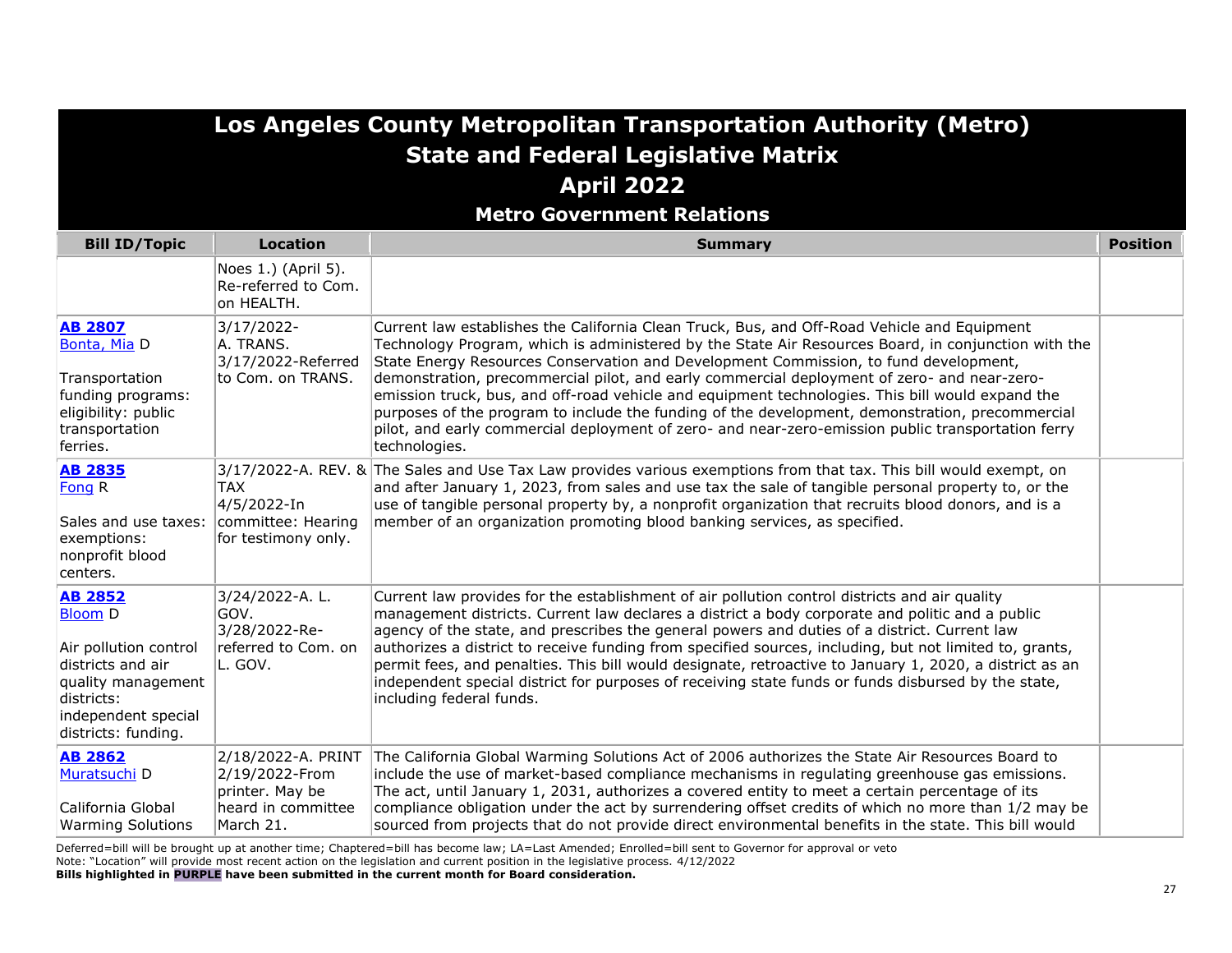**Metro Government Relations**

| <b>Bill ID/Topic</b>                                                                         | <b>Location</b>                                                                                                                                                                          | <b>Summary</b>                                                                                                                                                                                                                                                                                                                                                                                                                                                                                                                                                                                                                                                                                                                                                                                                                                                                                                                                                                                                                                   | <b>Position</b> |
|----------------------------------------------------------------------------------------------|------------------------------------------------------------------------------------------------------------------------------------------------------------------------------------------|--------------------------------------------------------------------------------------------------------------------------------------------------------------------------------------------------------------------------------------------------------------------------------------------------------------------------------------------------------------------------------------------------------------------------------------------------------------------------------------------------------------------------------------------------------------------------------------------------------------------------------------------------------------------------------------------------------------------------------------------------------------------------------------------------------------------------------------------------------------------------------------------------------------------------------------------------------------------------------------------------------------------------------------------------|-----------------|
| Act of 2006: offset<br>credits.                                                              |                                                                                                                                                                                          | express the intent of the Legislature to enact subsequent legislation limiting the use of offset credits<br>under the California Global Warming Solutions Act of 2006.                                                                                                                                                                                                                                                                                                                                                                                                                                                                                                                                                                                                                                                                                                                                                                                                                                                                           |                 |
| <b>AB 2885</b><br>Petrie-Norris D<br>State property:<br>Fairview<br>Developmental<br>Center. | 4/6/2022-<br>A. EMERGENCY<br>MANAGEMENT<br>4/6/2022-From<br>committee: Do pass<br>and re-refer to Com.<br>on E.M. (Ayes 7.<br>Noes 0.) (April 6).<br>Re-referred to Com.<br>on E.M.      | Current law authorizes the Department of General Services to dispose of surplus state real property,<br>as defined, by sale, lease, exchange, a sale combined with an exchange, or other manner of<br>disposition of property, as authorized by the Legislature, upon any terms and conditions and subject<br>to any reservations and exceptions the department deems to be in the best interests of the state.<br>Current law authorizes the Director of General Services, with the consent of the State Department of<br>Developmental Services, to lease real property located within the grounds of the Fairview State<br>Hospital, which is also known as the Fairview Developmental Center, for specified purposes and<br>subject to certain conditions. This bill would require the Director of General Services to sell, lease, or<br>transfer 10 acres of property from the Fairview Developmental Center Project, as specified, to the<br>Office of Emergency Services for the purpose of constructing an emergency management center. |                 |
| <b>AB 2933</b><br>O'Donnell D<br>School<br>transportation:<br>apportionments.                | 3/24/2022-A. ED.<br>3/28/2022-Re-<br>referred to Com. on<br>ED.                                                                                                                          | Would, notwithstanding any other law, require the Superintendent of Public Instruction, commencing<br>with the 2022-23 fiscal year and for each fiscal year thereafter, to apportion to each school district,<br>county office of education, entity providing services under a school transportation joint powers<br>agreement, or regional occupational center or program that provides pupil transportation services<br>either 100% of its school transportation apportionment for the 2020-21 fiscal year or 100% of its<br>approved home-to-school transportation costs as determined by a specified report, whichever is<br>greater. The bill, commencing with the 2023-24 fiscal year, would annually adjust those amounts for<br>inflation, as specified. The bill would provide that implementation of these provisions is subject to an<br>appropriation being made for purposes of those provisions in the annual Budget Act or another<br>statute.                                                                                    |                 |
| <b>AB 2952</b><br>Gabriel D<br>Driver's licenses:<br>veteran designation.                    | 4/6/2022-A. TRANS.<br>4/6/2022-Coauthors<br>revised. From<br>committee: Do pass<br>and re-refer to Com.<br>on TRANS. (Ayes 8.<br>Noes 0.) (April 5).<br>Re-referred to Com.<br>on TRANS. | Would allow an applicant for a driver's license or identification card, who served for another country<br>in military operations that supported the United States during the Vietnam War and later became a<br>naturalized citizen, to request a "NON-US VIETNAM VETERAN" designation on their driver's license or<br>identification card, subject to certain requirements, including verification of military service for a<br>foreign country during the Vietnam War and payment of a \$5 fee, which the department is authorized<br>to increase by regulation, in an amount not to exceed \$15, as specified. This bill would authorize the<br>Department of Motor Vehicles to consult with the Department of Veterans Affairs to determine the<br>proof necessary to verify an applicant's veteran status.                                                                                                                                                                                                                                   |                 |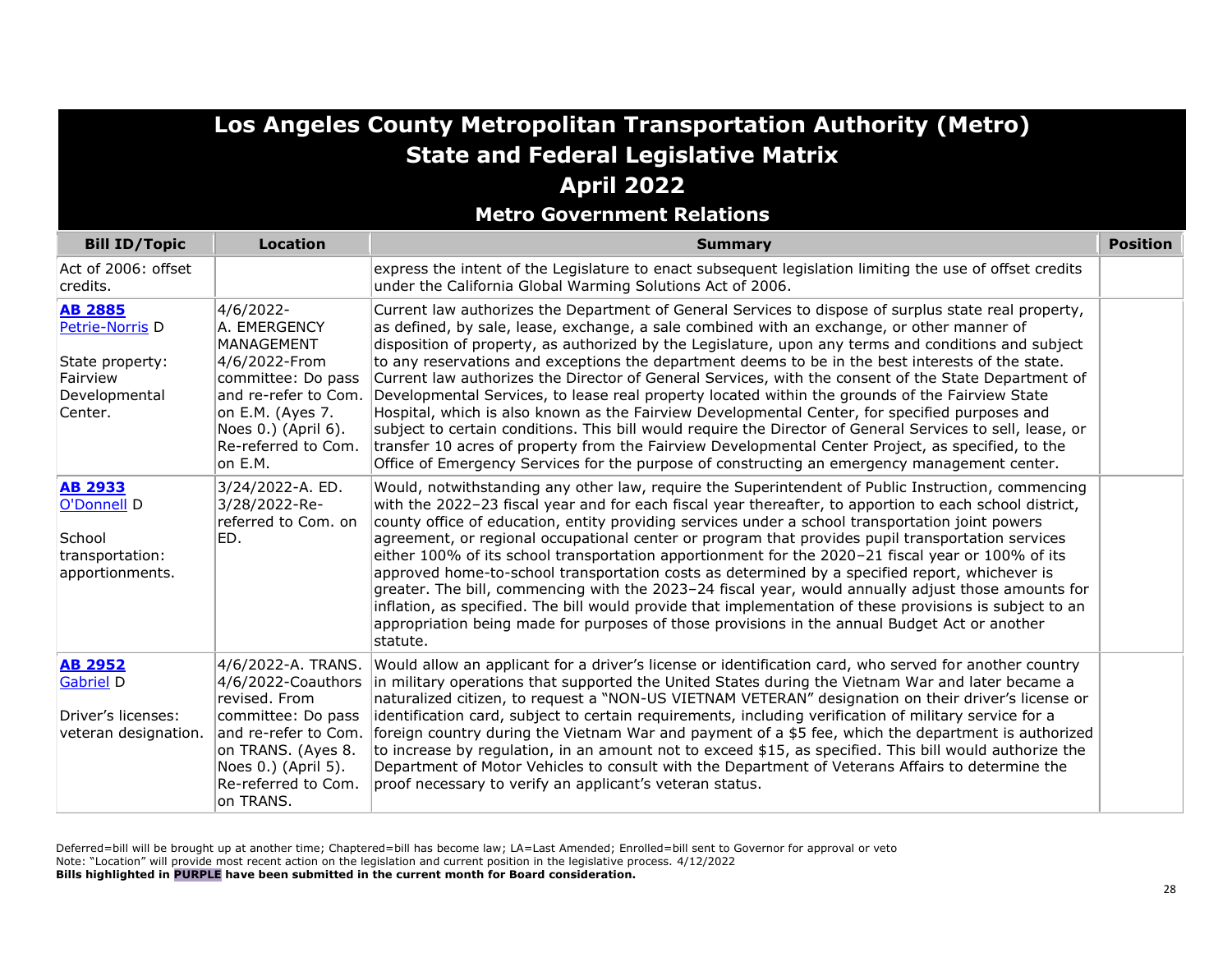|                                                                                                             |                                                                                                            | Los Angeles County Metropolitan Transportation Authority (Metro)                                                                                                                                                                                                                                                                                                                                                                                                                                                                                                                                                                                                                                                                                                                                                                                                                                                                                                                                                                                                                                                                |                 |
|-------------------------------------------------------------------------------------------------------------|------------------------------------------------------------------------------------------------------------|---------------------------------------------------------------------------------------------------------------------------------------------------------------------------------------------------------------------------------------------------------------------------------------------------------------------------------------------------------------------------------------------------------------------------------------------------------------------------------------------------------------------------------------------------------------------------------------------------------------------------------------------------------------------------------------------------------------------------------------------------------------------------------------------------------------------------------------------------------------------------------------------------------------------------------------------------------------------------------------------------------------------------------------------------------------------------------------------------------------------------------|-----------------|
|                                                                                                             |                                                                                                            | <b>State and Federal Legislative Matrix</b>                                                                                                                                                                                                                                                                                                                                                                                                                                                                                                                                                                                                                                                                                                                                                                                                                                                                                                                                                                                                                                                                                     |                 |
|                                                                                                             |                                                                                                            | <b>April 2022</b>                                                                                                                                                                                                                                                                                                                                                                                                                                                                                                                                                                                                                                                                                                                                                                                                                                                                                                                                                                                                                                                                                                               |                 |
|                                                                                                             |                                                                                                            | <b>Metro Government Relations</b>                                                                                                                                                                                                                                                                                                                                                                                                                                                                                                                                                                                                                                                                                                                                                                                                                                                                                                                                                                                                                                                                                               |                 |
| <b>Bill ID/Topic</b>                                                                                        | <b>Location</b>                                                                                            | <b>Summary</b>                                                                                                                                                                                                                                                                                                                                                                                                                                                                                                                                                                                                                                                                                                                                                                                                                                                                                                                                                                                                                                                                                                                  | <b>Position</b> |
| <b>AB 2954</b><br>Cunningham R<br>Vehicular air<br>pollution: State Air<br>Resources Board:<br>regulations. | 2/18/2022-A. PRINT<br>2/19/2022-From<br>printer. May be<br>heard in committee<br>March 21.                 | Current law requires the State Air Resources Board to adopt rules and regulations relating to<br>vehicular emissions standards, as specified, that will achieve the ambient air quality standards<br>required by federal law in conjunction with other measures adopted by the state board, air pollution<br>control and air quality management districts, and the United States Environmental Protection Agency.<br>Current law requires the state board to adopt and enforce rules and requlations that anticipate the<br>development of new technologies or the improvement of existing technologies if necessary to carry<br>out its duty. This bill would make a nonsubstantive change to this provision.                                                                                                                                                                                                                                                                                                                                                                                                                  |                 |
| <b>AB 2956</b><br>Committee on<br>Transportation<br>Transportation.                                         | 3/17/2022-<br>A. TRANS.<br>3/17/2022-Referred<br>to Com. on TRANS.                                         | Current law establishes the Active Transportation Program in the Department of Transportation for<br>the purpose of encouraging increased use of active modes of transportation, such as biking and<br>walking. Current law requires the program to be funded by state and federal funds from<br>appropriations in the annual Budget Act to the Department of Transportation, for allocation to the<br>California Transportation Commission. Under existing law, the amount of these appropriations include<br>100% of federal Transportation Alternative Program funds, except as specified. This bill would revise<br>those provisions to specify the federal statutory source for the Transportation Alternative Program<br>and would make a related technical change.                                                                                                                                                                                                                                                                                                                                                       |                 |
| <b>ACR 140</b><br>O'Donnell D<br>Freight<br>transportation:<br>supply chain.                                | 3/31/2022-A. J.,<br>E.D. & E.<br>3/31/2022-Referred<br>to Com. on J., E.D.,<br> & E.                       | Would declare and recognize that the state is currently suffering a supply chain crisis. The measure<br>would urge the state's public agencies, departments, and local governments to provide all due and<br>proper assistance to carriers, cargo owners, public seaports, terminals, workers, and facilities to<br>facilitate the essential service of delivering goods to Californians.                                                                                                                                                                                                                                                                                                                                                                                                                                                                                                                                                                                                                                                                                                                                       |                 |
| <b>SB 839</b><br>Dodd D<br>Electricity: demand<br>response.                                                 | 4/4/2022-S. APPR.<br><b>SUSPENSE FILE</b><br>4/4/2022-April 4<br>hearing: Placed on<br>APPR suspense file. | The Public Utilities Commission has regulatory authority over public utilities, including electrical<br>corporations. Current law requires each load-serving entity, defined as including electrical<br>corporations, electric service providers, and community choice aggregators, to maintain physical<br>generating capacity and electrical demand response adequate to meet its electrical demand<br>requirements. Current law requires the commission to establish rules for how and when backup<br>generation may be used within a demand response program and to establish reporting and data<br>collection requirements to verify compliance with those rules. Pursuant to current law, the<br>commission has authorized the state's 3 largest electrical corporations to offer reliability-based<br>demand response programs, including the base interruptible program, which is available to qualifying<br>nonresidential customers of an electrical corporation. This bill would expressly require each of those<br>large electrical corporations to administer the base interruptible program, except as specified. |                 |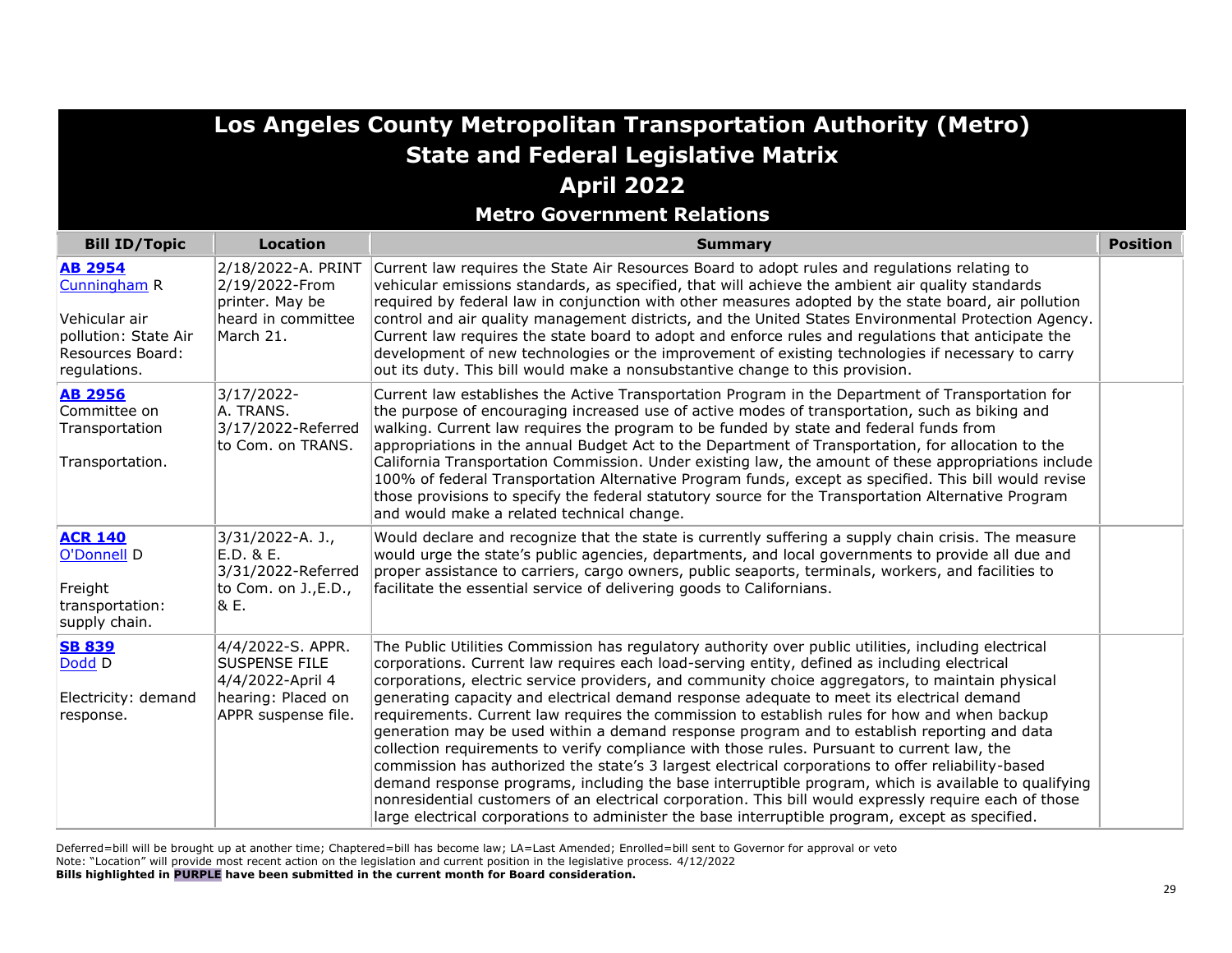**Metro Government Relations**

| <b>Bill ID/Topic</b>                                                                                                                                          | <b>Location</b>                                                                                                                                                               | <b>Summary</b>                                                                                                                                                                                                                                                                                                                                                                                                                                                                                                                                                                                                                                                                                                                                                                                                                                                                                                                                                                                                                                                                                                                                                                                                                                             | <b>Position</b> |
|---------------------------------------------------------------------------------------------------------------------------------------------------------------|-------------------------------------------------------------------------------------------------------------------------------------------------------------------------------|------------------------------------------------------------------------------------------------------------------------------------------------------------------------------------------------------------------------------------------------------------------------------------------------------------------------------------------------------------------------------------------------------------------------------------------------------------------------------------------------------------------------------------------------------------------------------------------------------------------------------------------------------------------------------------------------------------------------------------------------------------------------------------------------------------------------------------------------------------------------------------------------------------------------------------------------------------------------------------------------------------------------------------------------------------------------------------------------------------------------------------------------------------------------------------------------------------------------------------------------------------|-----------------|
| <b>SB 840</b><br><b>Skinner D</b><br>Budget Act of 2022.                                                                                                      | 1/10/2022-<br>S. BUDGET & F.R.<br>1/11/2022-From<br>printer.                                                                                                                  | This bill would make appropriations for the support of state government for the 2022-23 fiscal year.<br>This bill contains other related provisions.                                                                                                                                                                                                                                                                                                                                                                                                                                                                                                                                                                                                                                                                                                                                                                                                                                                                                                                                                                                                                                                                                                       |                 |
| <b>SB 849</b><br><b>Umberg D</b><br>Surplus land.                                                                                                             | 3/9/2022-S. GOV. &<br>4/5/2022-Set for<br>hearing April 21.                                                                                                                   | Current law prescribes requirements for the disposal of surplus land by a local agency. This bill would<br>require, if, after the disposing agency and an entity desiring to purchase or lease the land have<br>entered into an exclusive negotiating agreement, the determined value of the sales price and terms<br>or lease terms exceeds (\$25,000,000), that the disposing agency post prominently on its internet<br>website the terms of the proposed disposition of the surplus land for not less than 90 days before<br>entering a legally binding agreement to dispose of the land.                                                                                                                                                                                                                                                                                                                                                                                                                                                                                                                                                                                                                                                              |                 |
| <b>SB 852</b><br>Dodd D<br>Climate resilience<br>districts: formation:<br>funding mechanisms.                                                                 | 4/7/2022-S. N.R. &<br>W.<br>4/7/2022-VOTE: Do<br>pass as amended,<br>but first amend, and<br>re-refer to the<br>Committee on<br><b>Natural Resources</b><br>and Water] (PASS) | Current law authorizes certain local agencies to form a community revitalization authority (authority)<br>within a community revitalization and investment area, as defined, to carry out provisions of the<br>Community Redevelopment Law in that area for purposes related to, among other things,<br>infrastructure, affordable housing, and economic revitalization. Current law provides for the financing<br>of these activities by, among other things, the issuance of bonds serviced by property tax increment<br>revenues, and requires the authority to adopt a community revitalization and investment plan for the<br>community revitalization and investment area that includes elements describing and governing<br>revitalization activities. This bill would authorize a city, county, city and county, special district, or a<br>combination of any of those entities to form a climate resilience district for the purposes of raising<br>and allocating funding for eligible projects and the operating expenses of eligible projects. The bill<br>would define "eligible project" to mean projects that address sea level rise, extreme heat, extreme<br>cold, the risk of wildfire, drought, and the risk of flooding, as specified. |                 |
| <b>SB 873</b><br><b>Newman D</b><br>California<br>Transportation<br>Commission: state<br>transportation<br>improvement<br>program: capital<br>outlay support. | 2/2/2022-S. TRANS.<br>3/9/2022-March 22<br>set for first hearing<br>canceled at the<br>request of author.                                                                     | Current law requires the California Transportation Commission to biennially adopt a state<br>transportation improvement program that lists all capital improvement projects that are expected to<br>receive an allocation of state transportation funds, as specified. Current law characterizes the state<br>transportation improvement program as a resource management document to assist the state and<br>local entities to plan and implement transportation improvements and to use available resources in a<br>cost-effective manner. Current law requires the program to specify the allocation or expenditure<br>amount and the allocation or expenditure year for certain project components, as specified. This bill<br>would require the commission to make an allocation of capital outlay support resources by project<br>phase, including preconstruction, for each project in the program. The bill would require the                                                                                                                                                                                                                                                                                                                      |                 |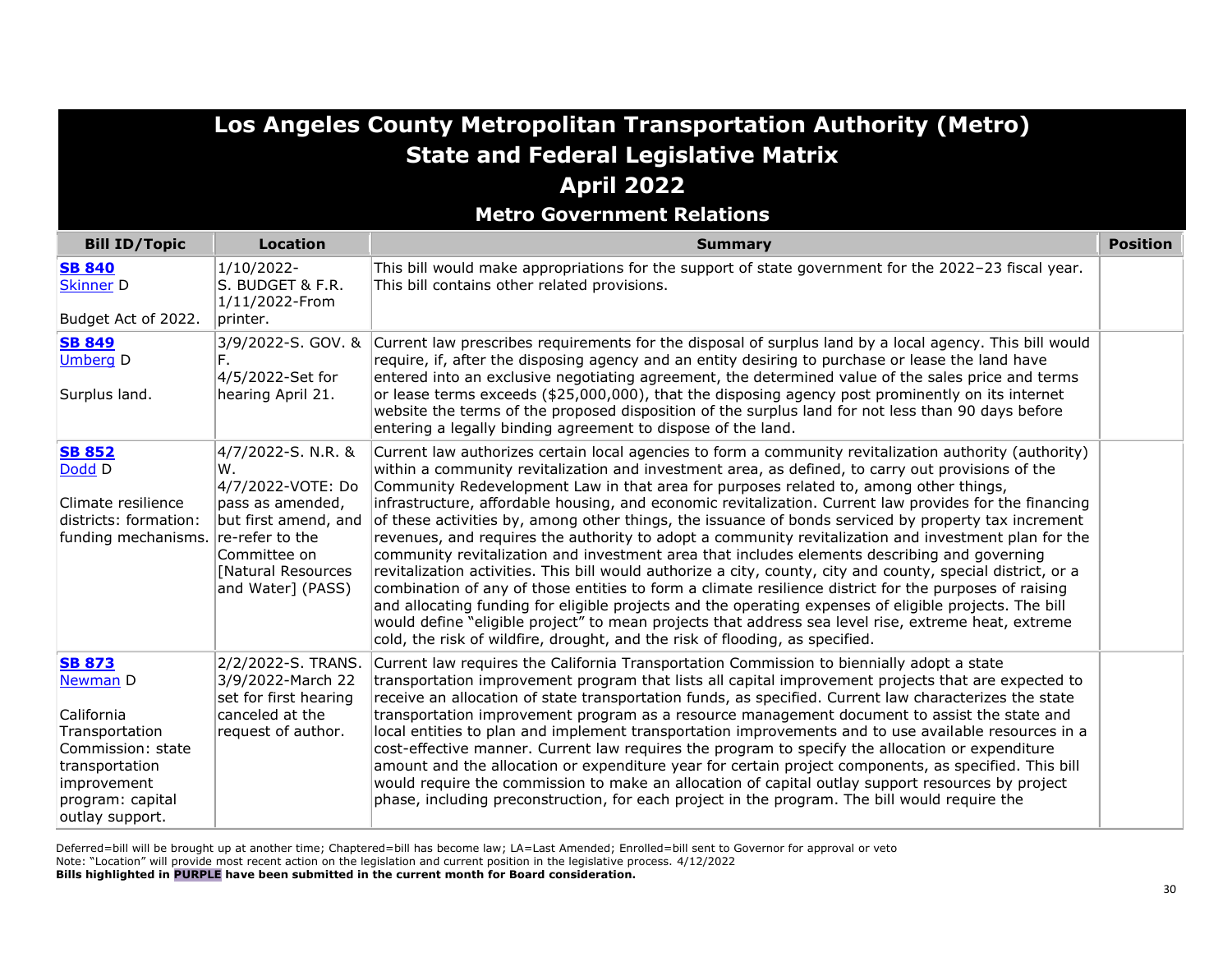**Metro Government Relations**

| <b>Bill ID/Topic</b>                                                                                                                                                    | <b>Location</b>                                                                                                                               | <b>Summary</b>                                                                                                                                                                                                                                                                                                                                                                                                                                                                                                                                                                                                                                                                                                                                                                                                                                                                                                                                                                                                                                                                                                                                                                                   | <b>Position</b> |
|-------------------------------------------------------------------------------------------------------------------------------------------------------------------------|-----------------------------------------------------------------------------------------------------------------------------------------------|--------------------------------------------------------------------------------------------------------------------------------------------------------------------------------------------------------------------------------------------------------------------------------------------------------------------------------------------------------------------------------------------------------------------------------------------------------------------------------------------------------------------------------------------------------------------------------------------------------------------------------------------------------------------------------------------------------------------------------------------------------------------------------------------------------------------------------------------------------------------------------------------------------------------------------------------------------------------------------------------------------------------------------------------------------------------------------------------------------------------------------------------------------------------------------------------------|-----------------|
|                                                                                                                                                                         |                                                                                                                                               | commission to develop guidelines, in consultation with the Department of Transportation, to<br>implement these allocation procedures.                                                                                                                                                                                                                                                                                                                                                                                                                                                                                                                                                                                                                                                                                                                                                                                                                                                                                                                                                                                                                                                            |                 |
| <b>SB 878</b><br><b>Skinner D</b><br>School<br>transportation.                                                                                                          | 3/30/2022-S. APPR.<br>4/7/2022-From<br>committee: Do pass<br>as amended and re-<br>refer to Com, on<br>APPR. (Ayes 6. Noes<br>0.) (March 30). | Current law authorizes the governing board of a school district to provide for the transportation of<br>pupils to and from school whenever, in the judgment of the board, the transportation is advisable and<br>good reasons exist to do so. Current law permits the governing board of a school district to allow the<br>transportation of preschool or nursery school pupils in schoolbuses owned or operated by the school<br>district. Under existing law, a state reimbursement may not be received by a school district for the<br>transportation of preschool or nursery school pupils. This bill instead would require the governing<br>board or body of a school district, county office of education, entity providing services under a school<br>transportation joint powers agreement, or regional occupational center or program, beginning in the<br>2023-24 school year, to offer to transport all pupils to and from their neighborhood school, as<br>defined, except as provided.                                                                                                                                                                                              |                 |
| <b>SB 886</b><br><b>Wiener</b> D<br>California<br>Environmental<br>Quality Act:<br>exemption: public<br>universities:<br>university housing<br>development<br>projects. | 3/2/2022-S. E.Q.<br>3/31/2022-Set for<br>hearing April 25.                                                                                    | Would exempt from CEQA a university housing development project, as defined, carried out by a<br>public university, as defined, on real property owned by the public university if the project meets<br>certain requirements and the project is not located, in whole or in part, on certain sites, including a<br>site that is within a special flood hazard area subject to inundation by a 1% annual chance flood or<br>within a regulatory floodway as determined by the Federal Emergency Management Agency, as<br>provided. The bill, with respect to a site that is within a special flood hazard area subject to<br>inundation by a 1% annual chance flood or within a regulatory floodway, would prohibit a local<br>government from denying an application on the basis that a public university did not comply with any<br>additional permit requirement, standard, or action adopted by that local government applicable to the<br>site if the public university is able to satisfy all applicable federal qualifying criteria in order to<br>demonstrate that the site meets these criteria and is otherwise eligible to be exempt from CEQA<br>pursuant to the above requirements. |                 |
| <b>SB 905</b><br><b>Skinner D</b><br>Decarbonized<br>Cement and Geologic<br>Carbon<br>Sequestration<br>Demonstration Act.                                               | 3/28/2022-S. ED.<br>4/6/2022-Set for<br>hearing April 20.                                                                                     | Would establish the Decarbonized Cement and Geologic Carbon Sequestration Demonstration Act,<br>which would require the state board to develop and administer the Geologic Carbon Sequestration<br>Demonstration Initiative to evaluate and demonstrate the efficacy, safety, and viability of geologic<br>sequestration of carbon dioxide not associated with enhanced oil recovery or fossil fuel production,<br>among other things.                                                                                                                                                                                                                                                                                                                                                                                                                                                                                                                                                                                                                                                                                                                                                           |                 |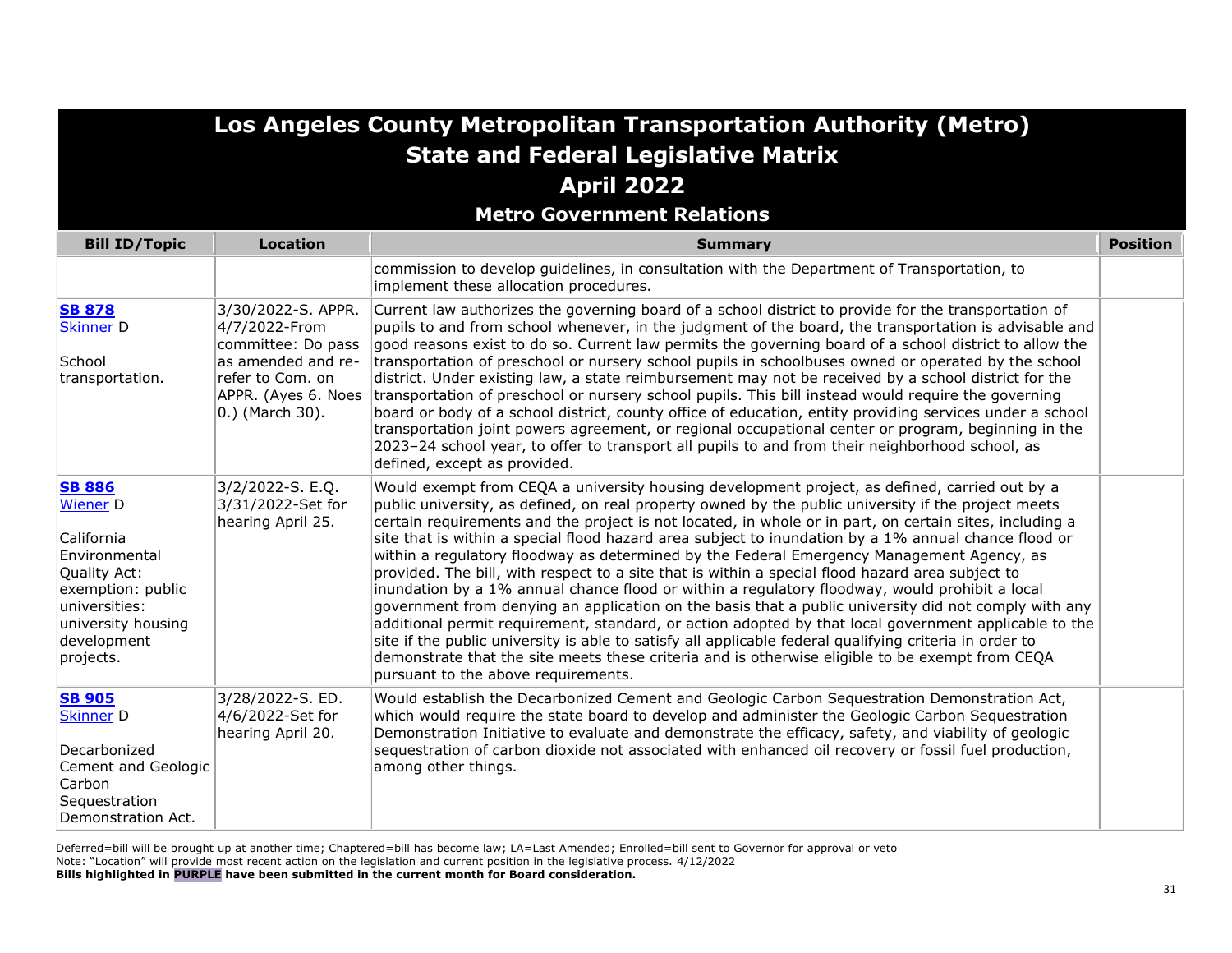| Los Angeles County Metropolitan Transportation Authority (Metro) |
|------------------------------------------------------------------|
| <b>State and Federal Legislative Matrix</b>                      |
| <b>April 2022</b>                                                |

**Metro Government Relations**

| <b>Bill ID/Topic</b>                                                                                                                                | <b>Location</b>                                                   | <b>Summary</b>                                                                                                                                                                                                                                                                                                                                                                                                                                                                                                                                                                                                                                                                                                                                                                                                                                                                                                                                                                                | <b>Position</b>  |
|-----------------------------------------------------------------------------------------------------------------------------------------------------|-------------------------------------------------------------------|-----------------------------------------------------------------------------------------------------------------------------------------------------------------------------------------------------------------------------------------------------------------------------------------------------------------------------------------------------------------------------------------------------------------------------------------------------------------------------------------------------------------------------------------------------------------------------------------------------------------------------------------------------------------------------------------------------------------------------------------------------------------------------------------------------------------------------------------------------------------------------------------------------------------------------------------------------------------------------------------------|------------------|
| <b>SB 917</b><br><b>Becker D</b><br>Seamless Transit<br>Transformation Act.                                                                         | 2/16/2022-<br>S. TRANS.<br>4/4/2022-Set for<br>hearing April 26.  | Current law creates the Metropolitan Transportation Commission, as a local area planning agency and<br>not as a part of the executive branch of the state government, to provide comprehensive regional<br>transportation planning for the region comprised of the City and County of San Francisco and the<br>Counties of Alameda, Contra Costa, Marin, Napa, San Mateo, Santa Clara, Solano, and Sonoma. This<br>bill would require the commission to develop and adopt a Connected Network Plan, adopt an<br>integrated transit fare structure, develop a comprehensive, standardized regional transit mapping<br>and wayfinding system, develop an implementation and maintenance strategy and funding plan, and<br>establish open data standards, as specified.                                                                                                                                                                                                                          |                  |
| <b>SB 922</b><br><b>Wiener D</b><br>California<br>Environmental<br>Quality Act:<br>exemptions:<br>transportation-<br>related projects.              | 3/28/2022-S. APPR.<br>4/6/2022-Set for<br>hearing April 18.       | CEQA, until January 1, 2030, exempts from its requirements bicycle transportation plans for an<br>urbanized area for restriping of streets and highways, bicycle parking and storage, signal timing to<br>improve street and highway intersection operations, and related signage for bicycles, pedestrians,<br>and vehicles under certain conditions. This bill would specify that the requirement that the bicycle<br>transportation plan is for an urbanized area or urban cluster, as designated by the United States<br>Census Bureau. The bill would extend the exemption to an active transportation plan or pedestrian<br>plan in an urbanized area or urban cluster. The bill would define "active transportation plan" and<br>'pedestrian plan." The bill would specify that individual projects that are a part of an active<br>transportation plan or pedestrian plan remain subject to the requirements of CEQA unless those<br>projects are exempt by another provision of law. | $Co-$<br>sponsor |
| <b>SB 932</b><br>Portantino <sub>D</sub><br>General plans:<br>circulation element:<br>bicycle and<br>pedestrian plans and<br>traffic calming plans. | 3/17/2022-<br>S. TRANS.<br>3/30/2022-Set for<br>hearing April 26. | Current law states the Legislature's intention that a county or city general plan and the elements and<br>parts of that general plan comprise an integrated, internally consistent and compatible statement of<br>policies for the adopting agency. This bill would emphasize the intent of the Legislature to fight<br>climate change with these provisions.                                                                                                                                                                                                                                                                                                                                                                                                                                                                                                                                                                                                                                 |                  |
| <b>SB 942</b><br>Newman D<br>Low Carbon Transit<br>Operations Program:                                                                              | 3/28/2022-S. APPR.<br>4/5/2022-Set for<br>hearing April 18.       | Current law continuously appropriates specified portions of the annual proceeds in the Greenhouse<br>Gas Reduction Fund to various programs, including 5% for the Low Carbon Transit Operations<br>Program, which is administered by the Department of Transportation and provides operating and<br>capital assistance for transit agencies to reduce greenhouse gas emissions and improve mobility.<br>Current law requires each of those transit agencies to demonstrate that each expenditure of program<br>moneys allocated to the transit agency reduces the emissions of greenhouse gases and does not                                                                                                                                                                                                                                                                                                                                                                                  |                  |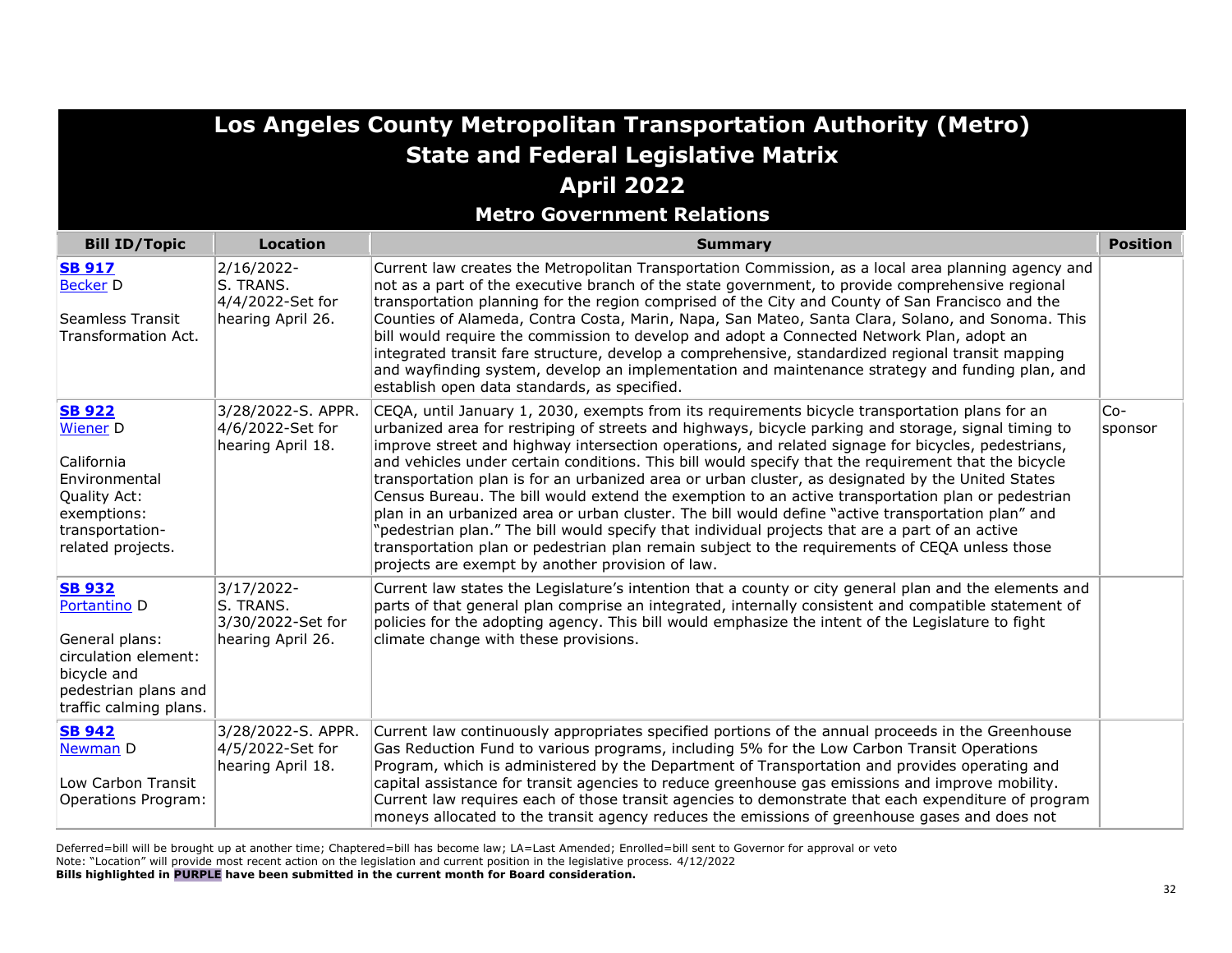| Los Angeles County Metropolitan Transportation Authority (Metro)                                        |                                                                   |                                                                                                                                                                                                                                                                                                                                                                                                                                                                                                                                                                                                                                                                                                                                                                                                                                                                                                                                                                                                                                                |                 |
|---------------------------------------------------------------------------------------------------------|-------------------------------------------------------------------|------------------------------------------------------------------------------------------------------------------------------------------------------------------------------------------------------------------------------------------------------------------------------------------------------------------------------------------------------------------------------------------------------------------------------------------------------------------------------------------------------------------------------------------------------------------------------------------------------------------------------------------------------------------------------------------------------------------------------------------------------------------------------------------------------------------------------------------------------------------------------------------------------------------------------------------------------------------------------------------------------------------------------------------------|-----------------|
|                                                                                                         |                                                                   | <b>State and Federal Legislative Matrix</b>                                                                                                                                                                                                                                                                                                                                                                                                                                                                                                                                                                                                                                                                                                                                                                                                                                                                                                                                                                                                    |                 |
|                                                                                                         |                                                                   | <b>April 2022</b>                                                                                                                                                                                                                                                                                                                                                                                                                                                                                                                                                                                                                                                                                                                                                                                                                                                                                                                                                                                                                              |                 |
|                                                                                                         |                                                                   | <b>Metro Government Relations</b>                                                                                                                                                                                                                                                                                                                                                                                                                                                                                                                                                                                                                                                                                                                                                                                                                                                                                                                                                                                                              |                 |
| <b>Bill ID/Topic</b>                                                                                    | <b>Location</b>                                                   | <b>Summary</b>                                                                                                                                                                                                                                                                                                                                                                                                                                                                                                                                                                                                                                                                                                                                                                                                                                                                                                                                                                                                                                 | <b>Position</b> |
| free or reduced fare<br>transit program.                                                                |                                                                   | supplant another source of funds, to use those moneys to provide transit operating or capital<br>assistance, to use at least 50% of those moneys to benefit disadvantaged communities, and to<br>submit specified information to the department before seeking a disbursement of those program<br>moneys, as specified. This bill would authorize a transit agency that uses program moneys to fund a<br>free or reduced fare transit program and that demonstrates compliance with the above-described<br>requirements in its initial program application to continue to use those moneys to maintain that<br>program on an ongoing basis without demonstrating continued compliance with those requirements.                                                                                                                                                                                                                                                                                                                                 |                 |
| <b>SB 959</b><br>Portantino <sub>D</sub><br>Surplus residential<br>property: City of<br>South Pasadena. | 3/23/2022-<br>S. TRANS.<br>3/29/2022-Set for<br>hearing April 19. | Under current law, a state agency disposing of surplus residential property in the City of South<br>Pasadena is required to first offer the property to former owners and present occupants, as specified,<br>and then to specified present tenants at fair market value. This bill would require a surplus residential<br>property that is located within the City of South Pasadena and that is offered for sale to a present<br>occupant or present tenant of the property, as specified, to be offered at a price based on the<br>appraisal of the property in 2016, if certain conditions apply. The bill would require an offer made or<br>accepted prior to January 1, 2022, that is not in compliance with the bill to be corrected so the price<br>complies with the bill's requirements. The bill would make an offer based on the 2016 appraisal, as<br>required by the bill, only valid until December 31, 2024.                                                                                                                   |                 |
| <b>SB 991</b><br>Newman D<br>Public contracts:<br>progressive design-<br>build: local agencies.         | 3/31/2022-S. APPR.<br>4/5/2022-Set for<br>hearing April 18.       | Would, until January 1, 2029, authorize local agencies, defined as any city, county, city and county,<br>or special district authorized by law to provide for the production, storage, supply, treatment, or<br>distribution of any water from any source, to use the progressive design-build process for public<br>works projects in excess of \$5,000,000, similar to the progressive design-build process authorized for<br>use by the Director of General Services. The bill would require a local agency that uses the<br>progressive design-build process to submit, no later than January 1, 2028, to the appropriate policy<br>and fiscal committees of the Legislature a report on the use of the progressive design-build process<br>containing specified information, including a description of the projects awarded using the<br>progressive design-build process. The bill would require the design-build entity and its general<br>partners or joint venture members to verify specified information under penalty of perjury. |                 |
| <b>SB 1020</b><br><b>Atkins D</b><br>California Global<br><b>Warming Solutions</b>                      | 2/23/2022-S. E.Q.<br>3/25/2022-Set for<br>hearing April 20.       | The California Global Warming Solutions Act of 2006 requires the State Air Resources Board to<br>prepare and approve a scoping plan for achieving the maximum technologically feasible and cost-<br>effective reductions in greenhouse gas emissions and to update the scoping plan at least once every<br>5 years. The act requires the state board to conduct a series of public workshops to give interested<br>parties an opportunity to comment on the plan and requires a portion of those workshops to be<br>conducted in regions of the state that have the most significant exposure to air pollutants, including                                                                                                                                                                                                                                                                                                                                                                                                                     |                 |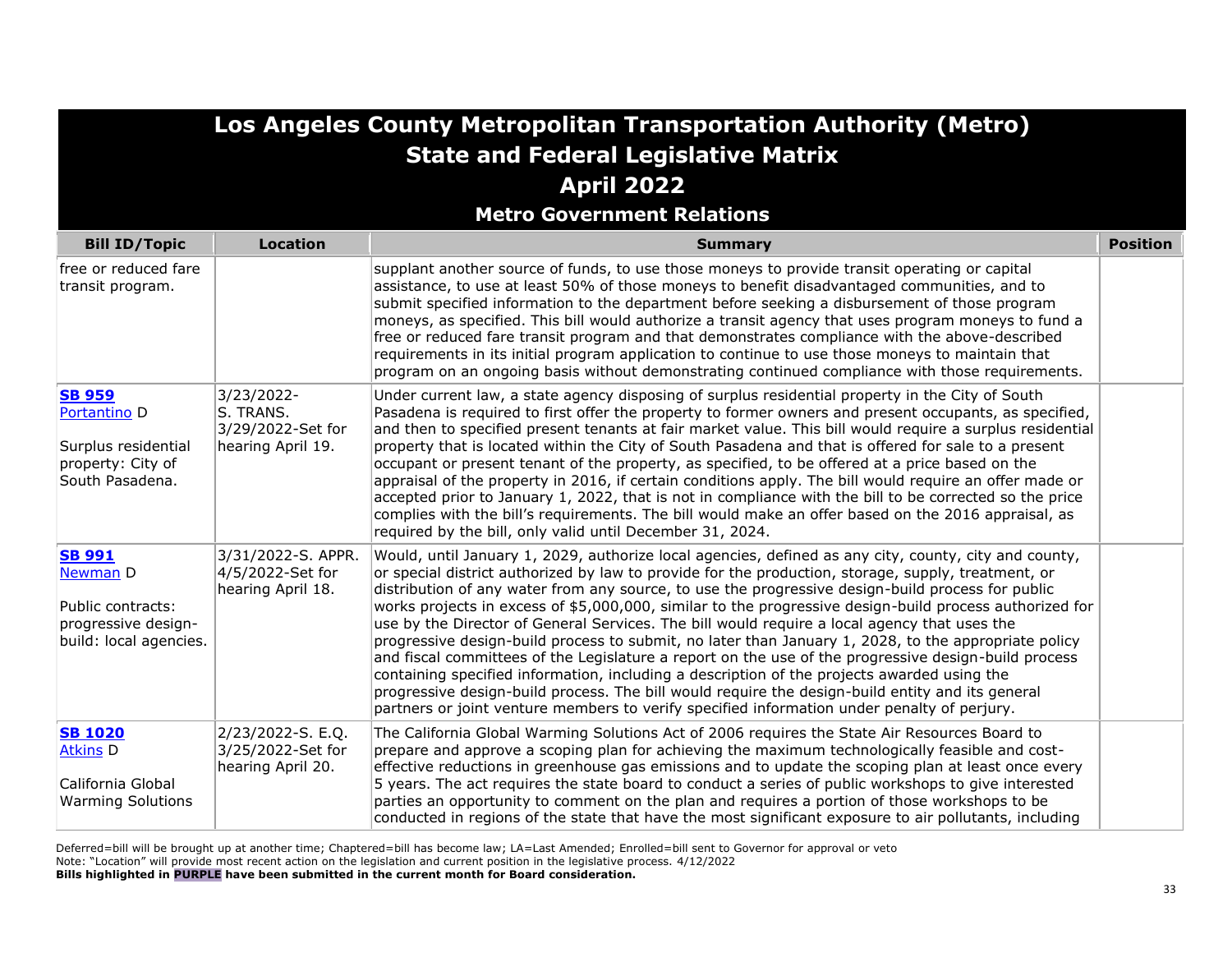**Metro Government Relations**

| <b>Bill ID/Topic</b>                                                                                             | <b>Location</b>                                                                                     | <b>Summary</b>                                                                                                                                                                                                                                                                                                                                                                                                                                                                                                                                                                                                                                                                                                                                                                                                                                                                                                                                                                                                                                          | <b>Position</b> |
|------------------------------------------------------------------------------------------------------------------|-----------------------------------------------------------------------------------------------------|---------------------------------------------------------------------------------------------------------------------------------------------------------------------------------------------------------------------------------------------------------------------------------------------------------------------------------------------------------------------------------------------------------------------------------------------------------------------------------------------------------------------------------------------------------------------------------------------------------------------------------------------------------------------------------------------------------------------------------------------------------------------------------------------------------------------------------------------------------------------------------------------------------------------------------------------------------------------------------------------------------------------------------------------------------|-----------------|
| Act of 2006: scoping<br>plan.                                                                                    |                                                                                                     | communities with minority populations, communities with low-income populations, or both. This bill<br>instead would modify, with respect to the provision that a portion of the workshops be conducted in<br>regions of the state that have the most significant exposure to air pollutants, the above-described<br>included communities as additionally being areas designated as federal extreme nonattainment.                                                                                                                                                                                                                                                                                                                                                                                                                                                                                                                                                                                                                                       |                 |
| <b>SB 1041</b><br><b>Atkins D</b><br>Sales and use taxes:<br>general exemptions.                                 | 3/17/2022-S. GOV.<br>& F.<br>3/17/2022-Referred<br>to Com. on GOV. &<br>F.                          | The Sales and Use Tax Law provides various exemptions from those taxes, including an exemption<br>for the sale of, or the storage, use, or consumption of, tangible personal property sold by a thrift<br>store located on a military installation and operated by a designated entity, as defined, that, in<br>partnership with the United States Department of Defense, provides financial, educational, and other<br>assistance to members of the Armed Forces of the United States, eligible family members, and<br>survivors that are in need. Existing law provides that this exemption will remain in effect only until<br>January 1, 2024. This bill would remove the exemption's expiration date.                                                                                                                                                                                                                                                                                                                                              |                 |
| <b>SB 1049</b><br>Dodd D<br>Transportation<br>Resilience Program.                                                | 4/4/2022-S. APPR.<br>SUSPENSE FILE<br>4/4/2022-April 4<br>hearing: Placed on<br>APPR suspense file. | Would establish the Transportation Resilience Program in the Department of Transportation, to be<br>funded in the annual Budget Act from 15% of the available federal National Highway Performance<br>Program funds and 100% of the available federal Promoting Resilient Operations for Transformative,<br>Efficient, and Cost-Saving Transportation program funds. The bill would provide for funds to be<br>allocated by the California Transportation Commission for climate adaptation planning and resilience<br>improvements, as defined, that address or mitigate the risk of recurring damage to, or closures of,<br>the state highway system, other federal-aid roads, public transit facilities, and other surface<br>transportation assets from extreme weather events, sea level rise, or other climate change-fueled<br>natural hazards. The bill would establish specified eligibility criteria for projects to receive funding<br>under the program and would require the commission to prioritize projects that meet certain criteria. |                 |
| <b>SB 1068</b><br>Laird D<br>Governor's Office of<br>Business and<br>Economic<br>Development:<br>Climate change. | 4/5/2022-S. APPR.<br>4/6/2022-Set for<br>hearing April 18.                                          | Current law establishes the Governor's Office of Business and Economic Development, known as "GO-<br>Biz," within the Governor's office to serve the Governor as the lead entity for economic strategy and<br>the marketing of California on issues relating to business development, private sector investment,<br>and economic growth. This bill would require GO-Biz to develop economic forecasts. The bill would<br>require the economic forecasts to include climate impacts.                                                                                                                                                                                                                                                                                                                                                                                                                                                                                                                                                                     |                 |
| <b>SB 1095</b><br>Durazo D                                                                                       | 3/28/2022-S. APPR.<br>4/5/2022-Set for<br>hearing April 18.                                         | Current law requires a local air pollution control district or an air quality management district (local<br>air district) that intends to propose the adoption, amendment, or repeal of a rule or regulation that<br>will significantly affect air quality or emissions limitations to perform, except as specified, an                                                                                                                                                                                                                                                                                                                                                                                                                                                                                                                                                                                                                                                                                                                                 |                 |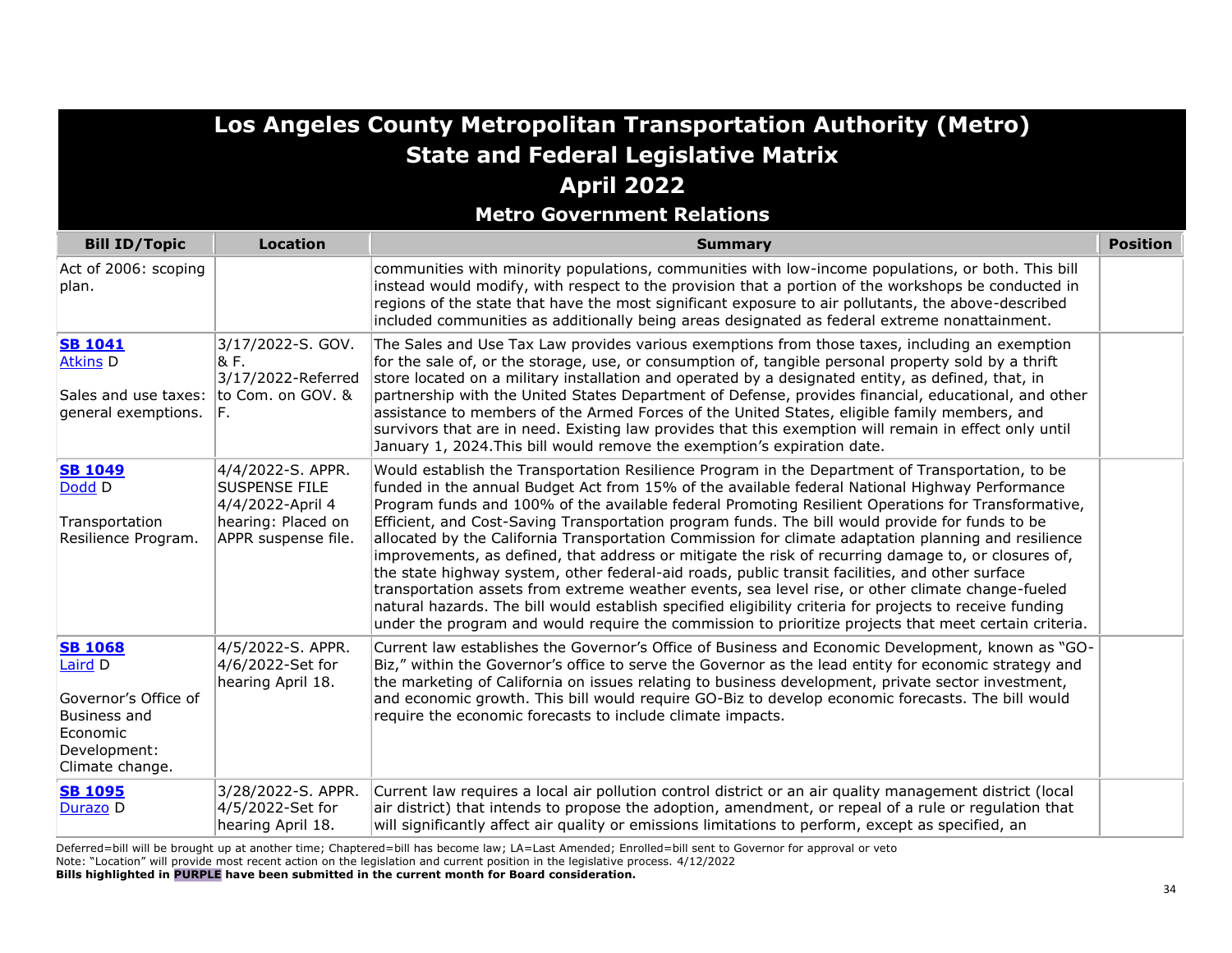| Los Angeles County Metropolitan Transportation Authority (Metro)<br><b>State and Federal Legislative Matrix</b><br><b>April 2022</b> |                                                                                                                                                       |                                                                                                                                                                                                                                                                                                                                                                                                                                                                                                                                                                                                                                                                                                                                                                                                                                                                                                                                                                                                                                                                                                                                                                                                                                                                                                            |                 |
|--------------------------------------------------------------------------------------------------------------------------------------|-------------------------------------------------------------------------------------------------------------------------------------------------------|------------------------------------------------------------------------------------------------------------------------------------------------------------------------------------------------------------------------------------------------------------------------------------------------------------------------------------------------------------------------------------------------------------------------------------------------------------------------------------------------------------------------------------------------------------------------------------------------------------------------------------------------------------------------------------------------------------------------------------------------------------------------------------------------------------------------------------------------------------------------------------------------------------------------------------------------------------------------------------------------------------------------------------------------------------------------------------------------------------------------------------------------------------------------------------------------------------------------------------------------------------------------------------------------------------|-----------------|
| <b>Bill ID/Topic</b>                                                                                                                 | <b>Location</b>                                                                                                                                       | <b>Metro Government Relations</b><br><b>Summary</b>                                                                                                                                                                                                                                                                                                                                                                                                                                                                                                                                                                                                                                                                                                                                                                                                                                                                                                                                                                                                                                                                                                                                                                                                                                                        | <b>Position</b> |
| Air quality: rules and<br>regulations:<br>socioeconomic<br>impacts assessment.                                                       |                                                                                                                                                       | assessment of the socioeconomic impacts of the proposed adoption, amendment, or repeal of the<br>rule or regulation, as provided. Current law defines "socioeconomic impacts" to include, among other<br>things, the type of industries or business, including small business, affected by the rule or regulation,<br>the impact of the rule or regulation on employment and the economy of the region affected by the<br>adoption of the rule or regulation, and the range of probable costs, including costs to industry or<br>business, including small business, of the rule or regulation. This bill would authorize a local air<br>district to contract with a third party to conduct the required assessment of socioeconomic impacts,<br>or portion thereof, as provided. The bill would require a local air district to ensure that a prospective<br>third-party contractor include in its proposal for the assessment specified information, including,<br>among other things, a conflicts statement and a proposed schedule and budget for the assessment.                                                                                                                                                                                                                                      |                 |
| <b>SB 1100</b><br>Cortese <sub>D</sub><br>Open meetings:<br>orderly conduct.                                                         | 3/17/2022-S.JUD.<br>4/7/2022-From<br>committee with<br>author's<br>amendments. Read<br>second time and<br>amended. Re-<br>referred to Com. on<br>JUD. | Current law requires every agenda for regular meetings of a local agency to provide an opportunity<br>for members of the public to directly address the legislative body on any item of interest to the<br>public, before or during the legislative body's consideration of the item, that is within the subject<br>matter jurisdiction of the legislative body. Current law authorizes the legislative body to adopt<br>reasonable regulations to ensure that the intent of the provisions relating to this public comment<br>requirement is carried out, including, but not limited to, regulations limiting the total amount of time<br>allocated for public testimony on particular issues and for each individual speaker. Current law<br>authorizes the members of the legislative body conducting the meeting to order the meeting room<br>cleared and continue in session, as prescribed, if a group or groups have willfully interrupted the<br>orderly conduct of a meeting and order cannot be restored by the removal of individuals who are<br>willfully interrupting the meeting. This bill would authorize the presiding member of the legislative<br>body conducting a meeting to remove an individual for disrupting the meeting. The bill would define<br>"disrupting" for this purpose. |                 |
| <b>SB 1117</b><br><b>Becker</b> D<br>State Public<br>Defender: grants.                                                               | 3/17/2022-S. PUB.<br>S.<br>3/24/2022-Set for<br>hearing April 19.                                                                                     | The primary responsibilities of the State Public Defender are to represent those persons who are<br>entitled to representation at public expense in specified proceedings and to provide assistance and<br>training to specified attorneys. The State Public Defender, among other things, is authorized to<br>represent any person who is not financially able to employ counsel in specified matters and to appear<br>as a friend of the court, as specified. This bill would authorize the State Public Defender to administer<br>and award grants to improve indigent defense services.                                                                                                                                                                                                                                                                                                                                                                                                                                                                                                                                                                                                                                                                                                                |                 |
| <b>SB 1121</b><br><b>Gonzalez</b> D                                                                                                  | 3/17/2022-<br>S. TRANS.<br>4/6/2022-From                                                                                                              | Would require the California Transportation Commission to prepare a needs assessment of the cost to<br>operate, maintain, and provide for the necessary future growth of the state and local transportation<br>system for the next 10 years, as provided. As part of the needs assessment, the bill would require                                                                                                                                                                                                                                                                                                                                                                                                                                                                                                                                                                                                                                                                                                                                                                                                                                                                                                                                                                                          |                 |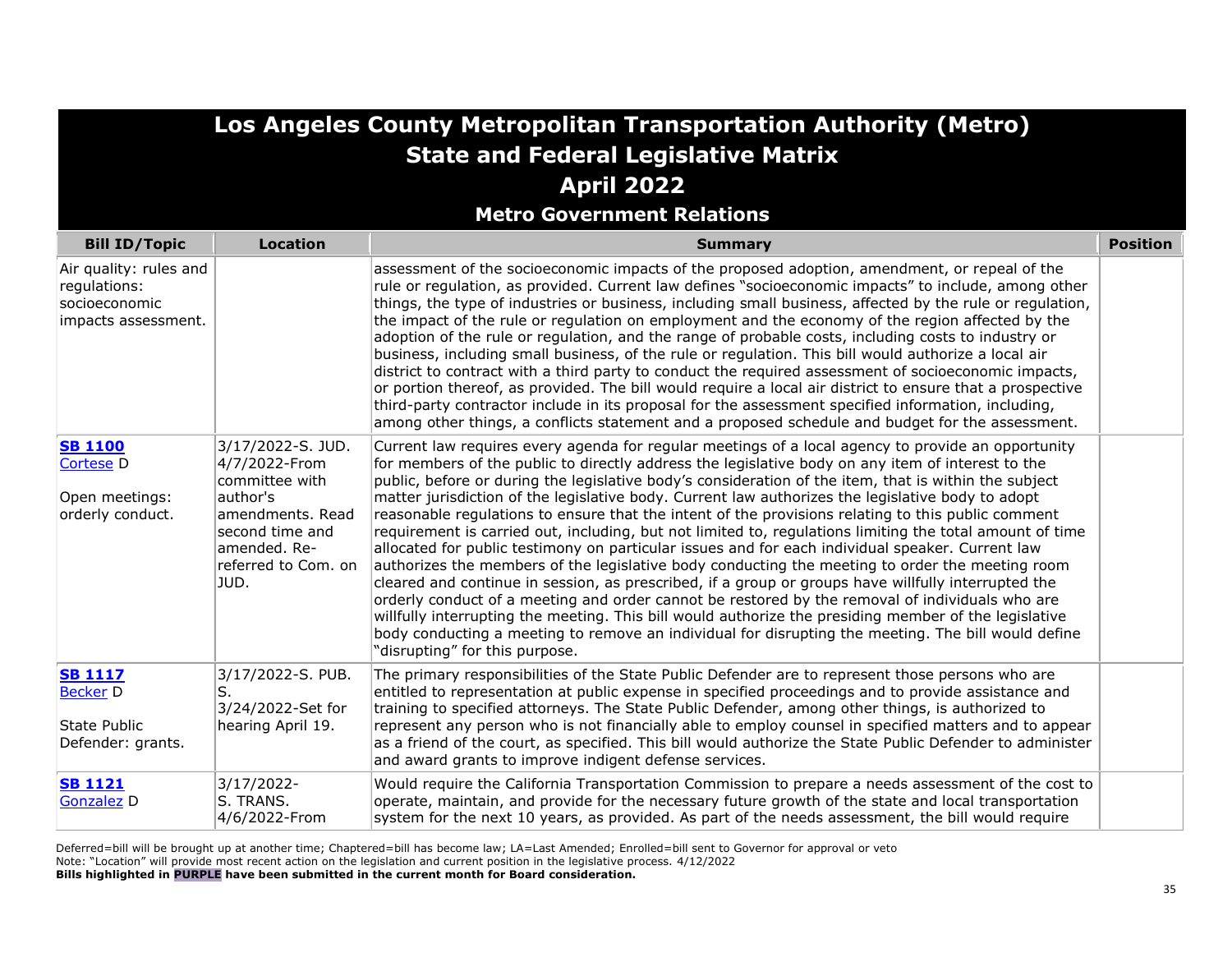| <b>Los Angeles County Metropolitan Transportation Authority (Metro)</b><br><b>State and Federal Legislative Matrix</b><br><b>April 2022</b><br><b>Metro Government Relations</b> |                                                                                                                                                            |                                                                                                                                                                                                                                                                                                                                                                                                                                                                                                                                                                                                                                                                                                                                                                                                                                                                                                                                                                                                                                   |                  |
|----------------------------------------------------------------------------------------------------------------------------------------------------------------------------------|------------------------------------------------------------------------------------------------------------------------------------------------------------|-----------------------------------------------------------------------------------------------------------------------------------------------------------------------------------------------------------------------------------------------------------------------------------------------------------------------------------------------------------------------------------------------------------------------------------------------------------------------------------------------------------------------------------------------------------------------------------------------------------------------------------------------------------------------------------------------------------------------------------------------------------------------------------------------------------------------------------------------------------------------------------------------------------------------------------------------------------------------------------------------------------------------------------|------------------|
| <b>Bill ID/Topic</b>                                                                                                                                                             | <b>Location</b>                                                                                                                                            | <b>Summary</b>                                                                                                                                                                                                                                                                                                                                                                                                                                                                                                                                                                                                                                                                                                                                                                                                                                                                                                                                                                                                                    | <b>Position</b>  |
| State and local<br>transportation<br>system: needs<br>assessment.                                                                                                                | committee with<br>author's<br>amendments. Read<br>second time and<br>amended. Re-<br>referred to Com. on<br>TRANS.                                         | the commission to forecast the expected revenue, including federal, state, and local revenues, to pay<br>for the cost identified in the needs assessment, any shortfall in revenue to cover the cost, and<br>recommendations on how any shortfall should be addressed. The bill would require the commission to<br>submit the needs assessment to the Legislature on or before January 1, 2024, and biennially<br>thereafter.                                                                                                                                                                                                                                                                                                                                                                                                                                                                                                                                                                                                     |                  |
| <b>SB 1127</b><br><b>Atkins D</b><br>Workers'<br>compensation:<br>liability<br>presumptions.                                                                                     | 4/4/2022-S. APPR.<br><b>SUSPENSE FILE</b><br>4/4/2022-April 4<br>hearing: Placed on<br>APPR suspense file.                                                 | Current law requires an injured employee to file a claim form with the employer. Under existing law,<br>except for specified injuries, if liability is not rejected within 90 days after the date the claim form is<br>filed with the employer, the injury is presumed compensable and the presumption is rebuttable only<br>by evidence discovered subsequent to the 90-day period. This bill would reduce those 90-day time<br>periods to 60 days for all injuries and employees and, for certain injuries or illnesses, including<br>hernia, heart trouble, pneumonia, or tuberculosis, among others, sustained in the course of<br>employment of a specified member of law enforcement or a specified first responder, would reduce<br>those time periods to 30 days.                                                                                                                                                                                                                                                         |                  |
| <b>SB 1156</b><br><b>Grove R</b><br>Motor Vehicle Fuel<br>Tax: Diesel Fuel Tax: F.<br>inflation adjustment.                                                                      | 3/17/2022-S. GOV.<br>& F.<br>3/17/2022-Referred<br>to Com. on GOV. &                                                                                       | Current law, the Motor Vehicle Fuel Tax Law and Diesel Fuel Tax Law, impose a tax upon each gallon<br>of motor vehicle fuel or diesel fuel removed from a refinery or terminal rack in this state, entered into<br>this state, or sold in this state, at a specified rate per gallon. Current law annually adjusts the rates<br>of the taxes imposed by those laws based on inflation. This bill would remove the requirement for<br>future inflation adjustments of those taxes. This bill contains other related provisions.                                                                                                                                                                                                                                                                                                                                                                                                                                                                                                    |                  |
| <b>SB 1161</b><br>Min D<br>Transit operators:<br>street harassment<br>plans.                                                                                                     | 3/2/2022-S. TRANS.<br>4/6/2022-From<br>committee with<br>author's<br>amendments. Read<br>second time and<br>lamended. Re-<br>referred to Com. on<br>TRANS. | Current law creates various transit districts throughout the state, with specified powers and duties<br>relative to providing public transit service. Current law provides various provisions applicable to all<br>public transit and transit districts. This bill would require the University of California Institute of<br>Transportation Studies to, on or before June 30, 2023, develop and make available to transit<br>operators, as defined, a survey for the purpose of promoting consistency in the collection of specified<br>survey data. The bill would require transit operators to, on or before June 30, 2025, develop and<br>implement a plan to reduce the street harassment experienced by its riders, as specified, and to<br>consider the safety concerns and needs of riders impacted by street harassment when planning,<br>designing, and operating their systems. The bill would require transit operators to, on or before June<br>30, 2024, collect survey data for the purpose of informing the plan. | $Co-$<br>sponsor |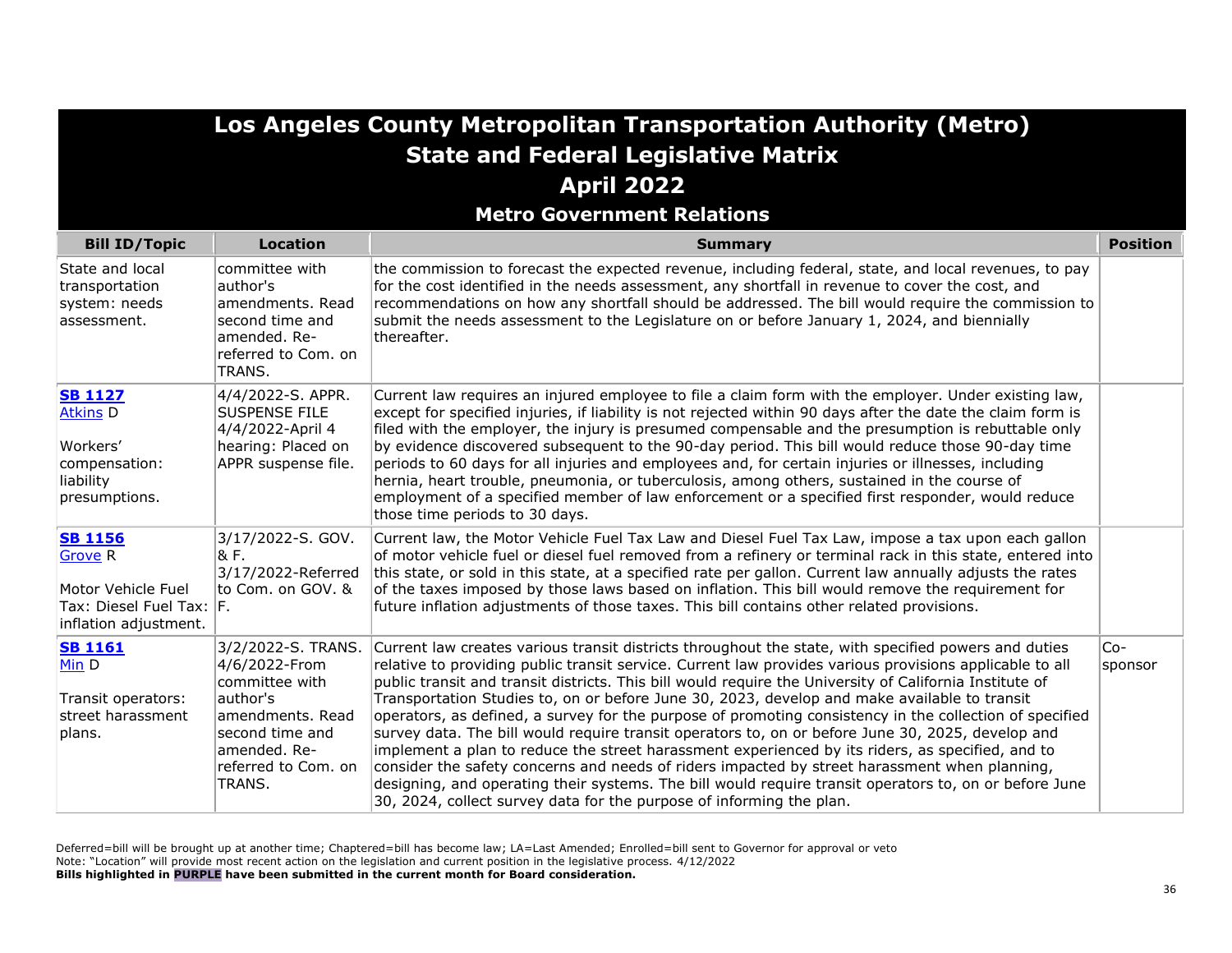|                                                                                                                                                                                        | Los Angeles County Metropolitan Transportation Authority (Metro)<br><b>State and Federal Legislative Matrix</b> |                                                                                                                                                                                                                                                                                                                                                                                                                                                                                                                                                                                                                                                                                                                                                                                                                                                                                                                                                                                                                                        |                 |  |
|----------------------------------------------------------------------------------------------------------------------------------------------------------------------------------------|-----------------------------------------------------------------------------------------------------------------|----------------------------------------------------------------------------------------------------------------------------------------------------------------------------------------------------------------------------------------------------------------------------------------------------------------------------------------------------------------------------------------------------------------------------------------------------------------------------------------------------------------------------------------------------------------------------------------------------------------------------------------------------------------------------------------------------------------------------------------------------------------------------------------------------------------------------------------------------------------------------------------------------------------------------------------------------------------------------------------------------------------------------------------|-----------------|--|
|                                                                                                                                                                                        |                                                                                                                 | <b>April 2022</b>                                                                                                                                                                                                                                                                                                                                                                                                                                                                                                                                                                                                                                                                                                                                                                                                                                                                                                                                                                                                                      |                 |  |
|                                                                                                                                                                                        |                                                                                                                 | <b>Metro Government Relations</b>                                                                                                                                                                                                                                                                                                                                                                                                                                                                                                                                                                                                                                                                                                                                                                                                                                                                                                                                                                                                      |                 |  |
| <b>Bill ID/Topic</b>                                                                                                                                                                   | <b>Location</b>                                                                                                 | <b>Summary</b>                                                                                                                                                                                                                                                                                                                                                                                                                                                                                                                                                                                                                                                                                                                                                                                                                                                                                                                                                                                                                         | <b>Position</b> |  |
| <b>SB 1175</b><br><b>McGuire D</b><br>Department of<br>Transportation:<br>intermodal<br>passenger services:<br>rail corridors.                                                         | 3/23/2022-<br>S. TRANS.<br>3/29/2022-Set for<br>hearing April 19.                                               | Current law authorizes the Department of Transportation to construct, acquire, or lease, and improve<br>and operate, rail passenger terminals and related facilities that provide intermodal passenger services<br>along specified corridors. This bill would expand that authorization to include the Sacramento-<br>Larkspur-Novato-Cloverdale corridor.                                                                                                                                                                                                                                                                                                                                                                                                                                                                                                                                                                                                                                                                             |                 |  |
| <b>SB 1196</b><br><b>Umberg D</b><br><b>State Transit</b><br>Assistance Program:<br>eligibility: Anaheim<br>Transportation<br>Network.                                                 | 3/2/2022-S. TRANS.<br>4/7/2022-Set for<br>hearing April 26.                                                     | Pursuant to the State Transit Assistance (STA) Program, existing law requires certain funds in the<br>account to be allocated by the Controller by formula to specified local transportation agencies for<br>public transportation purposes. Current law provides that only STA-eligible operators are eligible to<br>receive an allocation from a local transportation agency from the portion of program funds based on<br>transit operator revenues and makes those operators eligible for other certain funds under the STA<br>program, as provided. Under current law, an STA-eligible operator is defined as a public<br>transportation operator eligible to claim local transportation funds. This bill would, for purposes of the<br>STA program, expand the definition of an STA-eligible operator to include the Anaheim<br>Transportation Network if its bylaws are revised to increase transparency and accountability,<br>including to provide for the appointment of its board of directors by the Anaheim City Council. |                 |  |
| <b>SB 1201</b><br><b>Melendez R</b><br>Clean California<br>Local Grant Program<br>of 2021: Clean<br>California State<br>Beautification<br>Program of 2021:<br>homeless<br>encampments. | 3/23/2022-<br>S. TRANS.<br>3/29/2022-Set for<br>hearing April 19.                                               | Under current law, the Department of Transportation administers the Clean California Local Grant<br>Program of 2021 to provide funding for grants to specified local entities for purposes of beautifying<br>and cleaning up local streets and roads, tribal lands, parks, pathways, transit centers, and other<br>public spaces, and administers the Clean California State Beautification Program of 2021 to provide<br>funding for purposes of beautifying and cleaning up state highways. This bill would authorize local<br>governments to use funding received under those programs to clean up homeless encampments on<br>or around highway rights-of-way, within one mile of the freeway or flood channels under and<br>surrounding the highways.                                                                                                                                                                                                                                                                              |                 |  |
| <b>SB 1217</b><br>Allen D                                                                                                                                                              | 3/28/2022-<br>S. TRANS.                                                                                         | Would establish, until January 1, 2028, the State-Regional Collaborative for Climate, Equity, and<br>Resilience to provide guidance, on or before January 1, 2024, to the State Air Resources Board for<br>approving new guidelines for sustainable communities strategies. The collaborative would consist of                                                                                                                                                                                                                                                                                                                                                                                                                                                                                                                                                                                                                                                                                                                         |                 |  |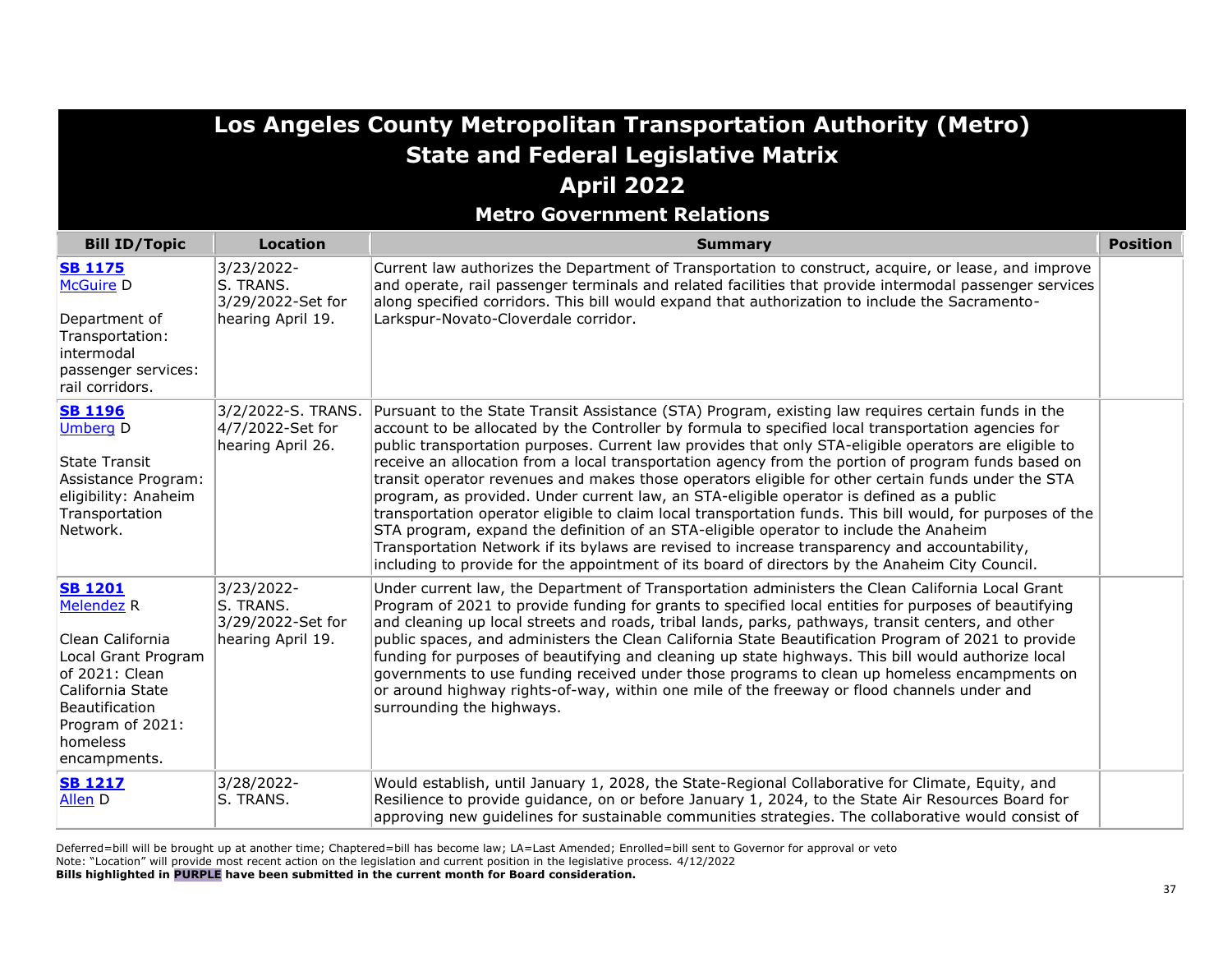| Los Angeles County Metropolitan Transportation Authority (Metro)<br><b>State and Federal Legislative Matrix</b>         |                                                                                                                                               |                                                                                                                                                                                                                                                                                                                                                                                                                                                                                                                                                                                                                                                                                                                                                                                                                                                                                                                                                                                                                                                                                                                                                                                                                                                                                                                                                                                                                                                                                                                                                                                                                                                                                                                                                                                                                                                               |                 |
|-------------------------------------------------------------------------------------------------------------------------|-----------------------------------------------------------------------------------------------------------------------------------------------|---------------------------------------------------------------------------------------------------------------------------------------------------------------------------------------------------------------------------------------------------------------------------------------------------------------------------------------------------------------------------------------------------------------------------------------------------------------------------------------------------------------------------------------------------------------------------------------------------------------------------------------------------------------------------------------------------------------------------------------------------------------------------------------------------------------------------------------------------------------------------------------------------------------------------------------------------------------------------------------------------------------------------------------------------------------------------------------------------------------------------------------------------------------------------------------------------------------------------------------------------------------------------------------------------------------------------------------------------------------------------------------------------------------------------------------------------------------------------------------------------------------------------------------------------------------------------------------------------------------------------------------------------------------------------------------------------------------------------------------------------------------------------------------------------------------------------------------------------------------|-----------------|
|                                                                                                                         |                                                                                                                                               | <b>April 2022</b>                                                                                                                                                                                                                                                                                                                                                                                                                                                                                                                                                                                                                                                                                                                                                                                                                                                                                                                                                                                                                                                                                                                                                                                                                                                                                                                                                                                                                                                                                                                                                                                                                                                                                                                                                                                                                                             |                 |
| <b>Bill ID/Topic</b>                                                                                                    | <b>Location</b>                                                                                                                               | <b>Metro Government Relations</b><br><b>Summary</b>                                                                                                                                                                                                                                                                                                                                                                                                                                                                                                                                                                                                                                                                                                                                                                                                                                                                                                                                                                                                                                                                                                                                                                                                                                                                                                                                                                                                                                                                                                                                                                                                                                                                                                                                                                                                           | <b>Position</b> |
| State-Regional<br>Collaborative for<br>Climate, Equity, and<br>Resilience.                                              | 4/4/2022-Set for<br>hearing April 26.                                                                                                         | one representative each of the state board, the Transportation Agency, the Department of Housing<br>and Community Development, and the Strategic Growth Council, along with 10 public members<br>representing various local and state organizations, as specified. The bill would require, on or before<br>December 31, 2025, the state board to update the guidelines for sustainable communities strategies<br>to incorporate suggestions from the collaborative.                                                                                                                                                                                                                                                                                                                                                                                                                                                                                                                                                                                                                                                                                                                                                                                                                                                                                                                                                                                                                                                                                                                                                                                                                                                                                                                                                                                           |                 |
| <b>SB 1226</b><br>Durazo D<br>Joint powers<br>agreements: zero-<br>emission<br>transportation<br>systems or facilities. | 4/7/2022-S. TRANS.<br>4/7/2022-From<br>committee: Do pass<br>as amended and re-<br>refer to Com. on<br>TRANS. (Ayes 4.<br>Noes 0.) (April 7). | The Joint Exercise of Powers Act authorizes 2 or more public agencies by agreement to exercise any<br>power common to the contracting parties. Currnt law requires the agreement to state the purposes of<br>the agreement or the power to be exercised, and provides that the agency or entity provided by the<br>agreement to administer or execute the agreement may be one or more of the parties to the<br>agreement, a commission or board constituted pursuant to the agreement, or a person, firm, or<br>corporation, including a nonprofit corporation, designated in the agreement. Current law authorizes<br>the agreement to, among other things, provide for the repayment or return to the parties of all or<br>any part of any contributions, payments, or advances made by the parties and for payment to the<br>parties of any sum or sums derived from the revenues of said facilities; and, authorizes the<br>contracting parties to the agreement to issue revenue bonds to pay the cost and expenses of<br>acquiring or constructing a project or conducting a program for specified purposes, including, but not<br>limited to, transportation facilities and systems and for the conservation of natural resources. This bill<br>would provide that, notwithstanding any other provision of the act, a private, nonprofit corporation<br>that provides services to zero-emission transportation systems or facilities, including, but not limited<br>to, finance, design, construction, operation, or maintenance, may enter into a joint powers<br>agreement with a public agency to facilitate the development, construction, and operation of zero-<br>emission transportation systems or facilities that lower greenhouse gases, reduce vehicle congestion<br>and vehicles miles traveled, and improve public transit connections. |                 |
| <b>SB 1230</b><br>Limón D<br>Zero-emission and<br>near-zero emission<br>vehicle incentive<br>programs:<br>requirements. | 3/23/2022-S. E.Q.<br>3/25/2022-Set for<br>hearing April 20.                                                                                   | Current law generally designates the State Air Resources Board as the state agency with the primary<br>responsibility for the control of vehicular air pollution. Current law establishes or authorizes the<br>establishment of various incentive programs that are administered or funded by the State Air<br>Resources Board to provide financial assistance for the purchase of zero-emission or near-zero-<br>emission vehicles by individuals, including, among others, the Clean Cars 4 All Program. This bill<br>would require the state board, with respect to the various zero-emission and near-zero emission<br>vehicle incentive programs administered or funded by the state board, to ensure that on or before<br>July 1, 2023, those programs comply with specified requirements. The bill would require the state<br>board, on or before July 1, 2023, to create a single unified education and application portal that                                                                                                                                                                                                                                                                                                                                                                                                                                                                                                                                                                                                                                                                                                                                                                                                                                                                                                                       |                 |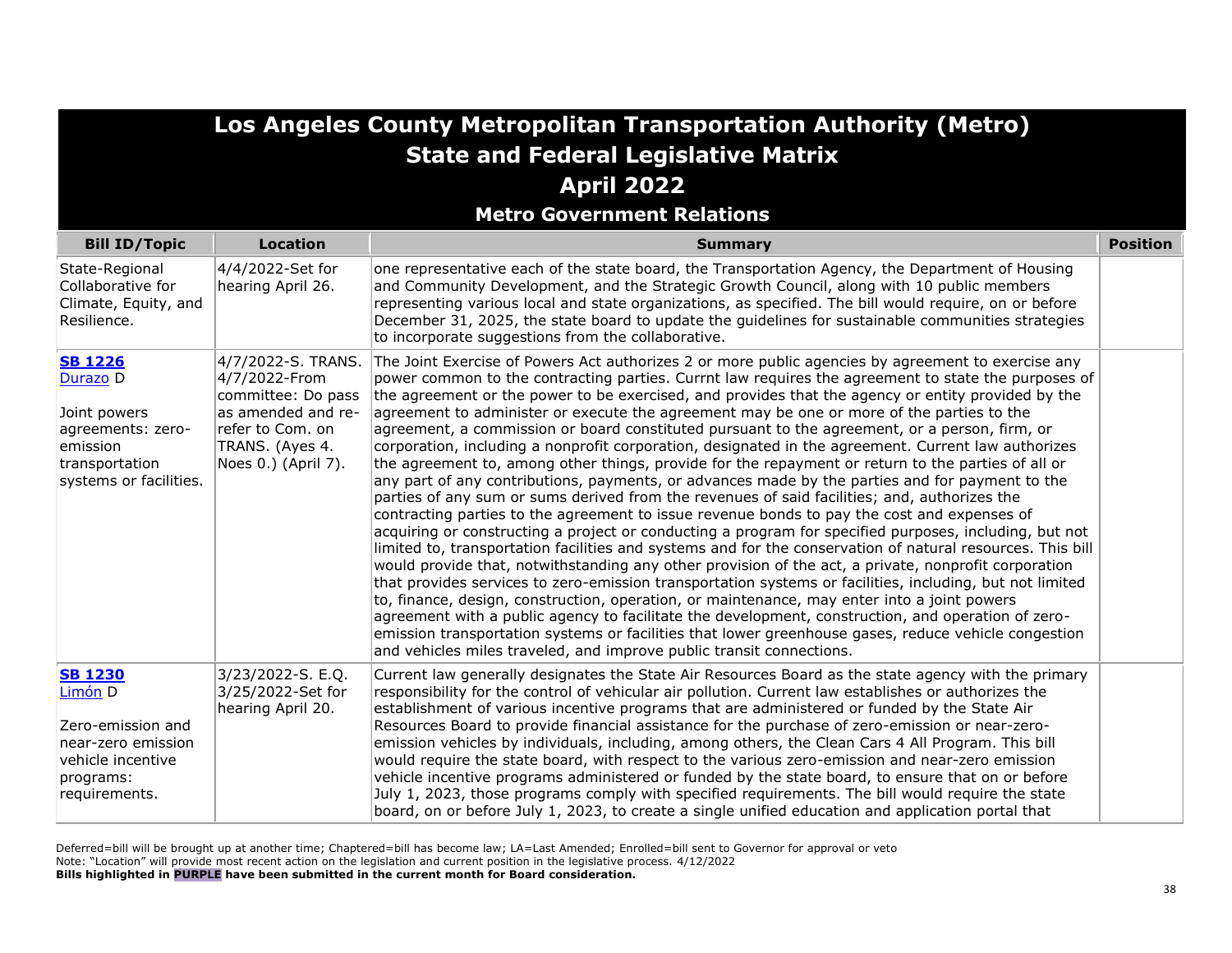#### **Metro Government Relations**

| <b>Bill ID/Topic</b>                                                                                                                                              | <b>Location</b>                                                                                                                         | <b>Position</b><br><b>Summary</b>                                                                                                                                                                                                                                                                                                                                                                                                                                                                                                                                                                                                                                                                                                                                 |  |
|-------------------------------------------------------------------------------------------------------------------------------------------------------------------|-----------------------------------------------------------------------------------------------------------------------------------------|-------------------------------------------------------------------------------------------------------------------------------------------------------------------------------------------------------------------------------------------------------------------------------------------------------------------------------------------------------------------------------------------------------------------------------------------------------------------------------------------------------------------------------------------------------------------------------------------------------------------------------------------------------------------------------------------------------------------------------------------------------------------|--|
|                                                                                                                                                                   |                                                                                                                                         | enables an applicant for any of those programs to access information about the program and to<br>submit one application for all of the programs.                                                                                                                                                                                                                                                                                                                                                                                                                                                                                                                                                                                                                  |  |
| <b>SB 1251</b><br><b>Gonzalez D</b><br>Office of the Zero-<br><b>Emission Vehicle</b><br>Equity Advocate.                                                         | 4/5/2022-S. TRANS.<br>4/7/2022-Set for<br>hearing April 19.                                                                             | Would establish the Office of the Zero-Emission Vehicle Equity Advocate in the Governor's office to<br>steer the development of a shared, cross-agency definition of equity, and to set an equity agenda for<br>the deployment of light-, medium-, and heavy-duty zero-emission vehicles, the supporting<br>infrastructure, and workforce development. The bill would require the office to provide guidance to<br>state agencies by developing and adopting an equity action plan, to publish an update of the progress<br>on its activities on its internet website every 2 years, and to notify the relevant policy committees of<br>the Legislature of the information provided in that update. The bill would repeal these provisions on<br>January 1, 2028. |  |
| <b>SB 1285</b><br><b>Gonzalez</b> D<br>Vehicles.                                                                                                                  | 2/18/2022-S. RLS.<br>3/2/2022-Referred<br>to Com. on RLS.                                                                               | Current law requires a bicycle that is operated on a roadway or the shoulder of a highway to be<br>operated in the same direction as vehicles are required to be driven. This bill would make a technical,<br>nonsubstantive change to that provision.                                                                                                                                                                                                                                                                                                                                                                                                                                                                                                            |  |
| <b>SB 1288</b><br><b>Umberg D</b><br>Hastings College of<br>the Law.                                                                                              | 4/6/2022-S. APPR.<br>4/6/2022-From<br>committee: Do pass<br>on APPR. (Ayes 6.<br>Noes 0.) (April 6).<br>Re-referred to Com.<br>on APPR. | Current law establishes the Hastings College of the Law, under the governance of an 11-member<br>Board of Directors of the Hastings College of the Law, within the University of California. Current law<br>provides that the college shall forever be known and designated as the Hastings College of the Law.<br>and re-refer to Com. This bill would instead provide that the college shall forever be known and designated as the College<br>of the Law.                                                                                                                                                                                                                                                                                                      |  |
| <b>SB 1354</b><br>Jones <sub>R</sub><br>Design-build<br>contracting: cities,<br>counties, and cities<br>and counties:<br>compliance with the<br>federal Americans | 4/5/2022-S. THIRD<br><b>READING</b><br>4/5/2022-Read<br>second time.<br>Ordered to third<br>reading.                                    | Would authorize a city, county, or city and county to use the design-build contracting process to<br>award contracts for constructing projects that are necessary in order to comply with the federal<br>Americans with Disabilities Act of 1990. By expanding design-build authority to include additional<br>projects, the bill would expand the scope of the crime of perjury, thereby imposing a state-mandated<br>local program.                                                                                                                                                                                                                                                                                                                             |  |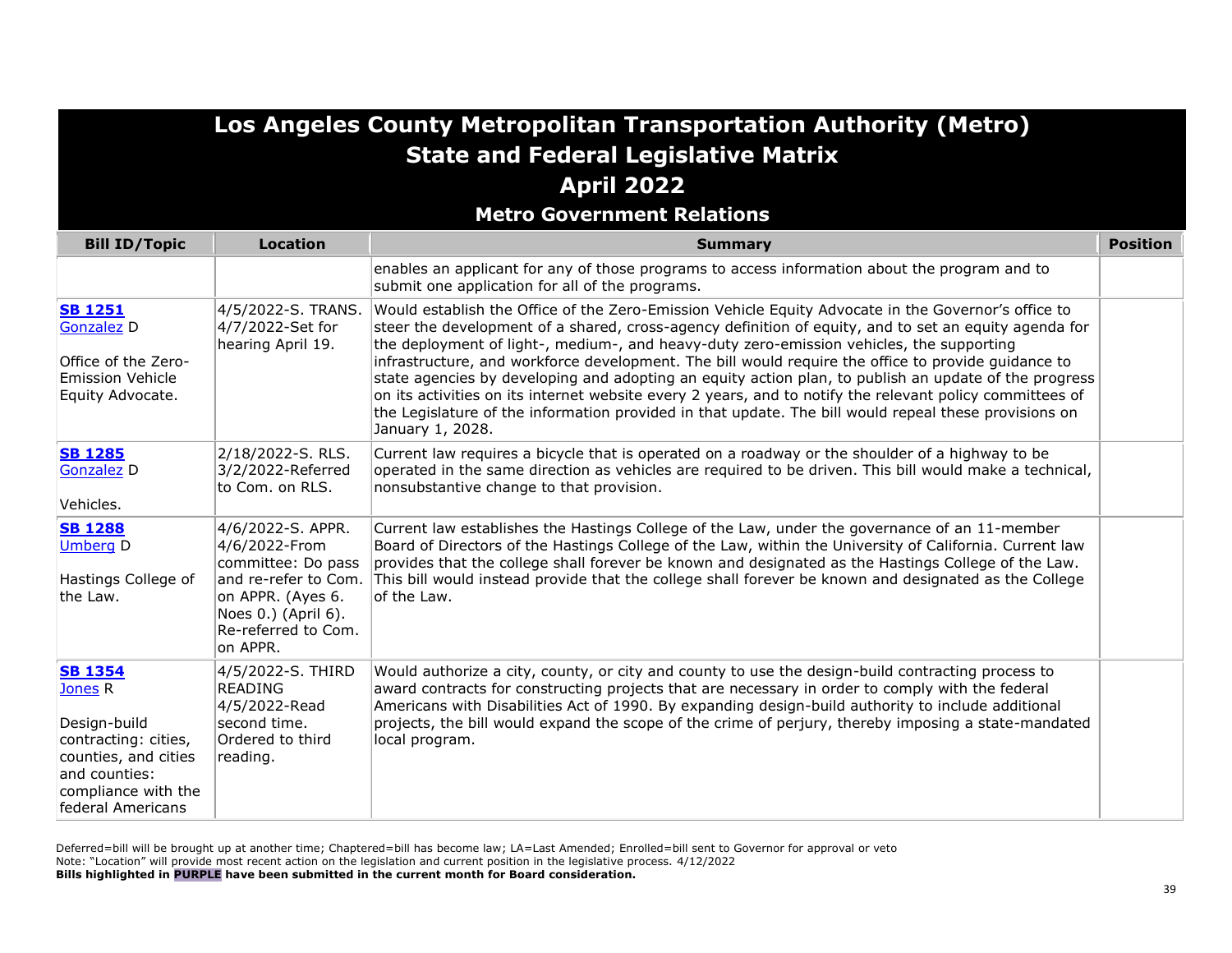**Metro Government Relations**

| <b>Bill ID/Topic</b>                                                                                                                         | <b>Location</b>                                                                                                   | <b>Summary</b>                                                                                                                                                                                                                                                                                                                                                                                                                                                                                                                                                                                                                                                                                                                                                                                                                                                                                                                                                                                                                                                                                                                                                                                                                       |  |
|----------------------------------------------------------------------------------------------------------------------------------------------|-------------------------------------------------------------------------------------------------------------------|--------------------------------------------------------------------------------------------------------------------------------------------------------------------------------------------------------------------------------------------------------------------------------------------------------------------------------------------------------------------------------------------------------------------------------------------------------------------------------------------------------------------------------------------------------------------------------------------------------------------------------------------------------------------------------------------------------------------------------------------------------------------------------------------------------------------------------------------------------------------------------------------------------------------------------------------------------------------------------------------------------------------------------------------------------------------------------------------------------------------------------------------------------------------------------------------------------------------------------------|--|
| with Disabilities Act<br>lof 1990.                                                                                                           |                                                                                                                   |                                                                                                                                                                                                                                                                                                                                                                                                                                                                                                                                                                                                                                                                                                                                                                                                                                                                                                                                                                                                                                                                                                                                                                                                                                      |  |
| <b>SB 1366</b><br><b>McGuire D</b><br>Department of<br><b>General Services:</b><br>job order contracting<br>procurement<br>procedure: pilot. | 3/23/2022-S. G.O.<br>4/6/2022-Set for<br>hearing April 26.                                                        | The State Contract Act generally provides for a contracting process by state agencies for public works<br>of improvement pursuant to a competitive bidding process, under which bids are awarded to the<br>lowest responsible bidder, with specified alternative procurement procedures authorized in certain<br>cases. Other current law authorizes certain state and local agencies to engage in job order<br>contracting, as prescribed. This bill, until July 1, 2027, would amend the act to authorize the<br>Department of General Services to engage in job order contracting, as prescribed, as an alternative<br>procurement procedure for public works projects. The bill would require the department to establish<br>prescribed procedures, standards, and requirements relating to the bidding for, and award of,<br>contracts.                                                                                                                                                                                                                                                                                                                                                                                         |  |
| <b>SB 1369</b><br>Wieckowski D<br>Adaptive reuse<br>projects: by-right:<br>funding.                                                          | 3/10/2022-S. GOV.<br>& F.<br>3/28/2022-March 31<br>set for first hearing<br>canceled at the<br>request of author. | The California Environmental Quality Act (CEQA) requires a lead agency, as defined, to prepare, or<br>cause to be prepared, and certify the completion of, an environmental impact report on a project that<br>it proposes to carry out or approve that may have a significant effect on the environment or to adopt<br>a negative declaration if it finds that the project will not have that effect. CEQA does not apply to the<br>approval of ministerial projects. This bill would make an adaptive reuse project a use by right in all<br>areas regardless of zoning. The bill would define "adaptive reuse project" to mean any commercial,<br>public, industrial, or office building or structure that has 25-percent occupancy or less, which is<br>converted into a housing development project.                                                                                                                                                                                                                                                                                                                                                                                                                            |  |
| <b>SB 1373</b><br>Kamlager <sub>D</sub><br>Surplus land<br>disposal.                                                                         | 3/9/2022-S. GOV. &<br>3/9/2022-Referred<br>to Com. on GOV. &<br>F.                                                | Current law prescribes requirements for the disposal of surplus land by a local agency, as defined.<br>Current law provides that certain dispositions of real property by local agencies are subject to surplus<br>land disposal procedures as they existed on December 31, 2019, without regard to specified<br>amendments that took effect on January 1, 2020, if those dispositions comply with specified<br>requirements and the disposition is completed not later than December 31, 2022. Current law<br>extends the date that the disposition must be completed by to December 31, 2024, for specified<br>properties, including properties related to the Metro North Hollywood Joint Development Project.<br>Current law further extends the dates by which the disposition of property must be completed, as<br>specified. This bill extend the date by which the disposition of property must be completed to<br>December 31, 2024, if the property is located in a local agency with a population of over 2,000,000<br>persons and the local agency has either an option agreement duly authorized by the local agency's<br>governing body to purchase the property from the former redevelopment agency, or an exclusive |  |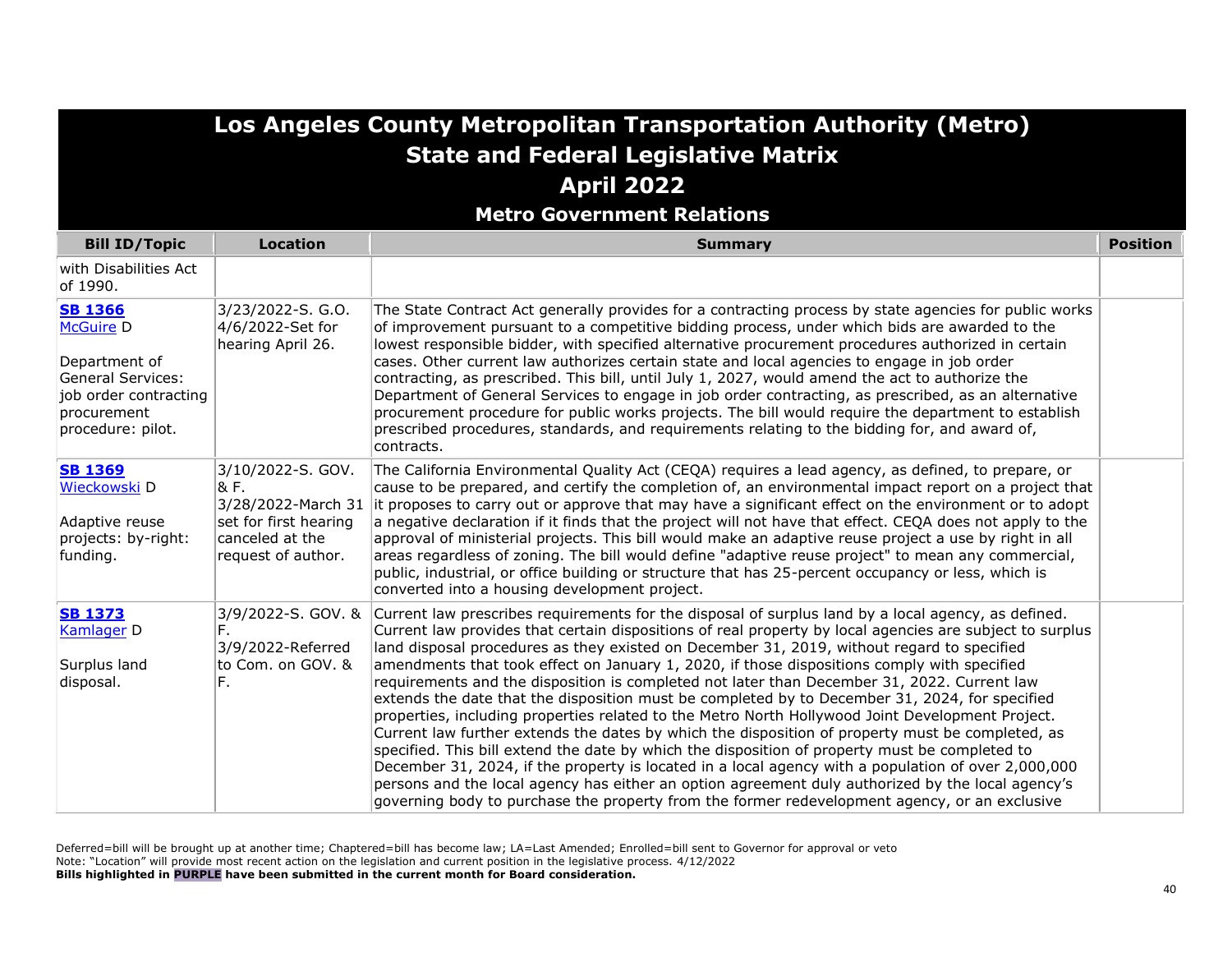**Metro Government Relations**

| <b>Bill ID/Topic</b>                                                                                       | <b>Location</b>                                                                                                                                                                     | <b>Summary</b>                                                                                                                                                                                                                                                                                                                                                                                                                                                                                                                                                                                                                                                                                                                                                                                                                                                                                                                                                                                                                                                                                                                                                                                                                                                                                                                                                                                                                                                                                                    |  |
|------------------------------------------------------------------------------------------------------------|-------------------------------------------------------------------------------------------------------------------------------------------------------------------------------------|-------------------------------------------------------------------------------------------------------------------------------------------------------------------------------------------------------------------------------------------------------------------------------------------------------------------------------------------------------------------------------------------------------------------------------------------------------------------------------------------------------------------------------------------------------------------------------------------------------------------------------------------------------------------------------------------------------------------------------------------------------------------------------------------------------------------------------------------------------------------------------------------------------------------------------------------------------------------------------------------------------------------------------------------------------------------------------------------------------------------------------------------------------------------------------------------------------------------------------------------------------------------------------------------------------------------------------------------------------------------------------------------------------------------------------------------------------------------------------------------------------------------|--|
|                                                                                                            |                                                                                                                                                                                     | negotiation agreement with a private entity to develop the subject property for economic<br>development or housing purposes.                                                                                                                                                                                                                                                                                                                                                                                                                                                                                                                                                                                                                                                                                                                                                                                                                                                                                                                                                                                                                                                                                                                                                                                                                                                                                                                                                                                      |  |
| <b>SB 1410</b><br>Caballero D<br>California<br>Environmental<br>Quality Act:<br>transportation<br>impacts. | 3/9/2022-S. E.Q.<br>3/31/2022-Set for<br>hearing April 25.<br>From committee<br>with author's<br>amendments. Read<br>second time and<br>amended. Re-<br>referred to Com. on<br>E.Q. | CEQA establishes a procedure by which a person may seek judicial review of the decision of the lead<br>agency made pursuant to CEQA. CEQA requires the Office of Planning and Research to prepare and<br>develop proposed quidelines for the implementation of CEQA by public agencies and requires the<br>Secretary of the Natural Resources Agency to certify and adopt those guidelines. CEQA requires the<br>office to prepare, develop, and transmit to the secretary for certification and adoption proposed<br>revisions to the quidelines establishing criteria for determining the significance of transportation<br>impacts of projects within transit priority areas, as defined, that promote the reduction of greenhouse<br>gas emissions, the development of multimodal transportation networks, and a diversity of land uses.<br>Current law requires the office to recommend potential metrics to measure transportation impacts, as<br>specified. CEQA authorizes the office to adopt guidelines establishing alternative metrics to the<br>metrics used for traffic levels of service for transportation impacts outside transit priority areas. This<br>bill instead would require the criteria for determining the significance of transportation impacts of<br>projects within transit priority areas to only promote the reduction of greenhouse gas emissions. The<br>bill would require the potential metrics described above to only apply to projects within transit<br>priority areas. |  |
| <b>SB 1412</b><br>Hertzberg D<br>Skilled and trained<br>workforce<br>requirements:<br>prequalification.    | 3/24/2022-S. JUD.<br>3/24/2022-Referral<br>to Com. on JUD.<br>the limitations<br>hearings due to<br>ongoing health and<br>safety risks of the<br>COVID-19 virus.                    | Current law establishes requirements that apply when a public entity is required by statute or<br>regulation to obtain an enforceable commitment that a bidder, contractor, or other entity will use a<br>skilled and trained workforce to complete a contract or project. Current law also authorizes a public<br>rescinded because of entity to require that a bidder, contractor, or other entity use a skilled and trained workforce to<br>complete a contract or project, regardless of whether the public entity is required to do so by a<br>placed on committee statute or regulation. This bill would require a public entity, if contractors and subcontractors are<br>required to use a skilled and trained workforce on a project, to use, or require the use of, a<br>prescribed prequalification procedure to determine eligibility for bidding and contract awards.                                                                                                                                                                                                                                                                                                                                                                                                                                                                                                                                                                                                                                |  |
| <b>SB 1414</b><br>Durazo D<br>Surplus land<br>disposal.                                                    | 2/18/2022-S. RLS.<br>3/9/2022-Referred<br>to Com. on RLS.                                                                                                                           | Current law provides that certain dispositions of real property by local agencies are subject to surplus<br>land disposal procedures as they existed on December 31, 2019, without regard to specified<br>amendments that took effect on January 1, 2020, if those dispositions comply with specified<br>requirements. Current law extends the dates by which the disposition of property must be completed,<br>as specified, if the disposition of property, the local agency's right or ability to dispose of the                                                                                                                                                                                                                                                                                                                                                                                                                                                                                                                                                                                                                                                                                                                                                                                                                                                                                                                                                                                               |  |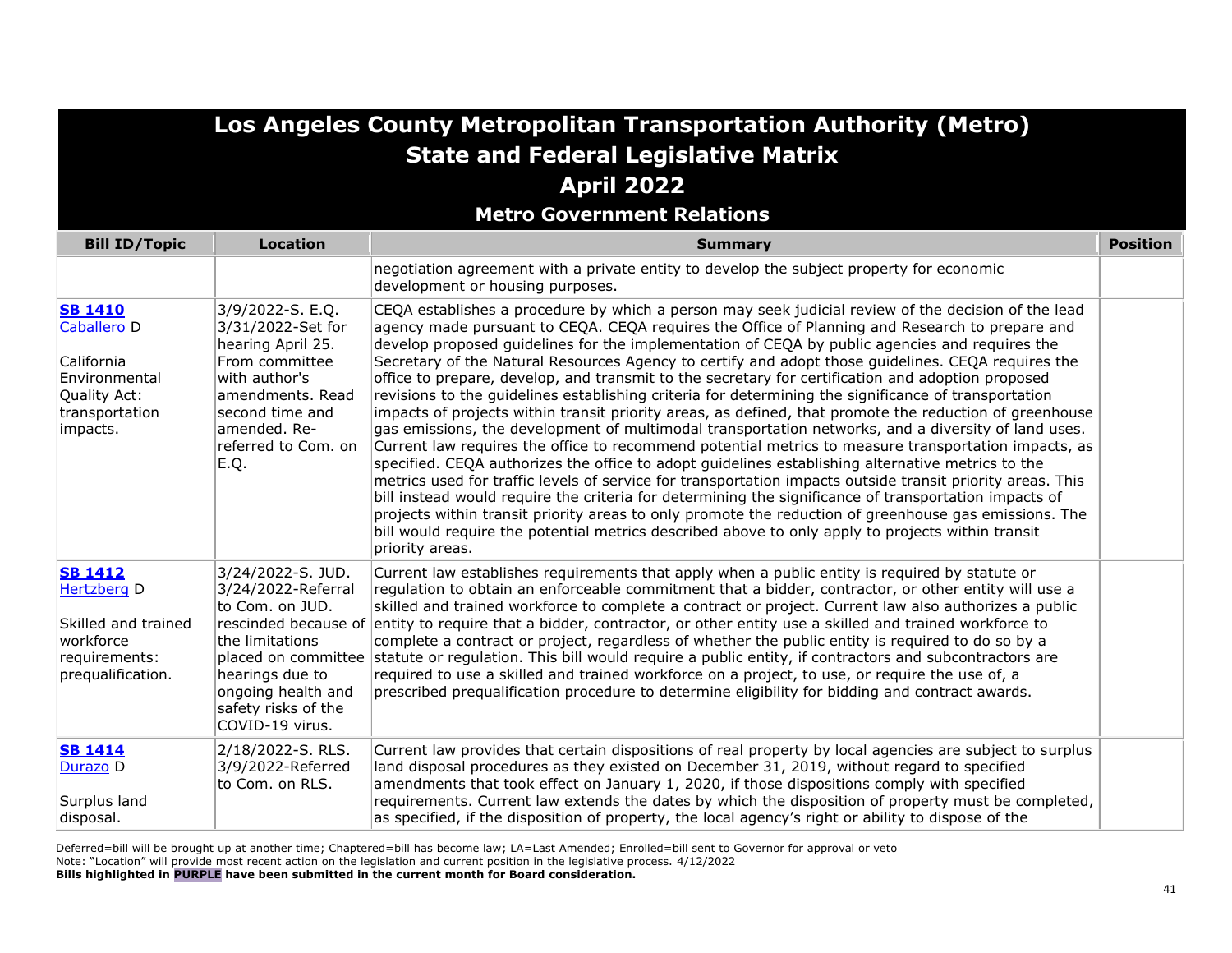| Los Angeles County Metropolitan Transportation Authority (Metro)<br><b>State and Federal Legislative Matrix</b><br><b>April 2022</b><br><b>Metro Government Relations</b> |                                                                                                                                                                                       |                                                                                                                                                                                                                                                                                                                                                                                                                                                                                                                                                                                                                                                                                                                                                                   |                 |
|---------------------------------------------------------------------------------------------------------------------------------------------------------------------------|---------------------------------------------------------------------------------------------------------------------------------------------------------------------------------------|-------------------------------------------------------------------------------------------------------------------------------------------------------------------------------------------------------------------------------------------------------------------------------------------------------------------------------------------------------------------------------------------------------------------------------------------------------------------------------------------------------------------------------------------------------------------------------------------------------------------------------------------------------------------------------------------------------------------------------------------------------------------|-----------------|
| <b>Bill ID/Topic</b>                                                                                                                                                      | Location                                                                                                                                                                              | <b>Summary</b>                                                                                                                                                                                                                                                                                                                                                                                                                                                                                                                                                                                                                                                                                                                                                    | <b>Position</b> |
|                                                                                                                                                                           |                                                                                                                                                                                       | property, or a development project for which the property is proposed to be transferred, is the<br>subject of judicial challenge. This bill would make a nonsubstantive change to the provision extending<br>the dates by which the disposition of property must be completed if the property is subject to judicial<br>challenge.                                                                                                                                                                                                                                                                                                                                                                                                                                |                 |
| <b>SB 1466</b><br><b>Stern</b> D<br>Affordable Housing<br>and Community<br>Development<br>Investment Program.                                                             | 3/10/2022-S. ED.<br>3/10/2022-Referral<br>to Com. on ED.<br>the limitations<br>placed on committee<br>hearings due to<br>ongoing health and<br>safety risks of the<br>COVID-19 virus. | Would establish in state government the Affordable Housing and Community Development<br>Investment Program, which would be administered by the Affordable Housing and Community<br>Development Investment Committee. The bill would authorize a city, county, city and county, joint<br>rescinded because of powers agency, enhanced infrastructure financing district, affordable housing authority, community<br>revitalization and investment authority, transit village development district, or a combination of those<br>entities, to apply to the Affordable Housing and Community Development Investment Committee to<br>participate in the program and would authorize the committee to approve or deny plans for projects<br>meeting specific criteria. |                 |
| <b>SCR 68</b><br><b>Archuleta</b> D<br>First Lady Pat Nixon<br>Highway.                                                                                                   | 2/23/2022-<br>S. TRANS.<br>3/29/2022-Set for<br>hearing April 19.                                                                                                                     | Would designate the portion of State Route 91, between the Pioneer Boulevard undercrossing to the<br>Junction of State Route 39 and the State Route 91 separator, as the First Lady Pat Nixon Highway.<br>This measure would request the Department of Transportation to determine the cost of appropriate<br>signs showing this special designation and, upon receiving donations from non-state sources covering<br>that cost, to erect those signs.                                                                                                                                                                                                                                                                                                            |                 |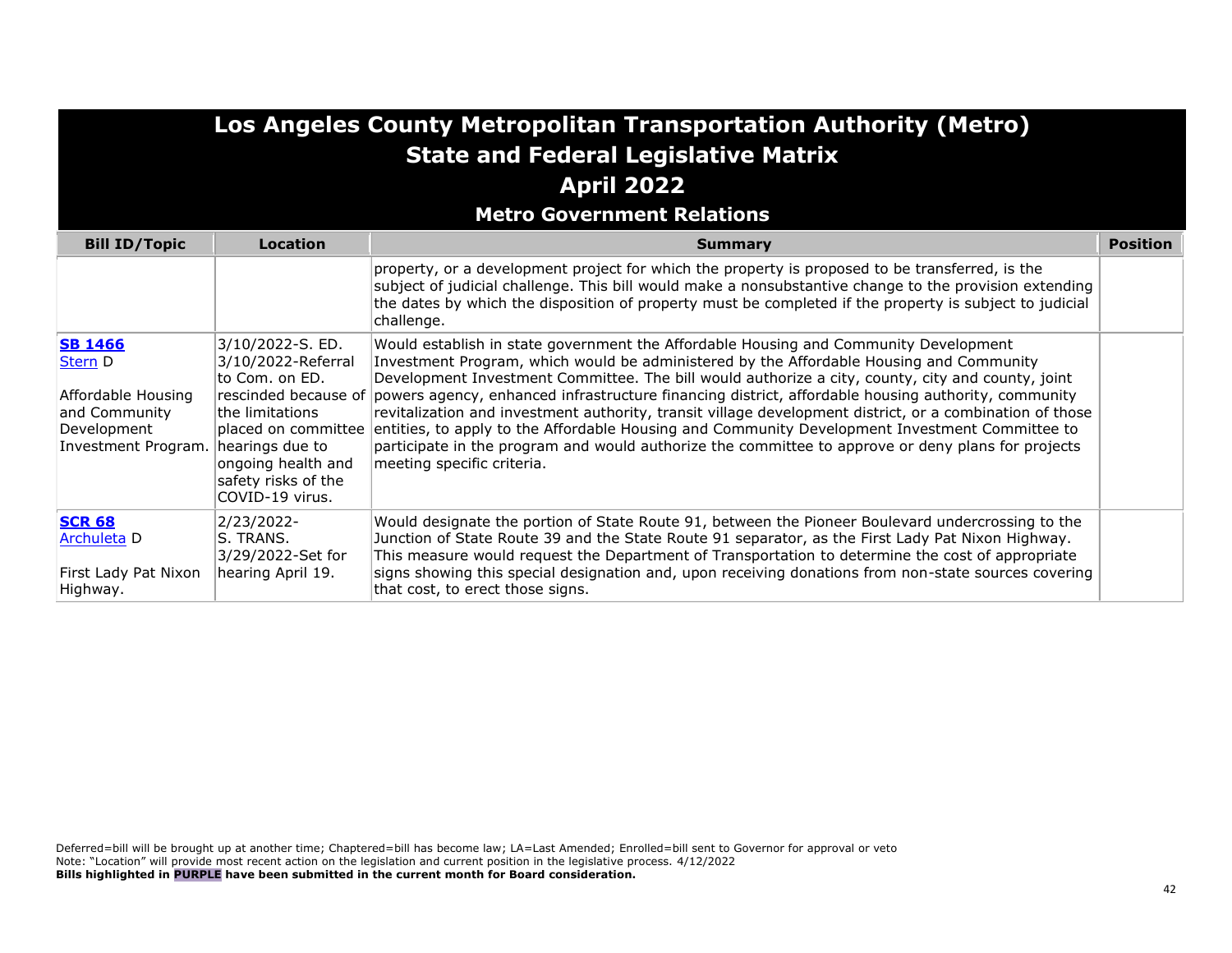#### **Los Angeles County Metropolitan Transportation Authority (Metro) State and Federal Legislative Matrix April 2022 Metro Government Relations**

| <b>FEDERAL LEGISLATION</b>                           |                                                                                                                                                                                                                                                             |                                                                                                                                                                                                                                                                                     |  |
|------------------------------------------------------|-------------------------------------------------------------------------------------------------------------------------------------------------------------------------------------------------------------------------------------------------------------|-------------------------------------------------------------------------------------------------------------------------------------------------------------------------------------------------------------------------------------------------------------------------------------|--|
| <b>BILL/AUTHOR</b>                                   | <b>DESCRIPTION</b>                                                                                                                                                                                                                                          | <b>STATUS</b>                                                                                                                                                                                                                                                                       |  |
| HR 5376<br>Rep. John<br>Yarmuth (D-<br>$\mathbf{KY}$ | <b>BUILD BACK BETTER ACT</b><br>This bill provides funding, establishes programs, and otherwise modifies provisions relating<br>to a broad array of areas, including education, labor, child care, health care, taxes,<br>immigration, and the environment. | $11/19/21$ – Passed the House<br>Awaits action in the Senate                                                                                                                                                                                                                        |  |
| S. 1931<br>Sen. Tom<br>Carper (D-DE)                 | <b>THE SURFACE TRANSPORTATION REAUTHORIZATION ACT OF 2021</b><br>Sets baseline funding level at a historic high of \$303.5 billion for Department of<br>Transportation programs for highways, roads, and bridges.                                           | $5/26/21$ – adopted by the Senate<br>Committee on Environment and<br>Public Works (EPW)<br>$08/10/21$ - The EPW-passed<br>reauthorization bill was<br>incorporated into Infrastructure<br>Investment and Jobs Act (H.R.<br>3684, as amended), and passed out<br>of the U.S. Senate. |  |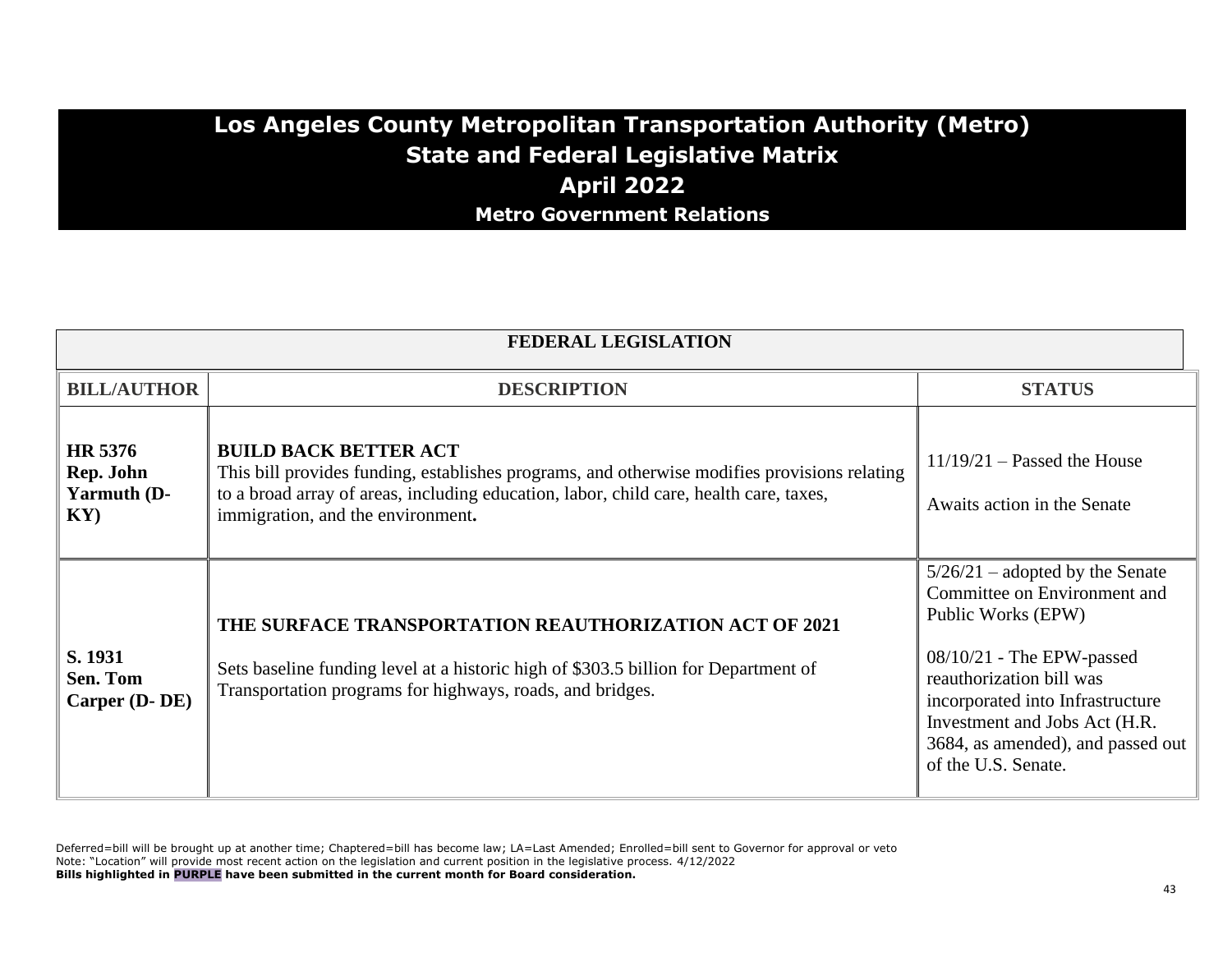| Los Angeles County Metropolitan Transportation Authority (Metro)<br><b>State and Federal Legislative Matrix</b><br><b>April 2022</b> |                                   |                                                                                               |
|--------------------------------------------------------------------------------------------------------------------------------------|-----------------------------------|-----------------------------------------------------------------------------------------------|
|                                                                                                                                      | <b>Metro Government Relations</b> |                                                                                               |
|                                                                                                                                      |                                   | $11/15/21$ – Bill signed into law as<br>part of the Infrastructure<br>Investment and Jobs Act |

| <b>BILL/AUTHO</b><br>R                                                                                          | <b>DESCRIPTION</b>                                                                                                                                                                                                                                                                              | <b>STATUS</b>                                                                                                                                         |
|-----------------------------------------------------------------------------------------------------------------|-------------------------------------------------------------------------------------------------------------------------------------------------------------------------------------------------------------------------------------------------------------------------------------------------|-------------------------------------------------------------------------------------------------------------------------------------------------------|
| H.R. 2287 /<br>S. 1172<br>Rep. Ayanna<br><b>Pressley (D -</b><br>MA) and Sen.<br><b>Ed Markey (D)</b><br>$- MA$ | <b>FREEDOM TO MOVE ACT</b><br>A bill to direct the Secretary of Transportation to carry out a grant program to support<br>efforts to provide fare-free transit service, and for other purposes.                                                                                                 | $4/15/21$ – Re-introduced in the<br><b>House and Senate</b><br>$8/27/20$ - Board adopts a support<br>position                                         |
| H.R. 5228 / S.<br>2726                                                                                          | PUBLIC TRANSPORTATION EXPANSION ACT                                                                                                                                                                                                                                                             | $9/10/21$ – Bill introduced and<br>referred to Transportation and                                                                                     |
| <b>Rep. Henry</b><br>"Hank" C.<br>Johnson, Jr.<br>$(D-GA)$ and<br><b>Senator Jon</b><br>$Ossoff$ (D-GA)         | The <i>Public Transportation Expansion Act</i> would create a Federal grant program to fund<br>public transportation expansion to serve low-income communities and connect affordable<br>housing with transit networks, including through the provision of fareless or reduced-fare<br>service. | Infrastructure and Financial<br>Services Committees in the<br>House; referred to Committee on<br>Banking, Housing, and Urban<br>Affairs in the Senate |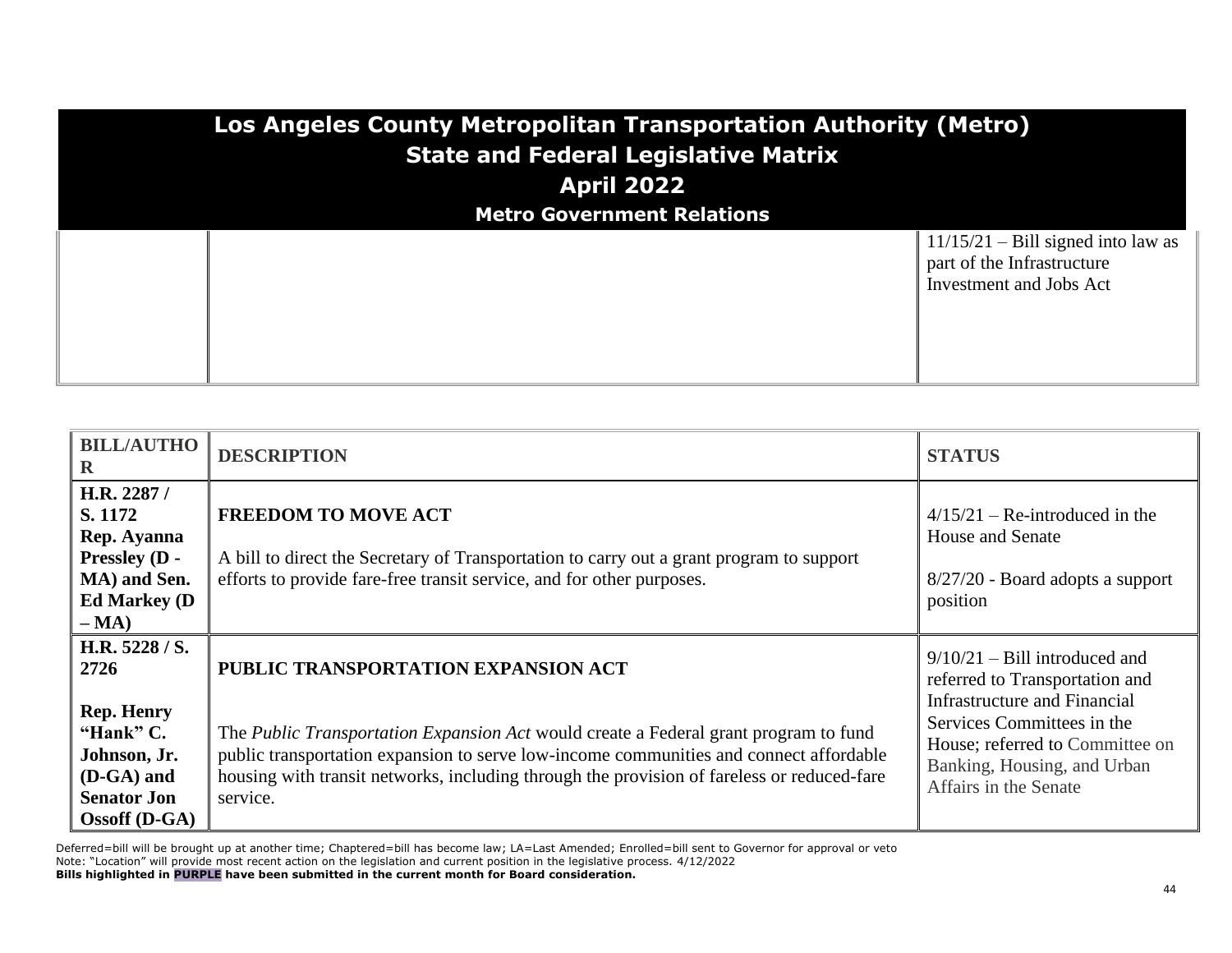| Los Angeles County Metropolitan Transportation Authority (Metro)<br><b>State and Federal Legislative Matrix</b><br><b>April 2022</b> |                                                 |  |
|--------------------------------------------------------------------------------------------------------------------------------------|-------------------------------------------------|--|
| <b>Metro Government Relations</b>                                                                                                    |                                                 |  |
| The bill would also, for the first time in decades, allow large transit operators to use federal<br>funds for operating expenses.    | LA METRO monitoring this<br>pending legislation |  |

| <b>BILL/AUTHOR DESCRIPTION</b> |                                                                                                | <b>STATUS</b>                      |
|--------------------------------|------------------------------------------------------------------------------------------------|------------------------------------|
|                                |                                                                                                | $7/1/21$ – Passed the House        |
|                                | <b>INVESTING IN A NEW VISION FOR THE ENVIRONMENT AND SURFACE</b>                               | $8/10/21$ – Passed the Senate with |
|                                | <b>TRANSPORTATION (INVEST) IN AMERICA ACT</b>                                                  | substitute amendment language      |
|                                |                                                                                                | referred to as the Bipartisan      |
| H. R. 3684                     | The "INVEST in America Act" makes a total of \$495.4 billion in funding authorizations         | Infrastructure Framework – short   |
|                                | over five fiscal years (2021 to 2025), of which \$412.2 billion is contract authority from the | title changed to "Infrastructure   |
| <b>Rep. Peter</b>              | Highway Trust Fund and \$83.0 billion is authorization for subsequent appropriations from      | Investment and Jobs Act".          |
| DeFazio (D-OR) $\ $            | the general fund. This total is an increase of over 60% above the current surface              | $11/15/21$ – Reauthorization       |
|                                | transportation bill. The bill also includes a number of policy priorities that Metro has       | legislation signed into law        |
|                                | advocated for including Local Hire, Projects of National and Regional Significance, New        |                                    |
|                                | Starts, and workforce development.                                                             | $6/25/20$ - Board adopts a Support |
|                                |                                                                                                | position                           |